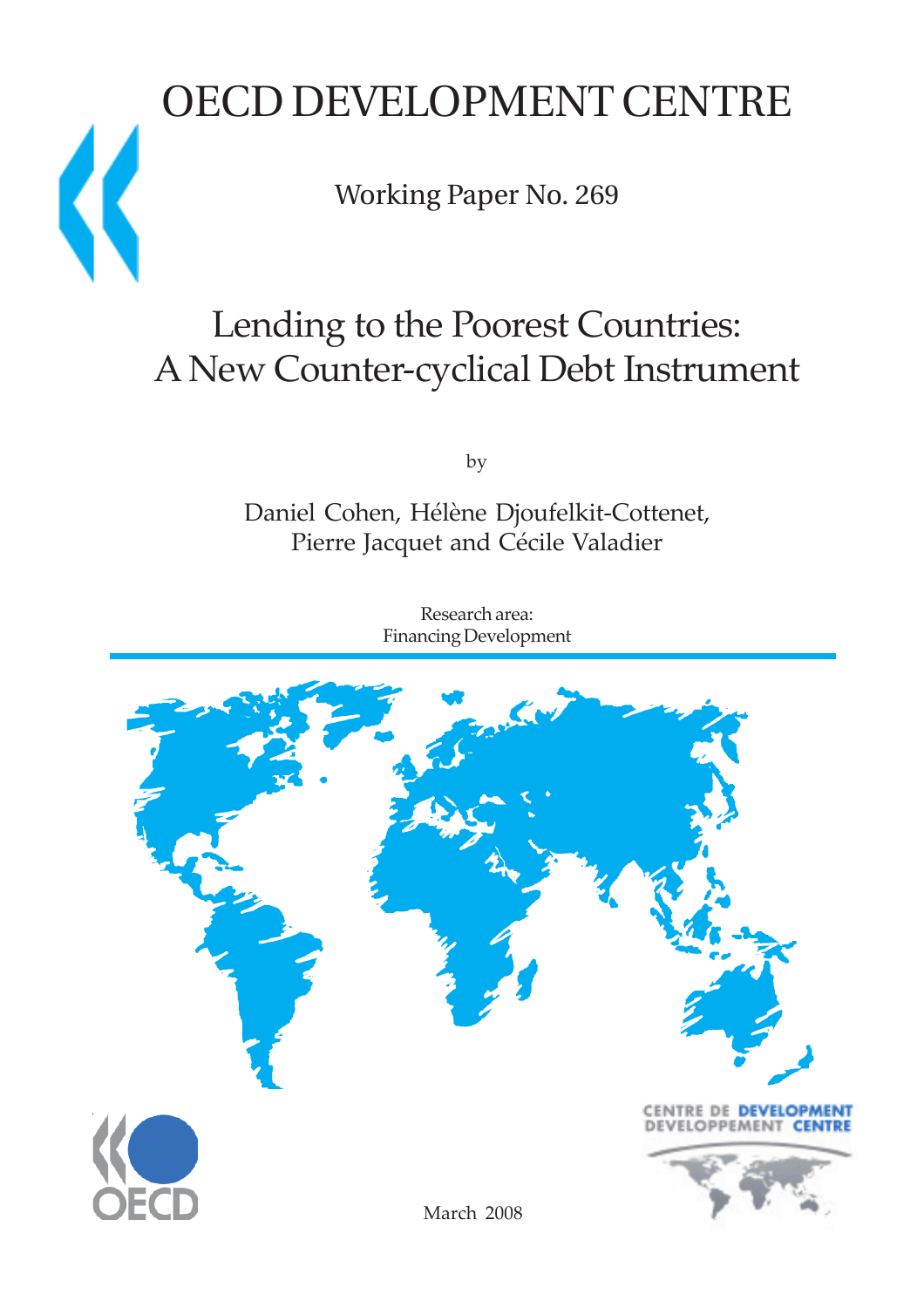## **DEVELOPMENT CENTRE WORKING PAPERS**

This series of working papers is intended to disseminate the Development Centre's research findings rapidly among specialists in the field concerned. These papers are generally available in the original English or French, with a summary in the other language.

Comments on this paper would be welcome and should be sent to the OECD Development Centre, 2, rue André Pascal, 75775 PARIS CEDEX 16, France; or to dev.contact@oecd.org. Documents may be downloaded from: http://www.oecd.org/dev/wp or obtained via e-mail (dev.contact@oecd.org).



THE OPINIONS EXPRESSED AND ARGUMENTS EMPLOYED IN THIS DOCUMENT ARE THE SOLE RESPONSIBILITY OF THE AUTHORS AND DO NOT NECESSARILY REFLECT THOSE OF THE OECD OR OF THE GOVERNMENTS OF ITS MEMBER COUNTRIES

## **CENTRE DE DÉVELOPPEMENT DOCUMENTS DE TRAVAIL**

Cette série de documents de travail a pour but de diffuser rapidement auprès des spécialistes dans les domaines concernés les résultats des travaux de recherche du Centre de développement. Ces documents ne sont disponibles que dans leur langue originale, anglais ou français ; un résumé du document est rédigé dans l'autre langue.

Tout commentaire relatif à ce document peut être adressé au Centre de développement de l'OCDE, 2, rue André Pascal, 75775 PARIS CEDEX 16, France; ou à dev.contact@oecd.org. Les documents peuvent être téléchargés à partir de: http://www.oecd.org/dev/wp ou obtenus via le mél (dev.contact@oecd.org).



LES IDÉES EXPRIMÉES ET LES ARGUMENTS AVANCÉS DANS CE DOCUMENT SONT CEUX DES AUTEURS ET NE REFLÈTENT PAS NÉCESSAIREMENT CEUX DE L'OCDE OU DES GOUVERNEMENTS DE SES PAYS MEMBRES

Applications for permission to reproduce or translate all or part of this material should be made to: Head of Publications Service, OECD 2, rue André-Pascal, 75775 PARIS CEDEX 16, France

© OECD 2008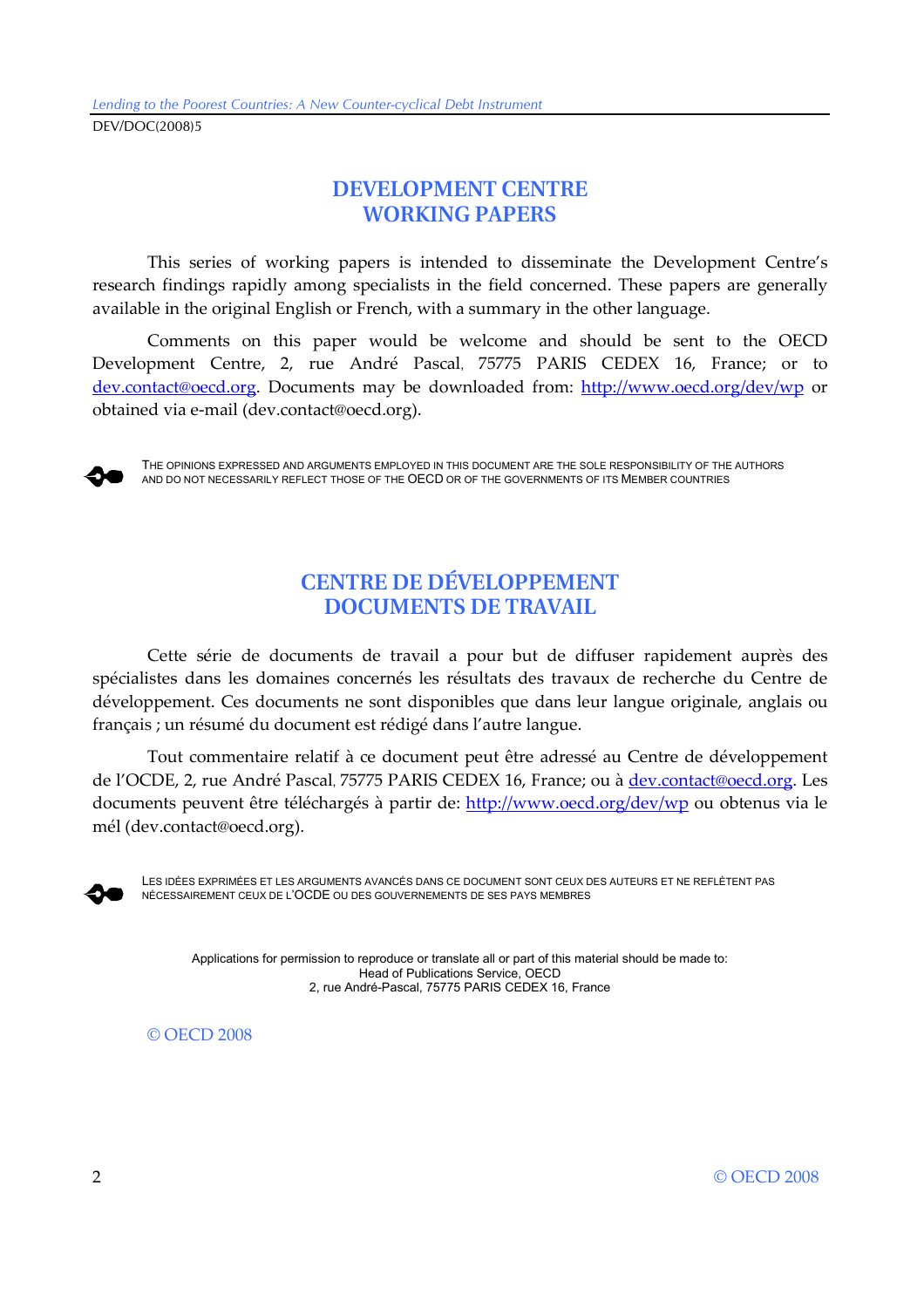DEV/DOC(2008)5

## **TABLE OF CONTENTS**

| APPENDIX 2: HIPC DEPENCE ON COMMODITY EXPORTS AND VOLATILITY 31 |  |
|-----------------------------------------------------------------|--|
|                                                                 |  |
|                                                                 |  |
|                                                                 |  |
|                                                                 |  |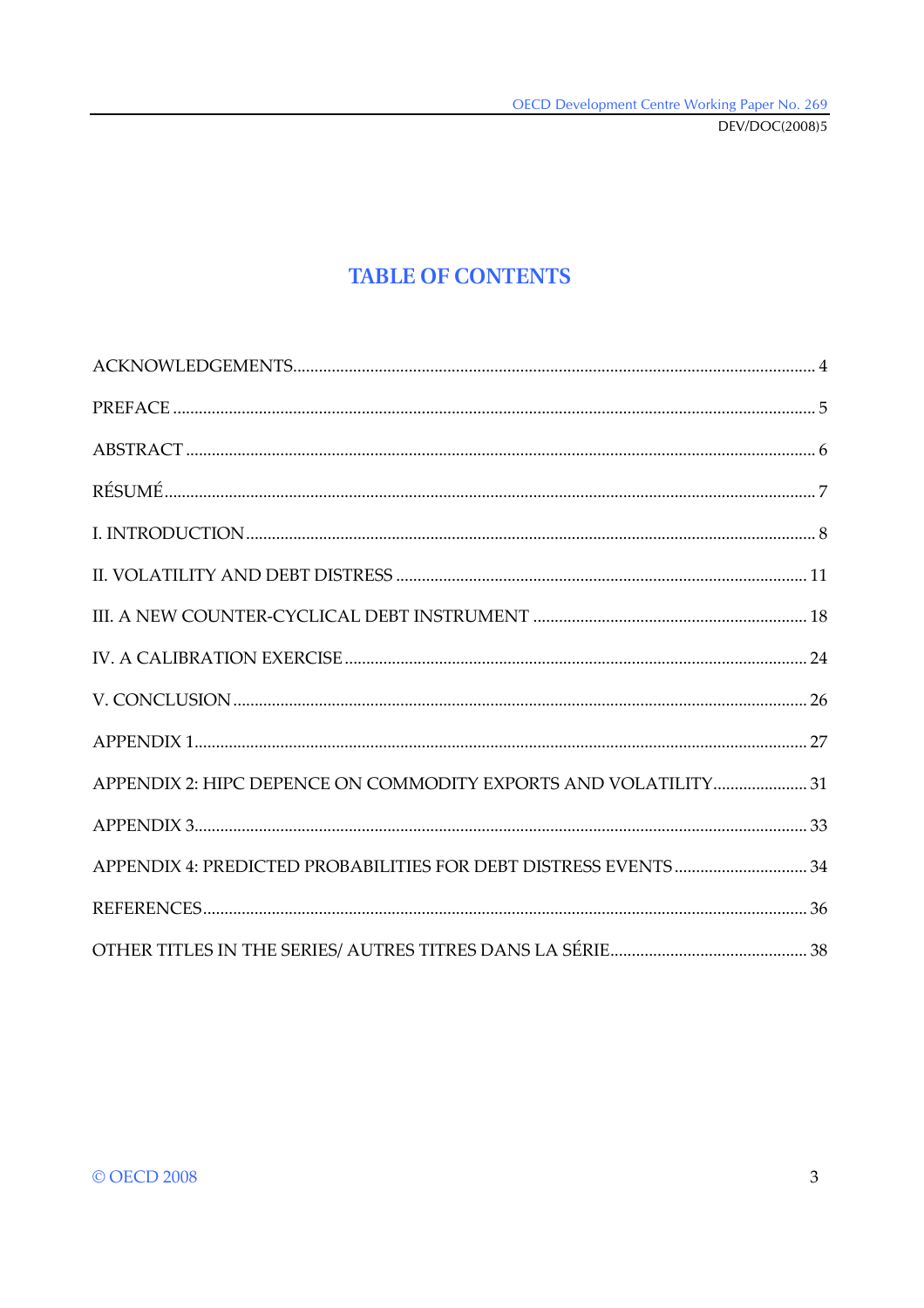## **ACKNOWLEDGEMENTS**

This paper is part of the ongoing work on the relevance of loans in development finance conducted at the AFD and the OECD Development Centre. The authors are very grateful to their AFD colleagues who have brainstormed on the instrument proposal exposed in this paper, and particularly to Anne Paugam, Eric Bordes and Eric Beugnot. They also thank Sébastien Villemot for providing the dataset he used in his 2006 paper and an anonymous referee for very valuable comments.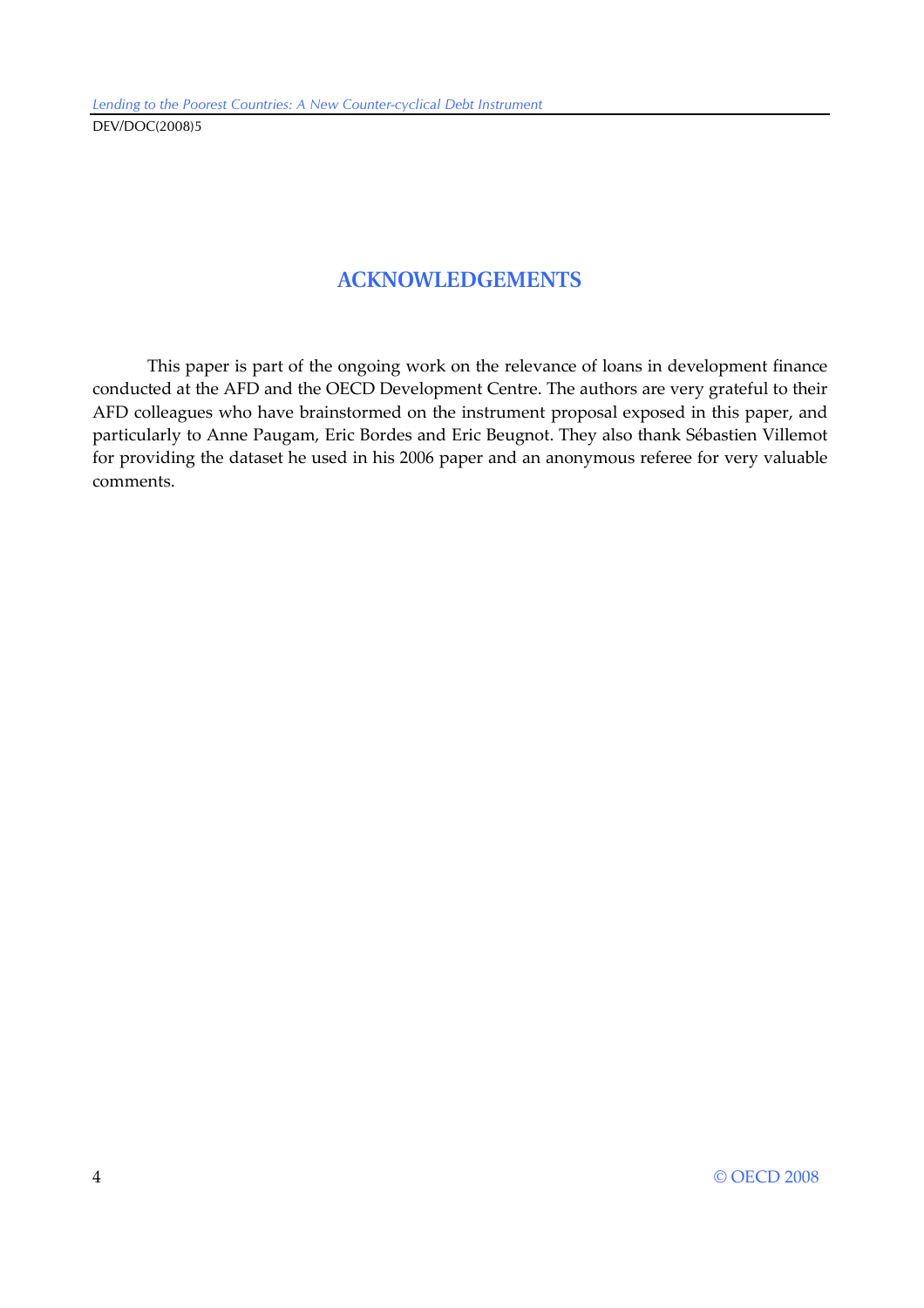## **PREFACE**

The Highly Indebted Poor Countries Initiative finalized in Cologne, and the Multilateral Debt Relief Initiative, decided during the July 2005 G8 Summit in Gleneagles, have let to cancel the debt of the world's most indebted countries. Following these initiatives, doubts have risen regarding the ability of the poorest countries to ever repay their debts. The soft loan strategy of the development agencies became questionable: how old recipes can be expected to produce new results?

This Development Centre report argues that lending strategies towards the poorest countries remain most valuable, but should take into account of their vulnerability to exogenous shocks, in order to avoid the mistakes from the past.

One of the particular features of these economies is their volatility, due mostly to their dependence on commodities. The empirical analysis which is presented in the report documents this volatility and points towards its relationship with debt crises. The report proposes a new measure of shocks, defined as a deviation of 5 per cent of the relevant macroeconomic variable (in our case, exports earnings) from a 5-year moving average of its past values. Using data from 1970 to 2004 on 90 debt distress episodes, it shows that the likelihood that a country faces a debt crisis is significantly increased if it has experienced an exports shock in the three preceding years.

Based on this analysis, the report advocates the adoption by donors of a new lending instrument: the countercyclical loan (CCL). The idea is to reduce the grace period of a typical concessional loan, from 10 to 5 years, and to keep the remaining grace periods as an asset that the country can draw upon, when a bad shock occurs. Such instrument should allow the development agencies to resume lending to the poorest countries, while explicitly acknowledging the risks that have led in the past to the debt cancellations initiatives.

> Javier Santiso Director and Chief Development Economist OECD Development Centre February 2008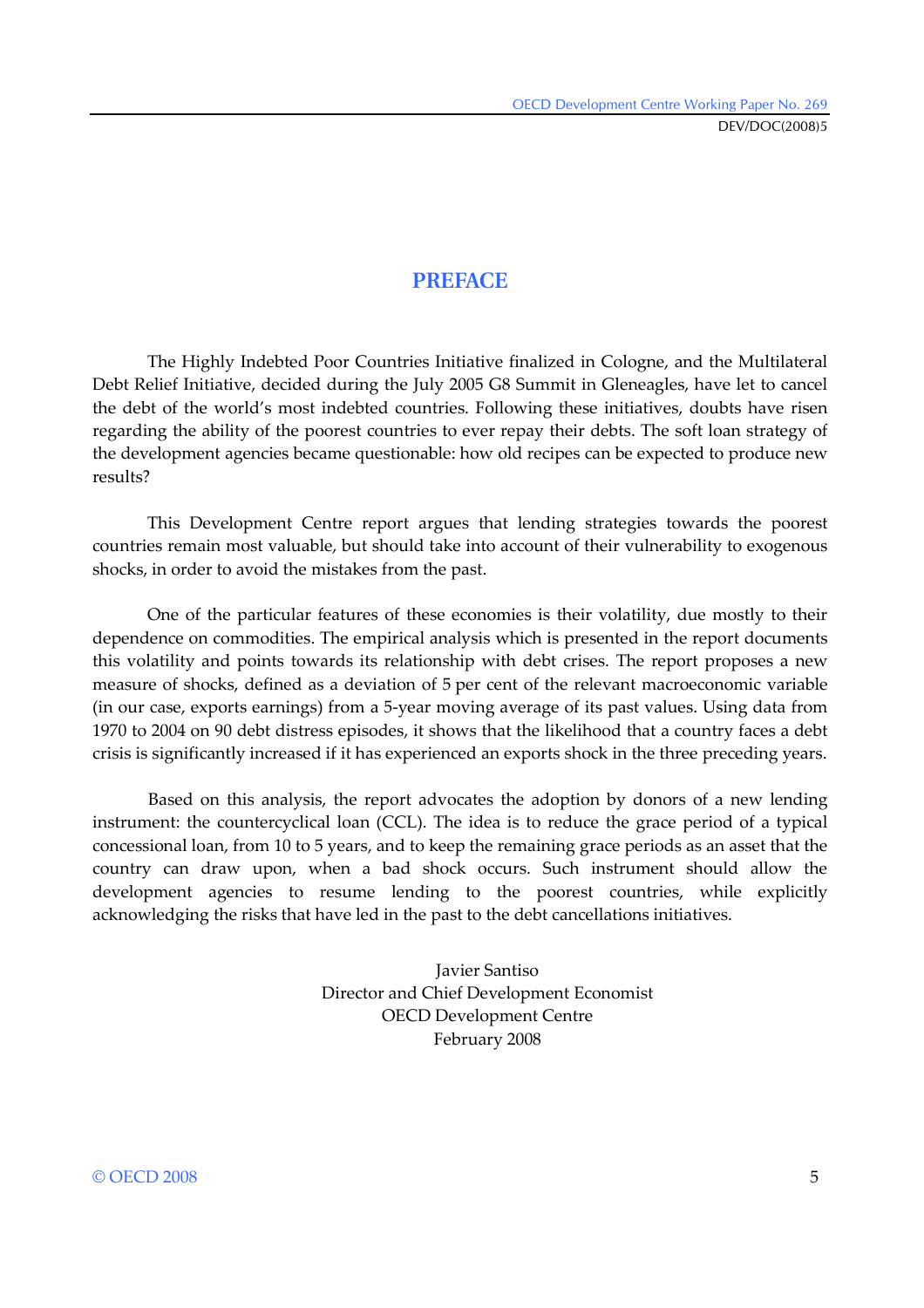## **ABSTRACT**

One of the particular features of poor countries' economies is their volatility, due mostly to their dependence on commodities. The paper shows that this volatility is a prime factor behind the debt crises of the poorest countries. It advocates the adoption by donors of a new lending instrument: the countercyclical loan (CCL). The key idea is to reduce the grace period of a typical concessional loan, from 10 to 5 years, and to keep the remaining grace periods as an asset that the country can draw upon, when a bad shock occurs. If no such bad shocks happen, or infrequently enough, the "floating grace" is redeemed to the country at the end of the loan as a repayment in advance without penalties.

JEL Codes: F21, F34, F35. Key words: Low Income Countries, Soft Loan, Export Shocks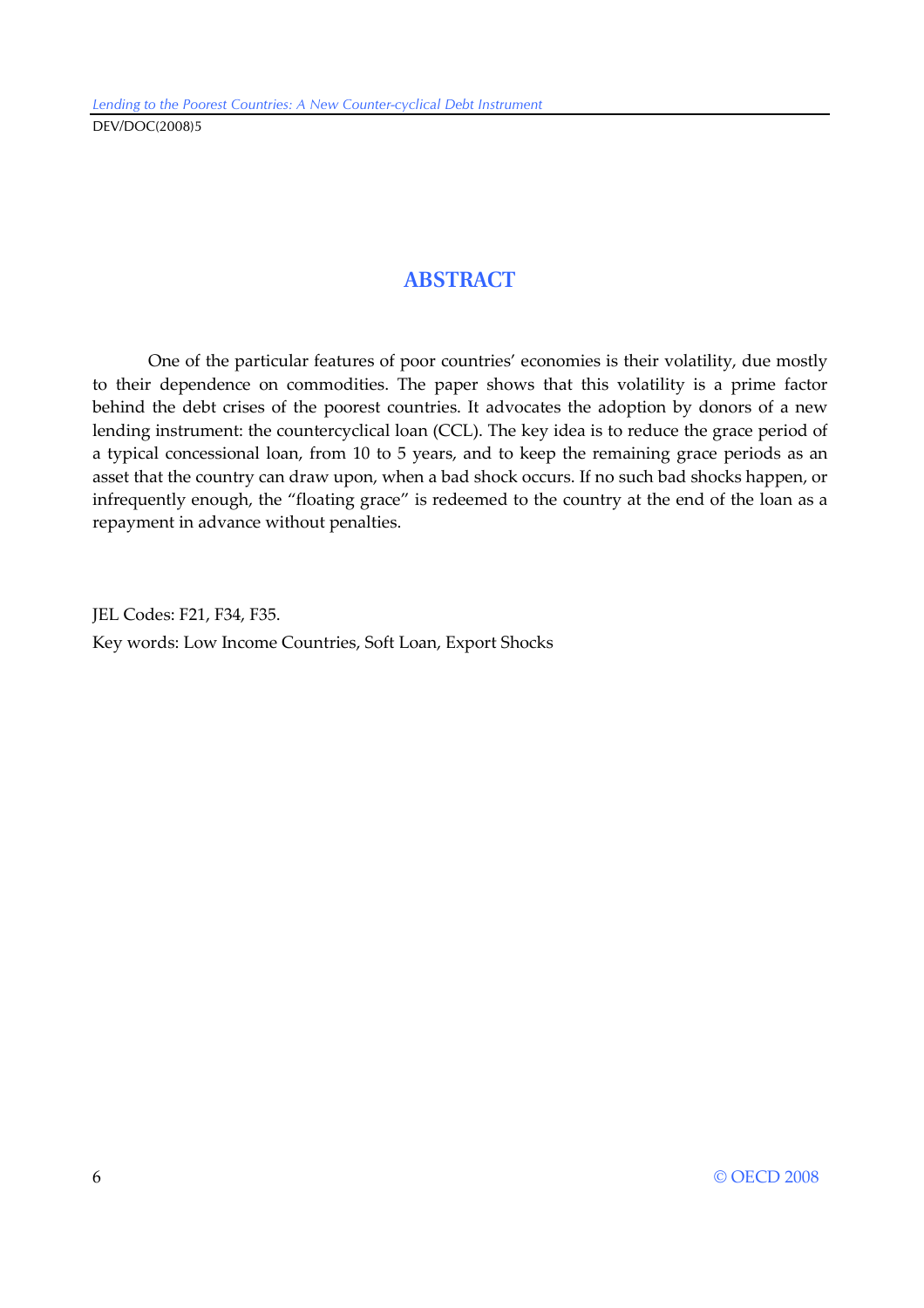## **RÉSUMÉ**

Une des caractéristiques des pays les plus pauvres est leur volatilité. Cet article montre que ce risque est l'un des facteurs essentiels qui explique les crises de dette de ces pays. A partir de ces résultats, l'article plaide en faveur de l'adoption par les bailleurs de fond d'un nouvel instrument de prêt : le prêt contra-cyclique (PCC). L'idée principale est de réduire la période de grâce d'un prêt concessionnel typique de 10 à 5 ans, et de garder les années de grâce restantes pour les utiliser en cas de mauvais choc. Si le pays ne subit aucun choc ou trop peu, cette « grâce flottante » est rendue au pays avant la fin du prêt, sous forme de remboursement anticipé sans pénalité.

#### **JEL Classification F 34 F 35**

Mots clés : Pays Pauvres, Prêts Concessionnels, Chocs d'Exportations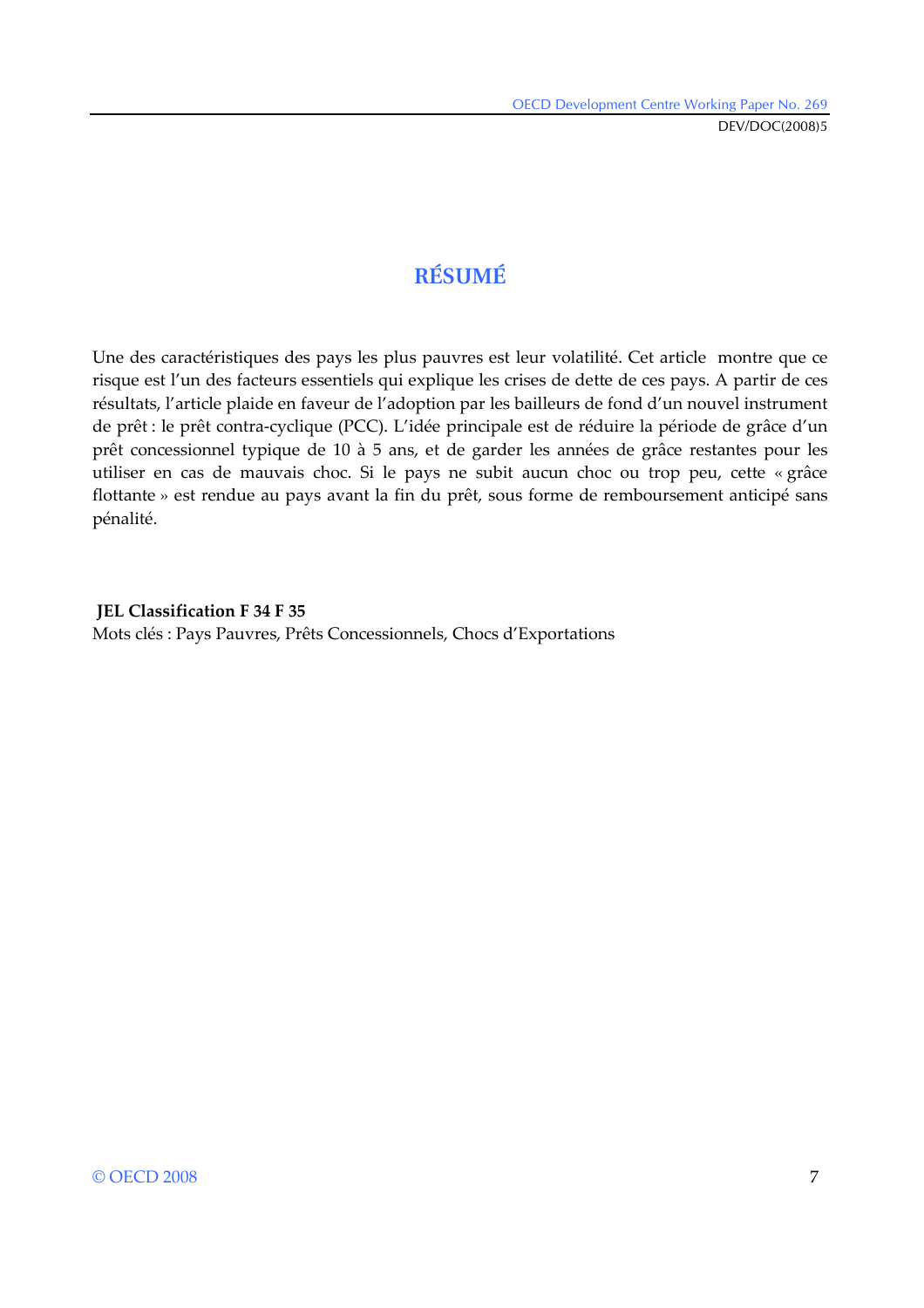## **I. INTRODUCTION**

Poor countries' economies are more volatile than the richer ones. For instance, low income countries have experienced commodity price shocks on an average of one every 3.3 years for the last three decades. Exogenous shocks have significant direct adverse effects on growth and the secondary effects of negative terms of trade shocks can be large. Collier and Dehn (2001) show, for a sample of cases where the direct income loss averaged 6.8 per cent of GDP in the year of the shock, that the total correlated loss of income amounted to about twice that much (14 per cent of GDP), through the reduced growth channel. Shocks have a significant impact on fiscal and external balances. An IMF study shows that terms of trade shocks and adverse weather conditions have played an important role in creating debt problems<sup>1</sup>. A recent study by Koren and Tenreyno (2007) investigates the links between volatility and development and points out that understanding the sources of volatility in less developed countries is of primary importance as income fluctuations are more abrupt in these countries and their ability to hedge against these fluctuations is limited by the weakness of their financial infrastructures.

This high volatility is one of the reasons why poor countries have no access to the world financial markets. A large number of low income countries are unable to borrow on international markets, either by issuing sovereign debt or by obtaining loans from foreign private banks. Their main source of financing is external borrowing from official concessional sources. Therefore very few market indicators are available to signal the risk of default on this external debt. Interest rates are usually very low and bear no real connection to the risk of non-repayment. This exclusion from financial markets can be the materialization of a very high probability of default for these countries, which increases considerably the borrowing cost for the debtor. For very high probabilities of default, the market is only willing to lend at high values of spreads, which in turn prevent the country to borrow and translate into exclusion from capital markets.

It also explains why loans to the poorest countries, even when made at concessional terms, are bound to degenerate into a build up of debt which eventually becomes unmanageable. About 24 formerly highly indebted countries<sup>2</sup> have an export concentration of more than 50 per cent in three or fewer commodities, while 70 per cent of the total exports of the least developed countries are unprocessed primary commodities<sup>3</sup>. The World Bank showed (1999) that the prices of many commodities fluctuated from below 50 per cent to above 150 per cent of their average

<sup>&</sup>lt;sup>1</sup> Brooks et al. "External Debt Histories of Ten Low Income Developing Countries", IMF Working paper 98/72.

<sup>&</sup>lt;sup>2</sup> See Appendix 1.4) for country coverage and data sources.

<sup>&</sup>lt;sup>3</sup> See Appendix 2, Table 1.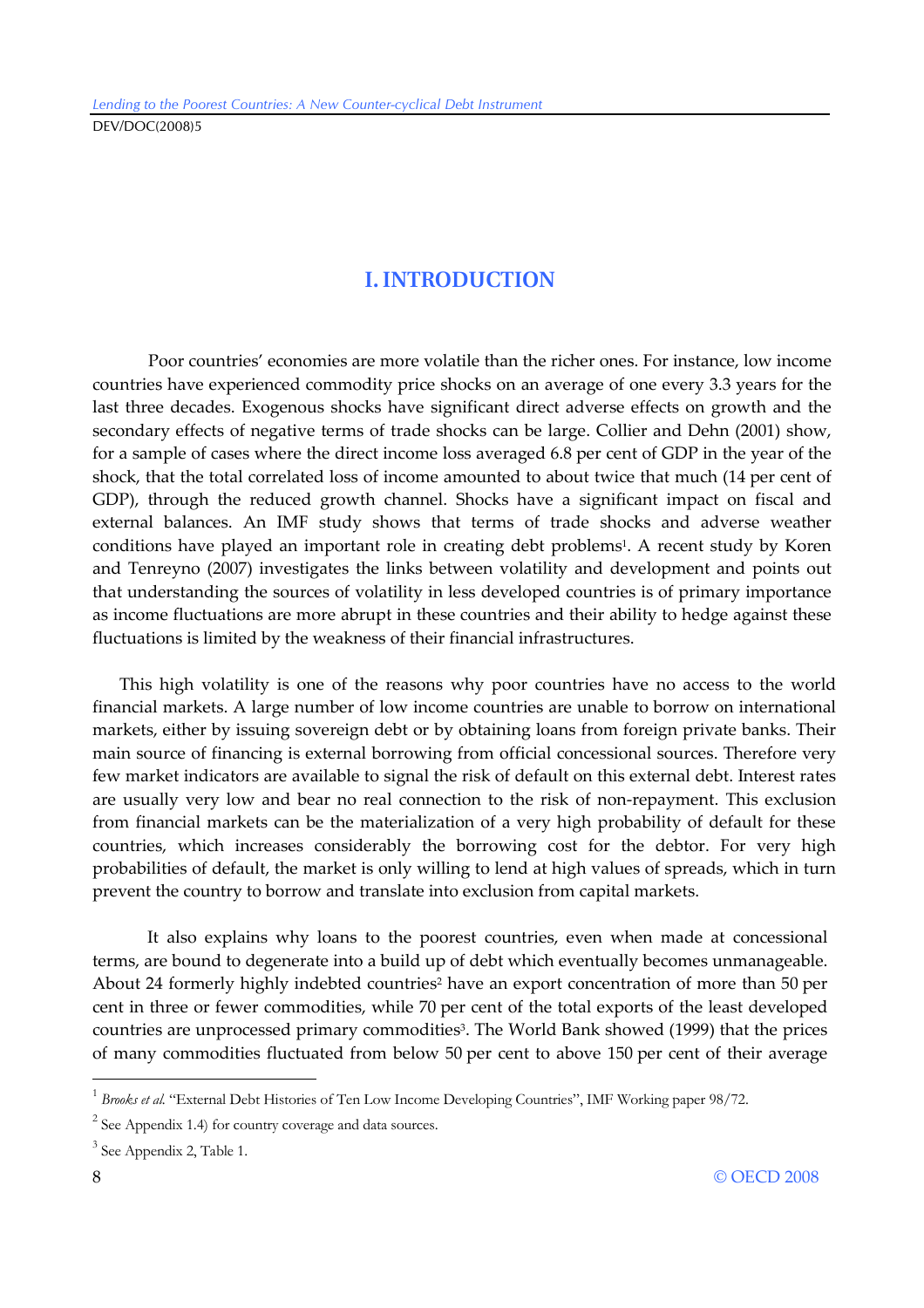prices during the period 1983-1998. As a result, export revenues have been highly variable for these countries throughout the last decades: we calculated that, for our sample of 24 formerly highly indebted countries, the standard deviation of the level of exports expressed as a percentage of the mean has averaged 26 per cent for the period 1974-20054. It is also the case that on average, export revenues in these countries fluctuated from 43 per cent to 205 per cent of their average level during the period 1970-2005.

The heavily indebted poor country (HIPC) debt reduction initiative has been seen as proof of failure of the soft loan strategy. The international agreement on debt relief (Multilateral Debt Relief Initiative, or MDRI) reached by the G-8 Finance Ministers in mid-2005 followed suit, canceling \$55.4 billions in loans owed to the World Bank, African Development Bank and International Monetary Fund<sup>5</sup>. These initiatives have led a number of authors to argue that loans to the poorest countries should be abandoned as a policy instrument in favour of grant only. If the private actors cannot be repaid, how could the public lenders expect to do better?

Although paradoxical at first glance, debt and debt cancellations are two complementary instruments which, if properly managed, perform better than either loans or grants taken in isolation (see Cohen, Jacquet and Reisen, 2007). Because of the fact that the poorest countries are also the most volatile, contingent facilities incorporating debt cancellation mechanisms, are a valuable instrument. How can we make them explicit in the debt contract rather than implicit?

An interesting idea, explored by Guillaumont *et al*. (2003), consists in using the subsidy element embedded in concessional loans to finance cushioning. The central repayment scheme would be based on constant annuities, but the loan would be associated with contingent grants provided in response to a temporary exogenous negative shock that would partly cover debt service. Such grants would be financed by a reduction in the primary loan concessionality, which means that the implied subsidy on the loan interest rate would be lower or the amortization period shorter. If no shock occurs during the amortization period, the associated grant might be used in whole or in part to cover the last payments under strict economic policy conditionality (to provide some incentive for sound management of any price booms).

It is on such an idea that we explore in this paper the design of a new counter-cyclical facility. Our idea is to transform the grace period of a typical concessional loan into a fixed initial grace period and a floating grace period, which the country can draw upon when a bad shock occurs. The bad shock is defined as an export shock, whereby current exports fall below a moving average of past values. If no such bad shocks occur, or infrequently enough, the floating grace is redeemed to the country at the end of the loan. Our main interest here is neither to study the contribution of export shocks to GDP volatility or the impact of external shocks on GDP growth, nor to eliminate or reduce exposure to volatility in low-income countries. We try to

<sup>4</sup> See Appendix 2, Table 2.

<sup>5</sup> The IDB decided to join the Initiative on January 2007. It will cancel \$4,4 billions for five Latin American Countries (Bolivia, Guyana, Haiti, Honduras, Nicaragua).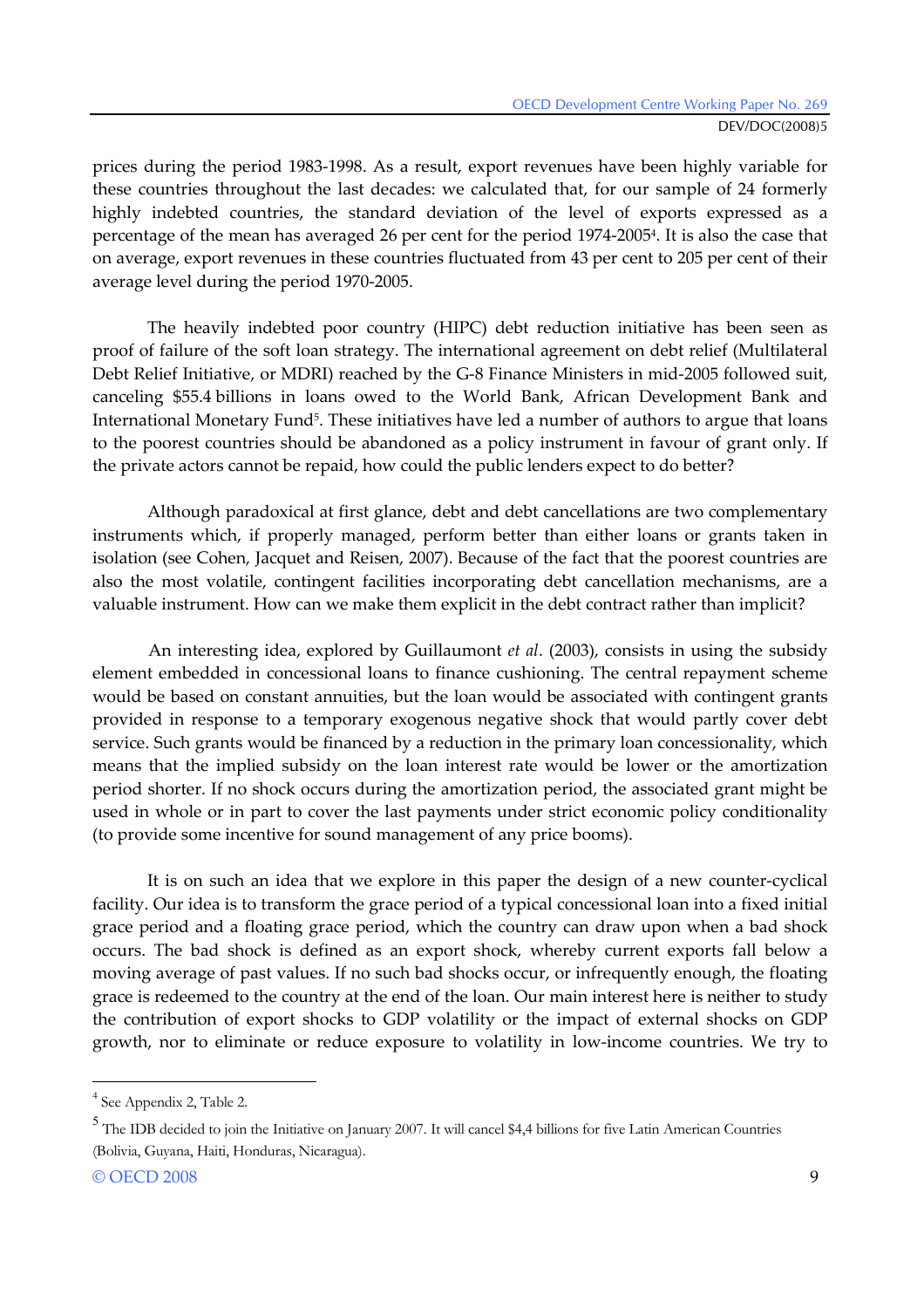account for the relationship between this volatility and the difficulties a country might face in servicing its debt. The debt instrument we propose is not aimed at compensating the country for its losses due to exports shocks such as in an insurance scheme but simply at preventing the possible build up of a debt crisis, which could arise in addition to the exports crisis.

A number of instruments, such as the Stabex of the European Commission, have already been tried to help countries smooth their commodity shocks along similar lines (defining a shock as a deviation from a moving average). Lags of implementation have impaired the ability of this instrument to cushion external shocks. The instrument that we designed is aimed at allowing countries to react swiftly, the data upon which it is designed having a four months lag.

We explore a modification of the structure of typical concessional loans which offer long maturities (from 30 to 50 years), long grace periods (e.g. 10 years), and carry low interest rates. The counter-cyclical loan that we calibrate here stretches over 30 years and contains an initial fixed grace period of five years and a "floating" grace period of 5 years. This "floating" grace period can be drawn upon later on, anytime between years 6 and 30, in the event of an adverse shock. Regarding the interest rate, we calibrated two options. The first option is to charge an interest rate of 1 per cent. In that case, if worse comes to worse, the country may have to draw on its five floating grace episodes immediately after the initial five grace years. The new loan would be, ex post, identical to a loan with an initial ten-year grace period. If the country does not experience a shock right after the initial 5-years grace period, the repayments from years 6 to 10 constitute a financial effort on its part, compared to the worst scenario above (5 consecutive shocks after the fixed initial grace period). Therefore it is possible to expand its right to suspend the payment of the principal, as time passes, up to the market remuneration on these repayments. In the extreme case when the country never draws on its floating grace, the loan maturity can be shortened by 7 years, from 30 years to 23 years.

We also calibrated an option with a 1.5 per cent interest rate charged on the loan, in order to increase the flexibility given to the country, in the form of additional years of suspension. For example, if shocks occur right after the initial 5-year grace period, the country has the possibility to suspend its payments 6 years in a row (as compared to 5 in the former solution). In the extreme case when the country never draws on its floating grace, the loan maturity can then be shortened by 9 years, from 30 years to 21 years.

In the sequel of the paper, we first present an overview of the relationship between export shocks and debt service difficulties and econometric evidence of the relative contribution of export shocks to the probability of debt distress. We then give the details of the counter-cyclical debt instrument that we designed. We present afterwards a retrospective analysis of how such a loan would have performed in the past for a group of 24 poor countries. We finally review the technicalities involved in the choice of the trigger mechanism for allowing the country to draw on its floating grace periods.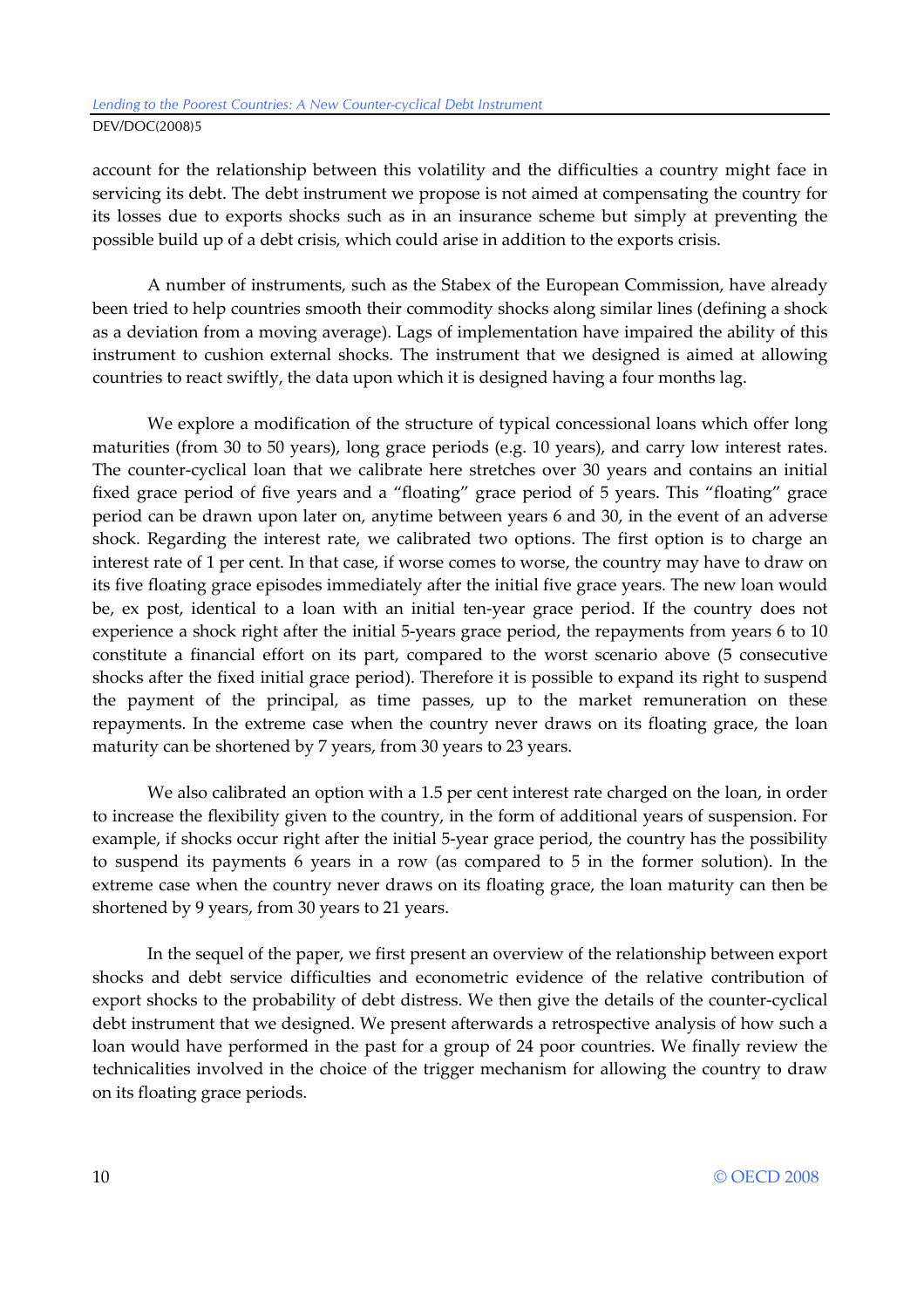DEV/DOC(2008)5

## **II. VOLATILITY AND DEBT DISTRESS**

In theory, the adjustment to a shock should depend on the nature of the shock. It is not the same thing to respond to a permanent and to a transitory shock. In fact, even if a shock is deemed to be transitory, there can be considerable uncertainty about how long it will take to be reversed. Over-optimism concerning the pace of a recovery has been a key factor behind the excessive accumulation of debt by poor countries. If a negative shock is expected to be reversed by a positive shock, it makes sense to finance the bad years out of savings. Poor harvests associated with poor weather can be expected to be matched by good harvests later on. Commodity prices, however, are usually very slow to recover from adverse shocks. This is one of the reasons why it has proven so difficult either to smooth their effect or to stabilize them. Countries that borrow when the prices are low are bound to face financial difficulties before the prices recover their previous levels. Mansoorian (1991) sheds light on the fact that in the 1970s a number of developing countries accumulated huge debts, following their discoveries of natural resources. Mexico and Venezuela provide good examples of such behaviors. The amount of debt incurred by these countries was so large that they were forced to undergo austerity measures in order to be able to pay the interest on their debts. According to Harberger (1985), Mexico and Venezuela should have treated their oil reserves as national wealth, and should have invested their oil revenues in long term investment projects. Instead, they borrowed extensively against these reserves, and used most of their borrowings to finance high levels of consumption or to invest in projects with low rates of return. Harberger argues that this lack of sufficient savings was one of the most important causes of the current debt problems of these countries.

The theory of sovereign debt postulates a key role, not only for the levels of solvency or liquidity indicators but also for their second moments, their volatility. In the standard version of their 1981 paper on the determinants of debt repudiation, Eaton and Gersovitz show that macroeconomic volatility plays a role in sovereigns' decision to default. When income variations are assumed to be predictable and capital markets strictly enforce punishment for defaulters by restricting future access to credit, higher income volatility lowers the incentive to default by preventing countries from smoothing consumption through international borrowing once they default. All else constant, the incidence of default should be lower in countries with higher income volatility. However, if income variations are stochastic, the paper shows that an unpredictable succession of bad shocks may turn the net marginal utility of defaulting positive. The relationship between volatility and debt distress depends on the relative balance between the country's willingness to pay and its capacity to pay, with both being a function of volatility. If governments are short-lived and do not fully internalize the costs of fiscal profligacy, higher macroeconomic volatility is likely to be positively related to default because countries that face a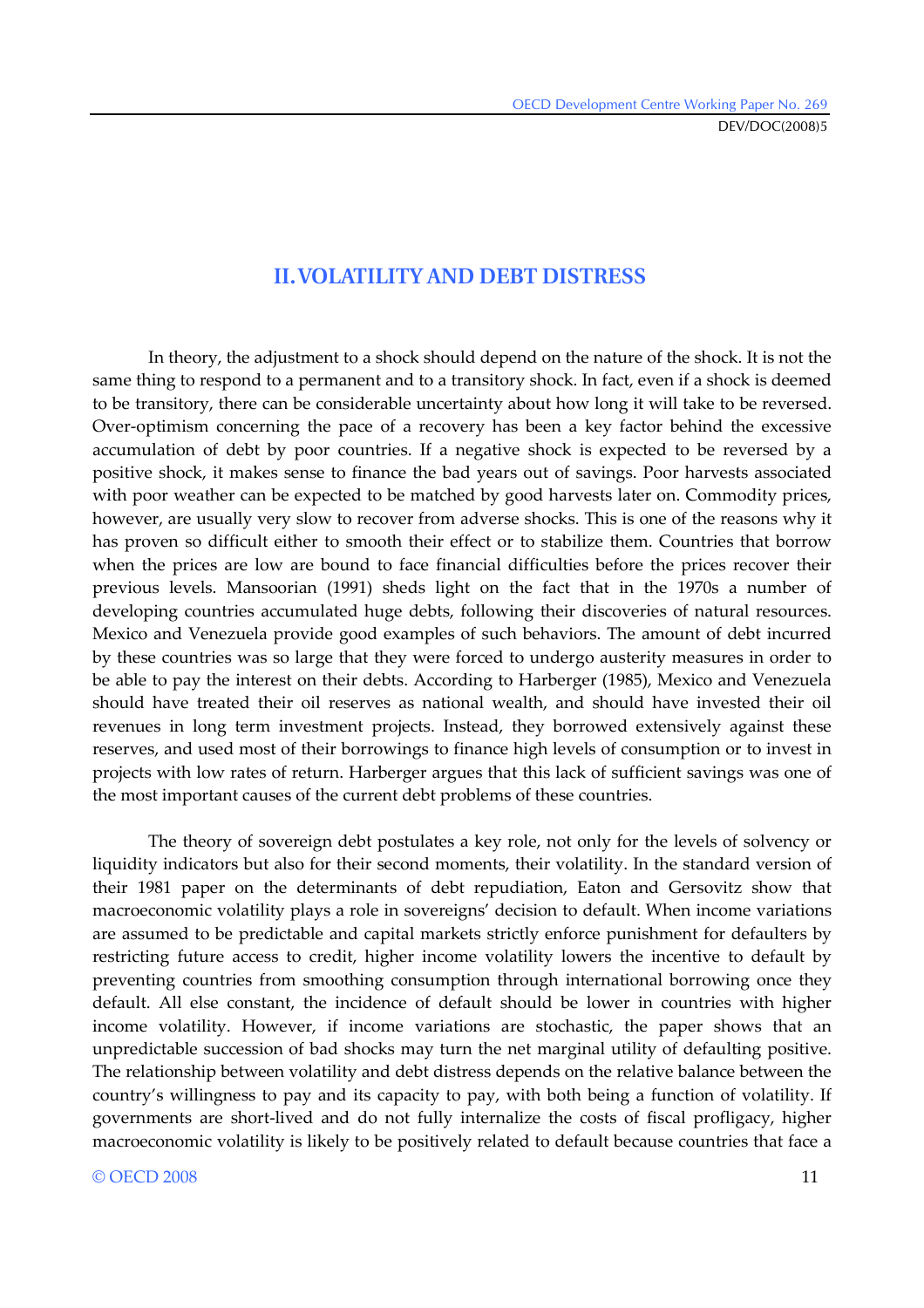greater dispersion of shocks will tend to experience output ranges which make it difficult to meet contractual debt obligations (Catão and Sutton, 2002).

## **II.1 Overview of Exports Crises and Debt Service Difficulties**

As a simple yardstick, we have defined as external shocks all episodes during which a country's export earnings fell below a moving threshold defined as 95 per cent of the average of the past five years. Such a definition aims at coping with exceptional export movements around the trend, but not to correct for the trend itself. Therefore this shock criterion is set in a way that benefits the country facing exogenous export shocks (it has the desirable property of modulating debt service to the trend) while continuing to encourage the appropriate adjustments to permanent and recurrent shocks. As we investigate the links between volatility of export revenues and debt distress episodes, this threshold also appears to capture best what we are after, i.e a shock that hampers a country's debt service capacity. One could thing of adding workers remittances to the definition of export revenues. The problem is that they are not easily measured through mirror statistics of the kind that we use. Furthermore, workers remittances are often contra-cyclical by themselves (when things go bad home, remittances increase).

The measure that we propose distinguishes itself from other more traditional measures of volatility such as standard deviations of terms-of-trade shocks or gdp growth. It incorporates some behavioural elements (the trend of a country's exports) and an element of volatility (understood here as a bad shock). The intersection of these two features doesn't lead to the same properties as other measures. The standard deviation of export revenues may be high for a country on an increasing trend but it is not as problematic as it may be for a country on a decreasing trend. Our indicator will be more prone to capture shocks for these particular countries than for the others. Indexing the financial instrument on this kind of measure minimizes the opportunities for moral hazard. There is no incentive to purposely influence the exports variable, given that the cumulative effect on the moving average would require that such an action be continued over several periods before debt service would actually be lowered. As debt service lies typically in the range of 10 to 30 per cent of exports earnings, a country doesn't gain much from manipulating its exports and we do not believe it would be able to do so. In fact, any IDA-dependent country undergoing the periodical reporting exercises conducted by the IMF and the World Bank would neither have the opportunity to cheat nor the incentive to do so if the scheme is deemed beneficial.

We defined a debt crisis episode from a slightly modified version of the database compiled by Kraay and Nehru $\epsilon$  (2004), which we updated in order to cover all debt distress events between 1970 and 2004. According to their definition, a debt crisis is defined as the occurrence of one of the following three events: debt arrears, Paris Club episode or IMF program. The largest sample allows us to identify 90 debt distress episodes, using their

 $^6$  Hereafter KN.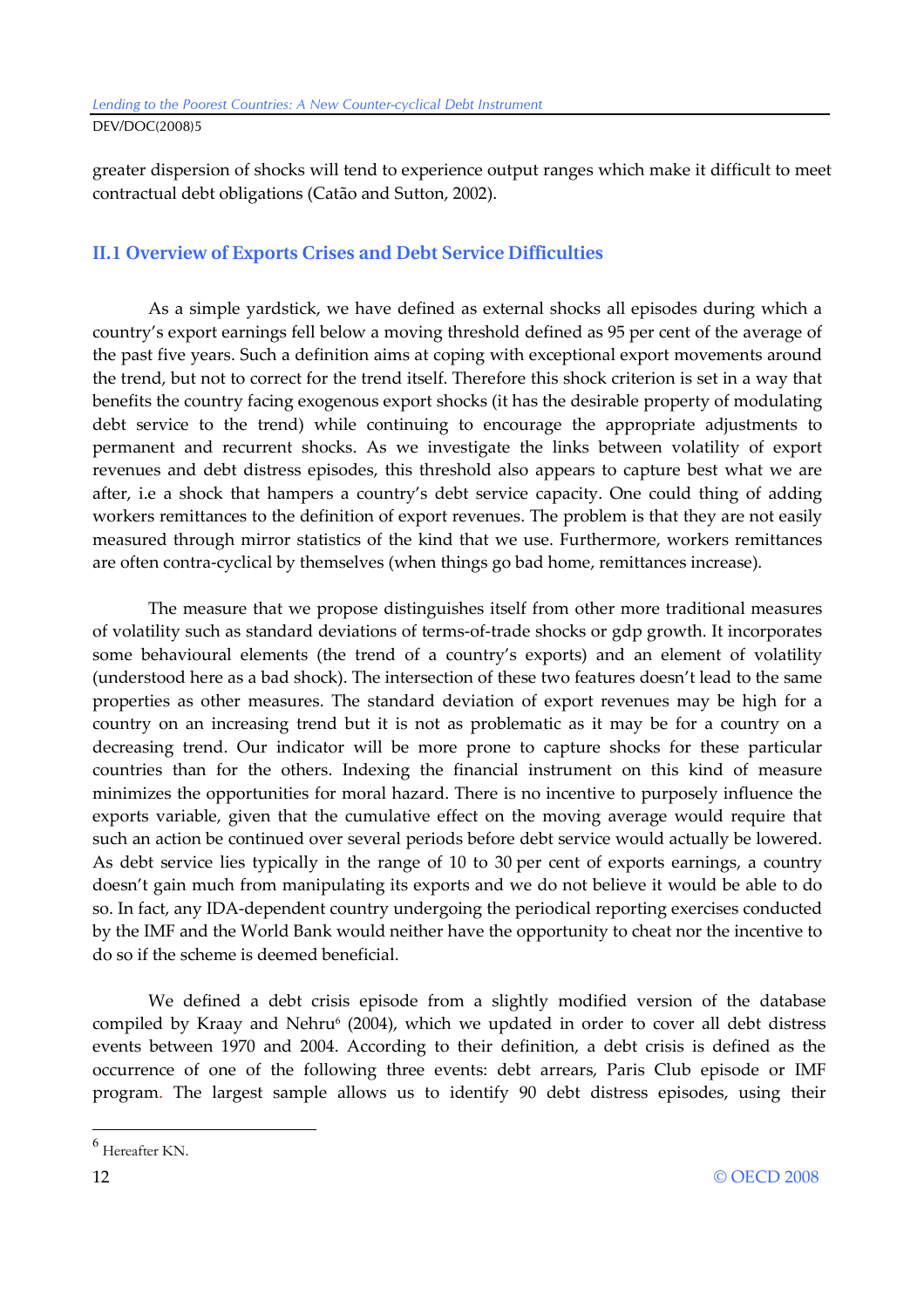definition7. As we are interested in the correlation between export shocks and debt crises, we end up dealing with 68 debt distress events for which data on export earnings and other covariates are available. Using our definition of export shocks, we can identify their occurrence throughout the period for 61 poor or emerging countries. The average length of a debt crisis situation in our sample is 12.2 years and the median is 9.5, which shows that we are effectively dealing with relatively severe crises.

#### **II.2 Econometric Evidence**

In order to shed light on these issues, we have developed an econometric model in which we analyse the probability of a debt crisis, as a function of the level of debt, the level of income per head, an indicator of governance proxied by the Kaufmann, Kraay and Mastruzzi index of rule of law<sup>8</sup> and the presence of an exogenous shock in the 3 years that preceded the debt crisis. As a measure of indebtedness, we use the debt service ratio, as a fraction of exports, and the the Debtto-GDP ratio in which GDP is measured in PPP terms (see Cohen and Villemot, 2006 on why this is a better denominator).

Following Kraay and Nehru (2004) we model the probability of debt distress using a probit specification:  $P(y_{ct}=1) = \Phi(\beta'X_{ct})$ , where  $y_{ct}$  is a dummy equal to one when country c experiences a debt distress episode beginning in year t and zero for normal times episodes beginning in year t. X<sub>ct</sub> is our vector of determinants of debt distress,  $β$  are the parameters to estimate and  $Φ$  is the cumulative distribution function of the normal distribution. In our regressions, we measure each of the covariates three years before the debt distress event in order to mitigate the potential endogeneity bias. In order to simplify the interpretation of the coefficients we only present the marginal effects of each variable, keeping the other ones equal to their means.

In Table 1, we find that the likelihood of a debt crisis is indeed significantly triggered by the occurrence of an export shock in the years that preceded the crisis. The predicted probability that a country finds itself a situation of debt distress increases from 16 to 18 percentage points (depending on the specification) when it has experienced at least one exports shock in the three years before. The magnitude of this variable is quite substantial considering the fact that the unconditional probability in our sample of a country facing a debt crisis is 0.22. In columns 1 to 3, we simply report the marginal effects of all covariates. The coefficients on the debt burdens (measured in terms of PPP GDP or exports) are significant and show that the probability of a debt crisis increases as the debt ratios go up. The debt service to exports indicator is likely to be a better measure of the debt burden as the debt stock is expressed in nominal terms and not in net present value terms (this tends to overestimate the debt burden for countries whose loans are mainly concessional). Therefore this measure allows more reliable comparisons between countries with

 $7$  For details, see Appendix 1 on data, methodology and sample.

<sup>8</sup> This variable is a cross-section for all countries in year 2002. The results hold for other years available. We did not use the CPIA as a measure of institutional quality suspecting that this variable is largely pro-cyclical and therefore endogenous. Moreover, Kraay and Nehru used the Kaufmann, Kraay and Mastruzzi's indicator as a robustness check in their paper.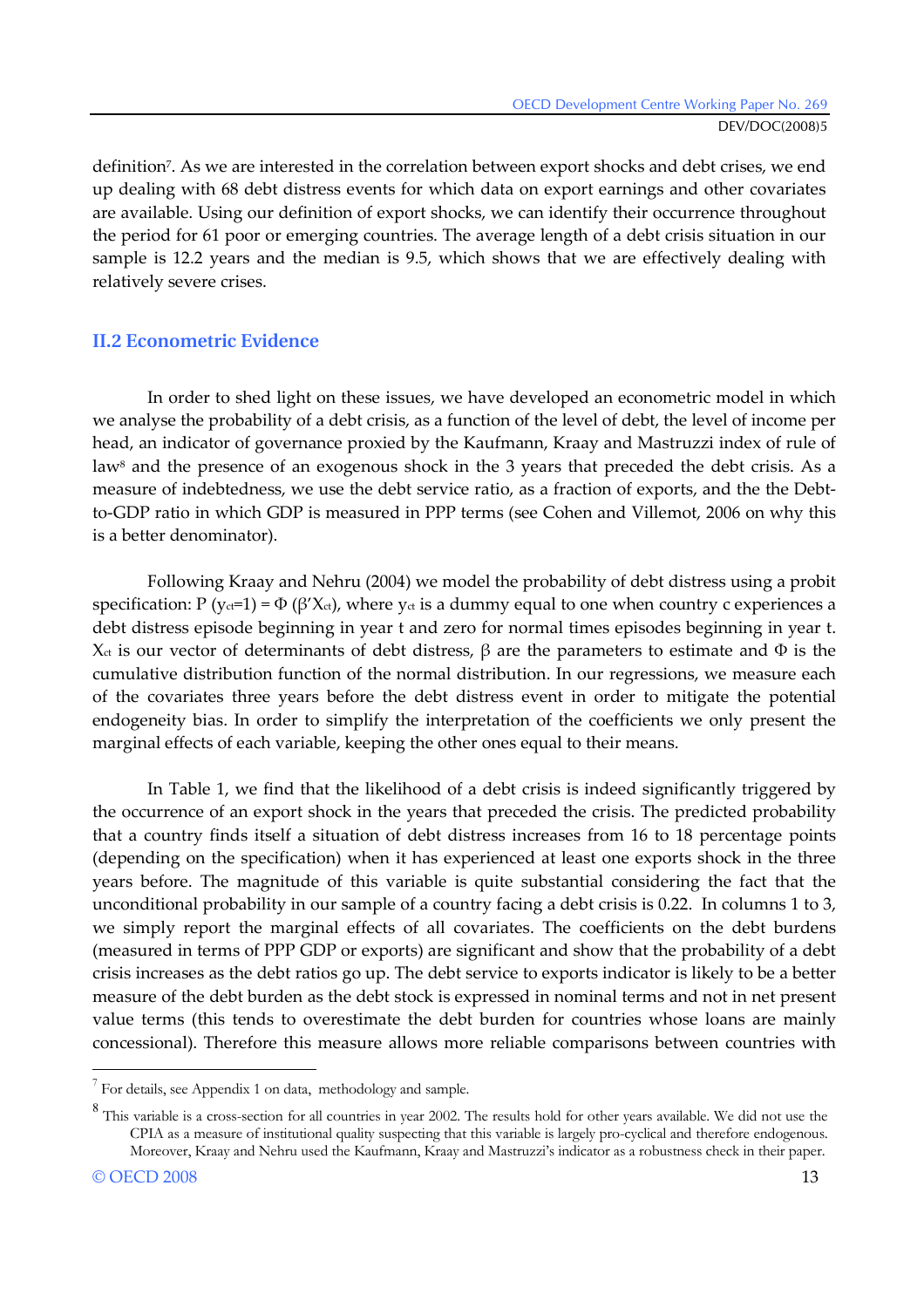and without access to financial markets. It is useful to point here that the effect of the governance index is largely comparable to the effect of our exports shocks variable, drawing attention to the fact that they are as significant a determinant of debt crises (which was not the case in KN). As Ferrarini (2007) questioned the robustness of the coefficient on the index of rule of law used by Kraay and Nehru, we ran the same estimations without this governance variable and we found that all our parameters were of comparable magnitude and significance. The real GDP per capita is not significant in most of our specifications, as it is highly correlated with the governance proxy.

As we suspected that the thresholds above which the debt burdens significantly increase the probability of debt distress might vary with a country's market access, we augmented the benchmark estimation with such a variable and some interaction terms. To define market access, we used the classification made by Gelos, Sahay and Sandleris in their 2004 paper. They define market access as bond issuances by sovereigns and syndicated bank loans that are extended directly to the government or guaranteed by it for the period 1980-2000, resulting in an increase in the country's indebtedness. We use these data as country's fixed effects: we defined three groups of countries according to their market access: no access (no year of access), consistent access (access more than 65 per cent of the time period for which data are available) and occasional access (the residual). These groups are made respectively of 46, 24 and 50 countries. We created a dummy variable equal to one if the country has had occasional or consistent access throughout the period and 0 otherwise.

In Appendix 3, Table 2 shows that having market access does not seem to play significantly on the likelihood of a debt crisis. The interaction terms point in the direction of higher thresholds for the debt burdens (debt over GDP or debt service over exports) likely to trigger a debt crisis for market access with respect to countries with no market access but the coefficients are not significant. Similarly the interaction term of market access with the exports crisis variable is negative but not significant.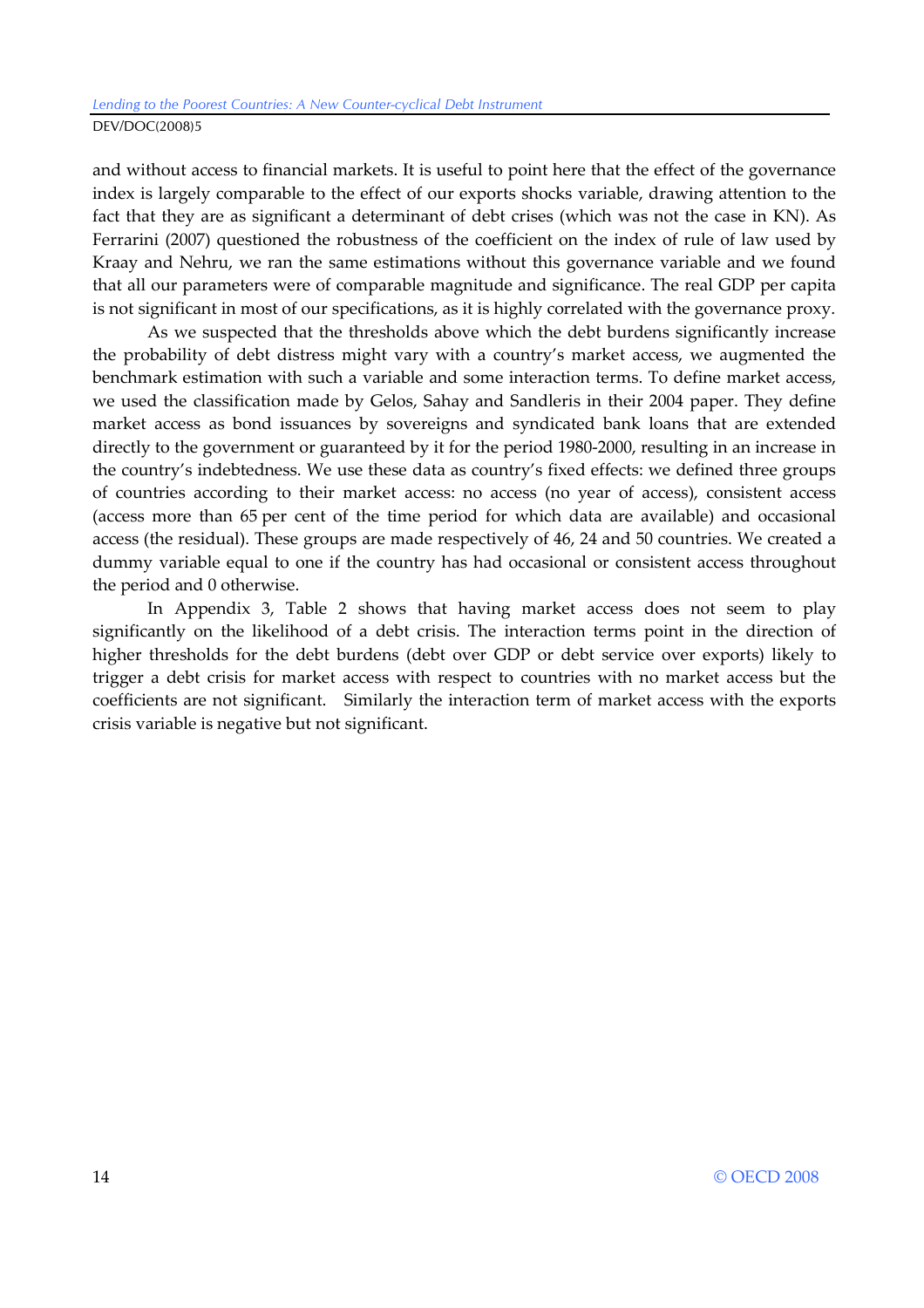DEV/DOC(2008)5

|                                                 | (1)                  | (2)                  | (3)                  |
|-------------------------------------------------|----------------------|----------------------|----------------------|
| log (Debt/PPP GDP)                              | $0.15***$<br>(0.05)  |                      | $0.1**$ (0.04)       |
| log (Per capita real GDP)                       | $-0.02$<br>(0.04)    | $-0.02$<br>(0.04)    | $-0.07*$<br>(0.04)   |
| TDS/Exports                                     |                      | $0.92***$<br>(0.21)  | $0.69***$<br>(0.2)   |
| <b>Exports Crisis</b>                           | $0.18***$<br>(0.07)  | $0.16**$<br>(0.07)   | $0.16**$<br>(0.08)   |
| Index of Rule of Law                            | $-0.17***$<br>(0.04) | $-0.15***$<br>(0.04) | $-0.15***$<br>(0.04) |
|                                                 |                      |                      |                      |
| Number of observations<br>Pseudo R <sup>2</sup> | 253<br>0.15          | 253<br>0.16          | 253<br>0.19          |
| Prob>Chi 2                                      | 0.0000               | 0.0000               | 0.0000               |

**Table 1** : Probit estimate of the likelihood of a debt distress episode *(only marginal effects are reported)* 

*standard errors are between brackets* 

*\*\*\* denotes 1% significance, \*\* denotes 5% significance, \* denotes 10% significance* 

Then we ran the same two models, one for the countries which have access to the financial markets and one for the countries with no such access in order to investigate the differential impact of exports crisis according to market access. We ran our regressions for several definitions of market access (mainly a dummy variable and a categorical variable defining 3 groups of countries as countries with no access, occasional access and consistent access) and in all specifications the results are similar. The results for the dummy variable are shown in Table 3.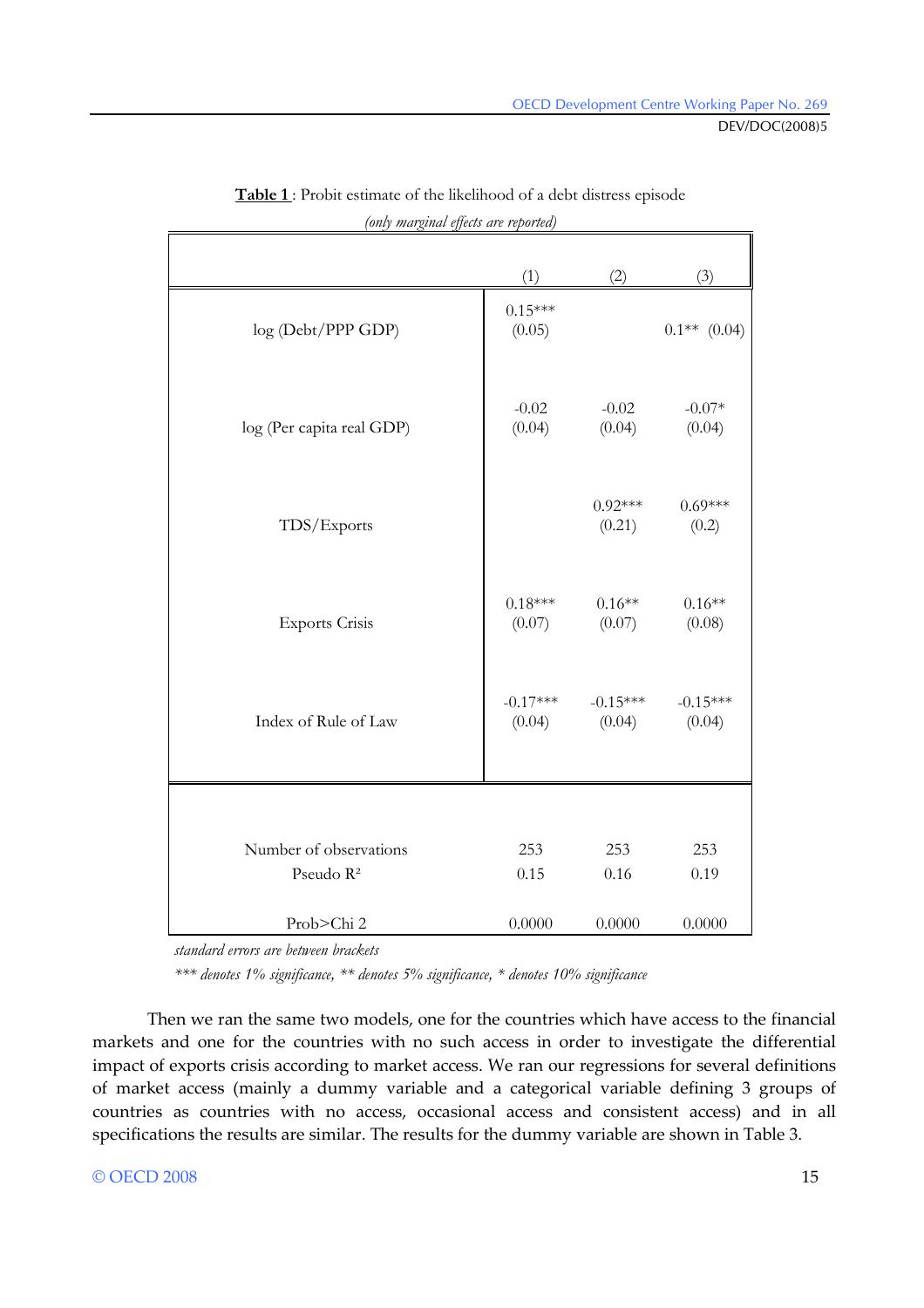| (only marginal effects are reported) |                        |                      |  |
|--------------------------------------|------------------------|----------------------|--|
|                                      | (1)                    | (2)                  |  |
| $\log$ (Debt/PPP GDP) <sub>t-3</sub> | $0.22***$<br>(0.06)    | 0.04<br>(0.03)       |  |
| $TDS/Exports$ <sub>t-3</sub>         | $0.82***$<br>(0.26)    | $0.79**$<br>(0.37)   |  |
| log(Per Capita Real GDP) t-3         | $-0.14**$ (0.06)       | $-0.06*$<br>(0.03)   |  |
| <b>Exports Crisis</b>                | $0.18^{\ast}$<br>(0.1) | $0.16***$<br>(0.09)  |  |
| Index of Rule of Law                 | $-0.08$ $(0.05)$       | $-0.13***$<br>(0.05) |  |
|                                      |                        |                      |  |
| Number of observations               | 174                    | 81                   |  |
| Pseudo $R^2$                         | 0.19                   | 0.35                 |  |
| Prob>Chi 2                           | 0.0000                 | 0.0000               |  |

**Table 3** : Probit estimate of the likelihood of a debt distress episode by market access

|  |  |  | (1) market access (2) no market access |
|--|--|--|----------------------------------------|
|--|--|--|----------------------------------------|

*standard errors are between brackets* 

*\*\*\* denotes 1% significance, \*\* denotes 5% significance, \* denotes 10% significance* 

The exports crisis variable increases the probability of debt distress in both groups of countries and the effect is of comparable magnitude and statistically significant for the two groups of countries. The pseudo-R² of the regression is quite high for the non market access countries, which reassuringly leads us to believe that exports shocks play an important role in the advent of debt crises for these countries. The significance of the variable total debt service over exports in both groups of countries leads us to believe that not only does it correct for measurement as compared to the debt over GDP variable (we should take the debt NPV into account) but that it also plays a role in itself. This term is interpreted in the literature as a proxy for liquidity but it seems to us that it might not be an accurate explanation of its significance: as long as a country is not asked to repay its debt, it won't have to default on it (it can for example have taken up many loans and have a large debt stock but not have to repay because of grace periods). The debt service is simply a better and actual measure of the repayment burden.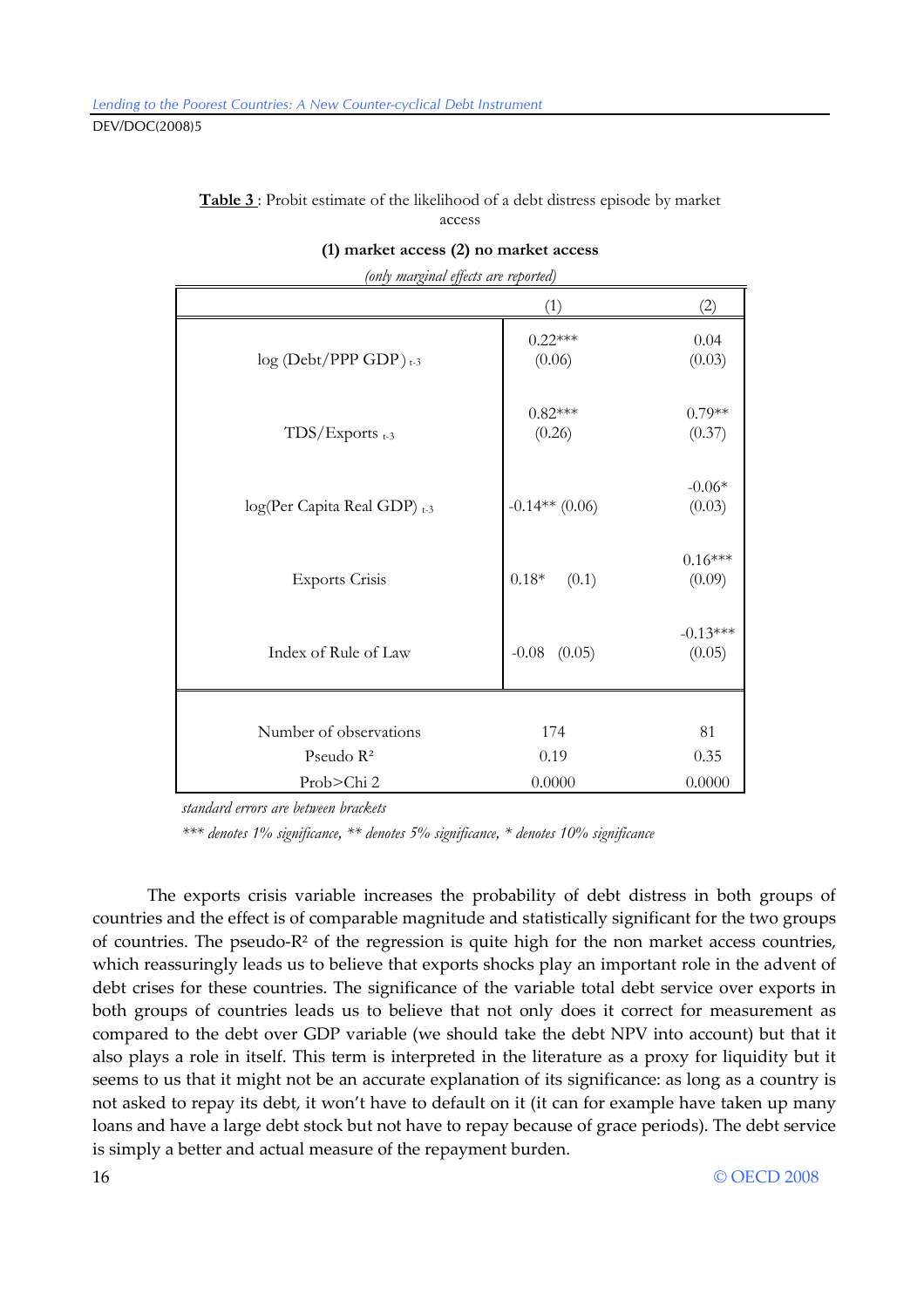Appendix 4 reports the probabilities of occurrence of debt distress episodes as estimated with our benchmark model (regression in Table 1, column 3). The unconditional probability of a debt crisis in our sample is 0.22 and it is usually against this probability that the predictive power of a model is gauged. Out of 68 debt distress episodes, our model predicts correctly 58. If we include the classification of normal time episodes, the overall percentage of correctly classified episodes is 75 per cent for a cut-off set at 0.5.

The volatility of exports revenues induced by external shocks is a critical feature of debt distress episodes for countries, which calls for innovative borrowing strategies on the part of these countries. In section III, we investigate the possibility of incorporating contingent facilities to traditional concessional loans in order to mitigate this specific vulnerability.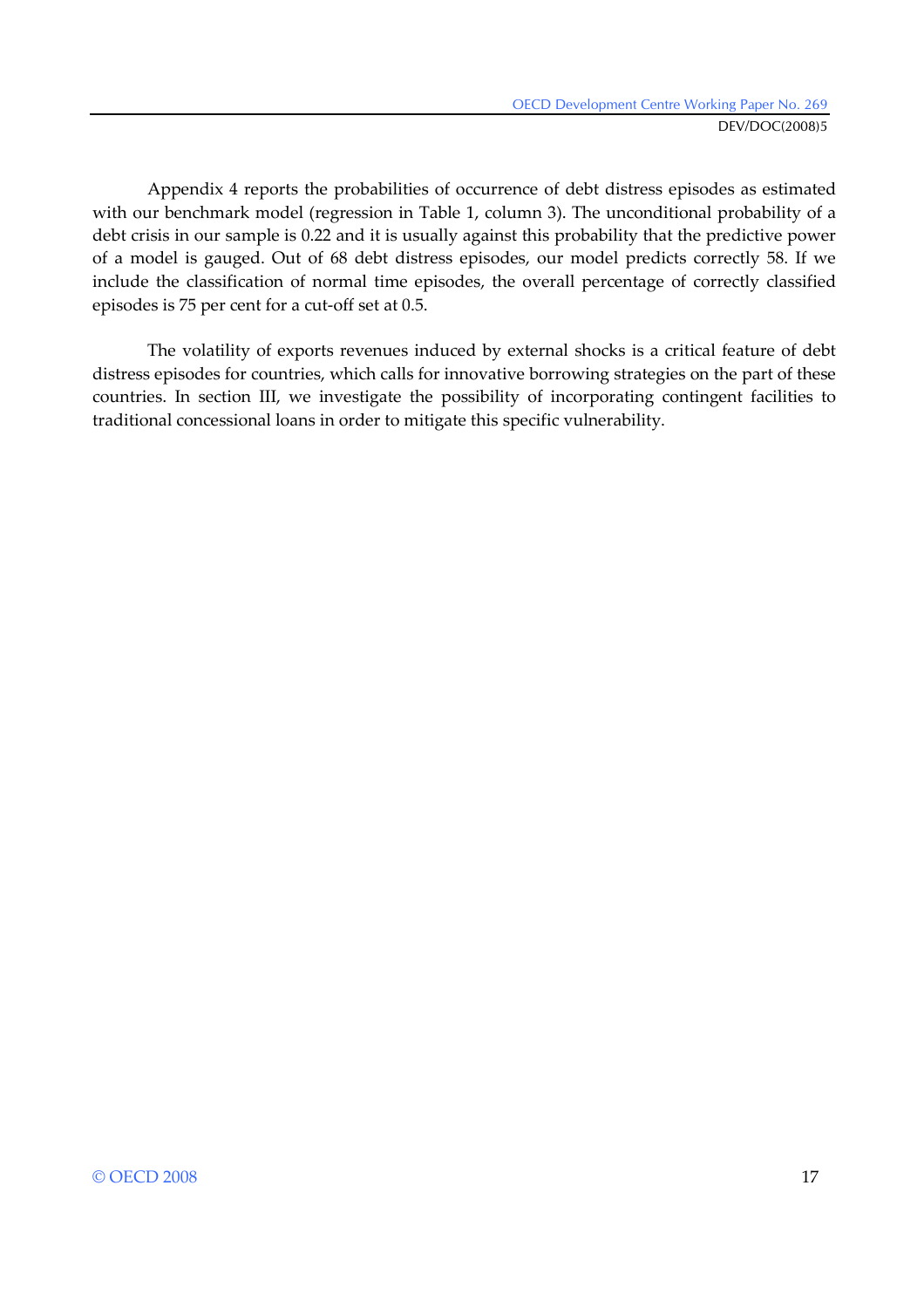## **III. A NEW COUNTER-CYCLICAL DEBT INSTRUMENT**

The previous sections shed light on the effect of exports shocks on a country's probability of default. Therefore we think that a lending strategy which would take into account this vulnerability to export shocks and its implication in terms of disruption of the ability to meet debt service obligations could go a long way in preventing the build up of debt problems especially in countries that don't have market access. It could also be the case that if the markets were capable to integrate contingent clauses to their debt contracts, the risk of default of theses countries would be considerably lowered, allowing them to borrow internationally. A debt instrument linking repayments to export revenues seems to be most needed to preserve debt sustainability. As a matter of fact, in the current literature on debt sustainability too much attention has been given to expected levels of the relevant ratios (net present value of debt to exports and to GDP, debt service to exports) while sustainability is much more about limiting the likelihood of bad outcomes and countries' vulnerability to the volatility of these ratios of debt service to exports.

Guillaumont *et al.* (2003) usefully discuss several ways to dampen the impact of price shocks. One of them consists in explicitly linking debt repayments to the economic environment. An automatic adjustment of the public debt service to the evolution of export prices would reduce debt service during crises, and require faster repayment during booms. In a similar spirit, Gilbert and Tabova (2004) investigate the feasibility of a loan indexation on commodity prices<sup>9</sup>.

We explore here a somehow simpler version of this idea to change the repayment structure of a concessional loan in order to increase countries' flexibility in meeting their debt service obligations.

Concessional loans to the poorest country usually take a very simple form: they have very long maturities, very long grace periods and low interest rates. For example, IDA's typical loan stretches over 40 years, have a 10-year grace period and carry a 0.75 per cent interest rate. The logic of having low interest rates is relatively straightforward: the country being poor, it cannot pay for too much. The logic, however, of having a long grace period is less obvious. The grace period is generally intended to give time to the country to launch the project which is financed through the loan, once the financing decision is made. The need for long grace periods is less

-

<sup>&</sup>lt;sup>9</sup> Donors are currently experimenting with similar ideas. For example, the Agence Française de Développement

<sup>(</sup>AFD) recently made a loan to a cotton company in an African country whose maturity depends on cotton prices. In the same spirit, other proposals have been made to preserve debt sustainability by indexing concessional loans to real exchange rates (see Yi and Vostroknutova, 2005 for example).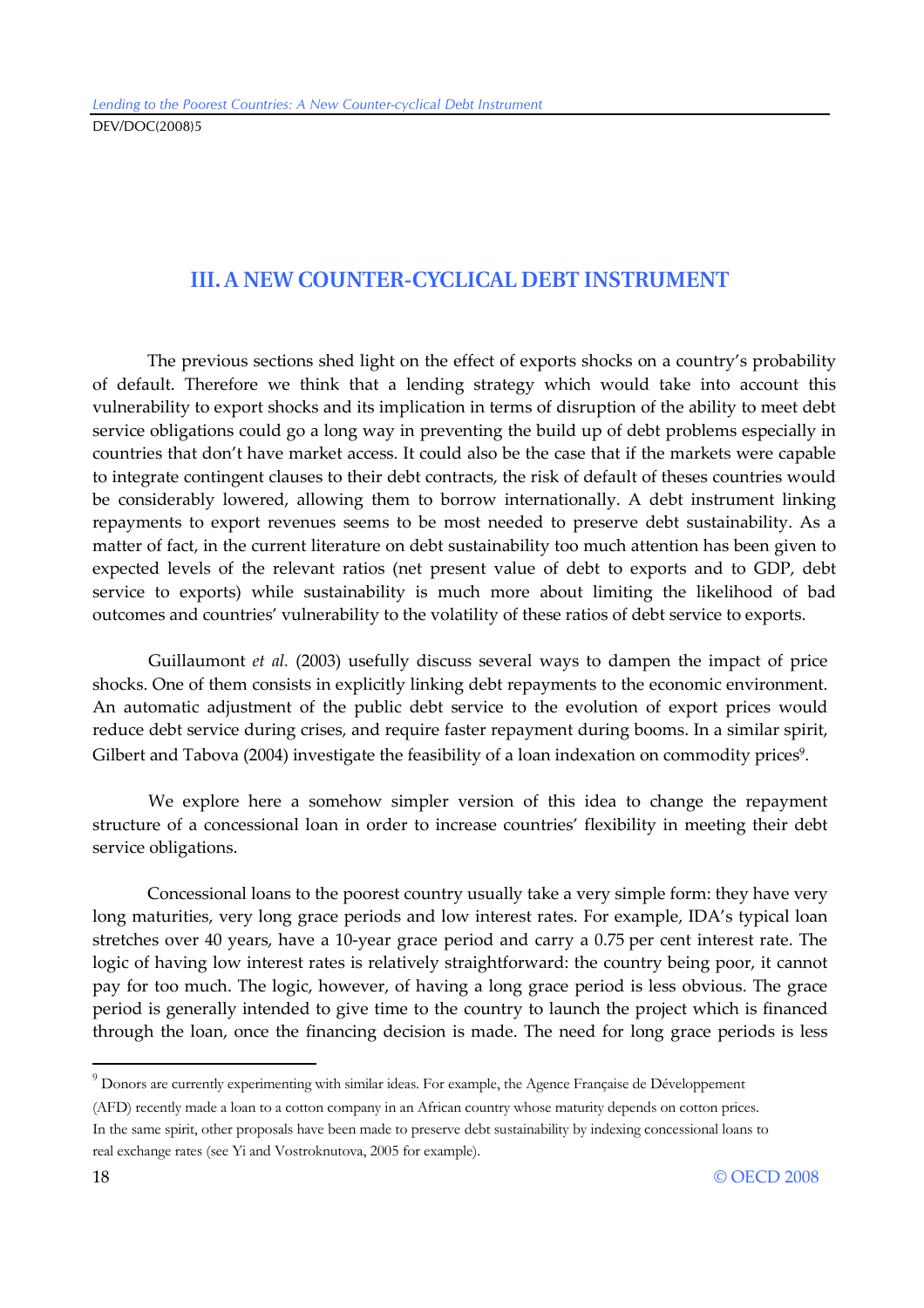obvious if aid is geared towards sectoral or budgetary financing. Moreover it encourages government to take loans that they may not need, as the service of the debt really starts way in the future. For a government whose time horizon is relatively short, there may be no clear distinction between a loan and a grant.

Based upon these ideas, we calibrated the potential profile of a concessional loan with the following features: a 30-year maturity, an initial fixed grace period of five years, as compared to a more traditional 10-year grace period. The remaining five years are not lost to the country, however, but can be drawn upon later on, in the event of an adverse shock. We call them the "floating grace" period.

Regarding the interest rate, we calibrated two options. The first option is to charge an interest rate of 1 per cent. In that case, if worse comes to worse, the country may have to draw on its five floating grace episodes immediately after the initial five grace years. The new loan is, ex post, identical to a 30-year loan with a 10-year grace period.

In general however, this is not likely to be the case. The country will draw on its "floating grace" later on in time. As the amortization of the loan will typically start earlier (compared to the worst case scenario) if the country does not experience a shock right after the initial 5-year grace period, it is possible to give value on the market to the repayments from years 6 to 10, for the benefit of the country. This allows the country to expand its right to suspend the payment of the principal, as time passes<sup>10</sup>. If the country never draws on its floating grace, then it can shorten the length of its loans, net of the grace period (repayment in advance without penalties).

We also calibrated an option with a 1.5 per cent interest rate charged on the loan, in order to increase the flexibility given to the country. The differential of interest rates is also returned to the country, in the form of additional years of suspension.

 In Table 4 below, we show how the number of suspensions evolves as time passes in both cases, under the assumption that a 3.5 per cent interest rate is paid on the assets. The number of possible suspensions beyond the initial grace period of 5 years varies between 5 and 7 years of payment (which corresponds to 10 to 14 semi-annual repayments) when the interest rate charged on the loan is 1 per cent and between 6 and 9 years of payment (12 to 18 semi-annual repayments) when the interest rate charged on the loan is 1.5 per cent.

<sup>&</sup>lt;sup>10</sup> Our main concern here is that the profile of repayments remains as neutral as possible from the borrower's viewpoint regardless of the moment when he draws on his right to suspension.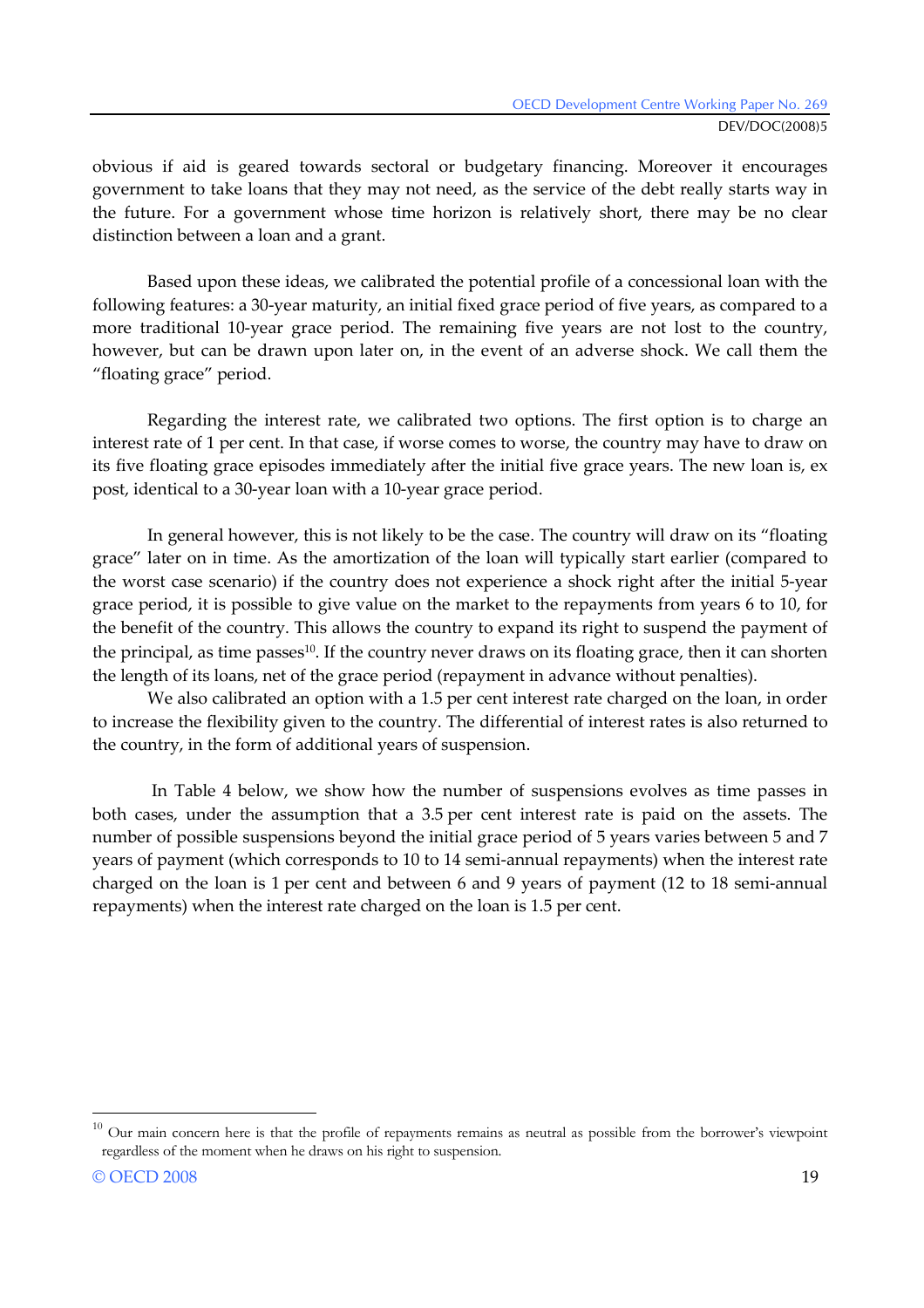|                                   | Number of suspensions if the Effective maturity of    |                  |
|-----------------------------------|-------------------------------------------------------|------------------|
|                                   | country is hit by consecutive the loan if the country |                  |
|                                   | shocks right after the initial grace never            | experiences<br>a |
|                                   | period                                                | shock            |
| Maturity: 30, Initial Fixed Grace |                                                       |                  |
| Period: 5, Interest Rate: 1%      | 5                                                     | 23               |
|                                   |                                                       |                  |
| Maturity: 30, Initial Fixed Grace |                                                       |                  |
| Period 5, Interest Rate: 1.5%     | 6                                                     | 21               |

#### **Table 4:** Characteristics of the Counter-Cyclical Loan

*Calculations are made under the hypothesis that a 3.5% interest rate is paid on the assets* 

It is worth pointing out that mutualization between countries has been excluded from our scheme. In the end the borrowing country receives the totality of its rights to suspension whether or not it has experienced shocks. This feature tries to mitigate the possibility of moral hazard. As a matter of fact, there is no reward for a country which uses its rights to suspension right after the initial grace period as compared with a country which capitalizes on its five initial rights.

As the number of suspensions is globally constrained, the borrowing country is thus not incited to behave badly in order to reap the benefit of payment suspensions right away.

#### Operational Challenges of the Implementation of the Export Shock Criterion

In order to allow for the use of the floating grace period, we chose to link the repayments of the country with its export earnings, expressed in the same currency as the one in which the loan has to be repaid. As we argued in section 2, export earnings are a natural indicator of a country's ability to face its debt service obligations in foreign currencies.

Export revenues capture two types of shocks: price and quantity shocks. We have already seen that commodity price volatility is an important determinant of export revenues volatility for countries highly dependent on a few commodities. Nevertheless shocks on quantities also tend to explain a good part of the variability. Indeed, Gilbert and Tabova (2004) showed that for 17 country-commodity pairs quantity and price variability appear to be of comparable magnitude, with a tendency for quantity effects to exceed price effects. Quantities are likely to be affected by presumably exogenous factors, among which weather conditions, strikes and civil wars.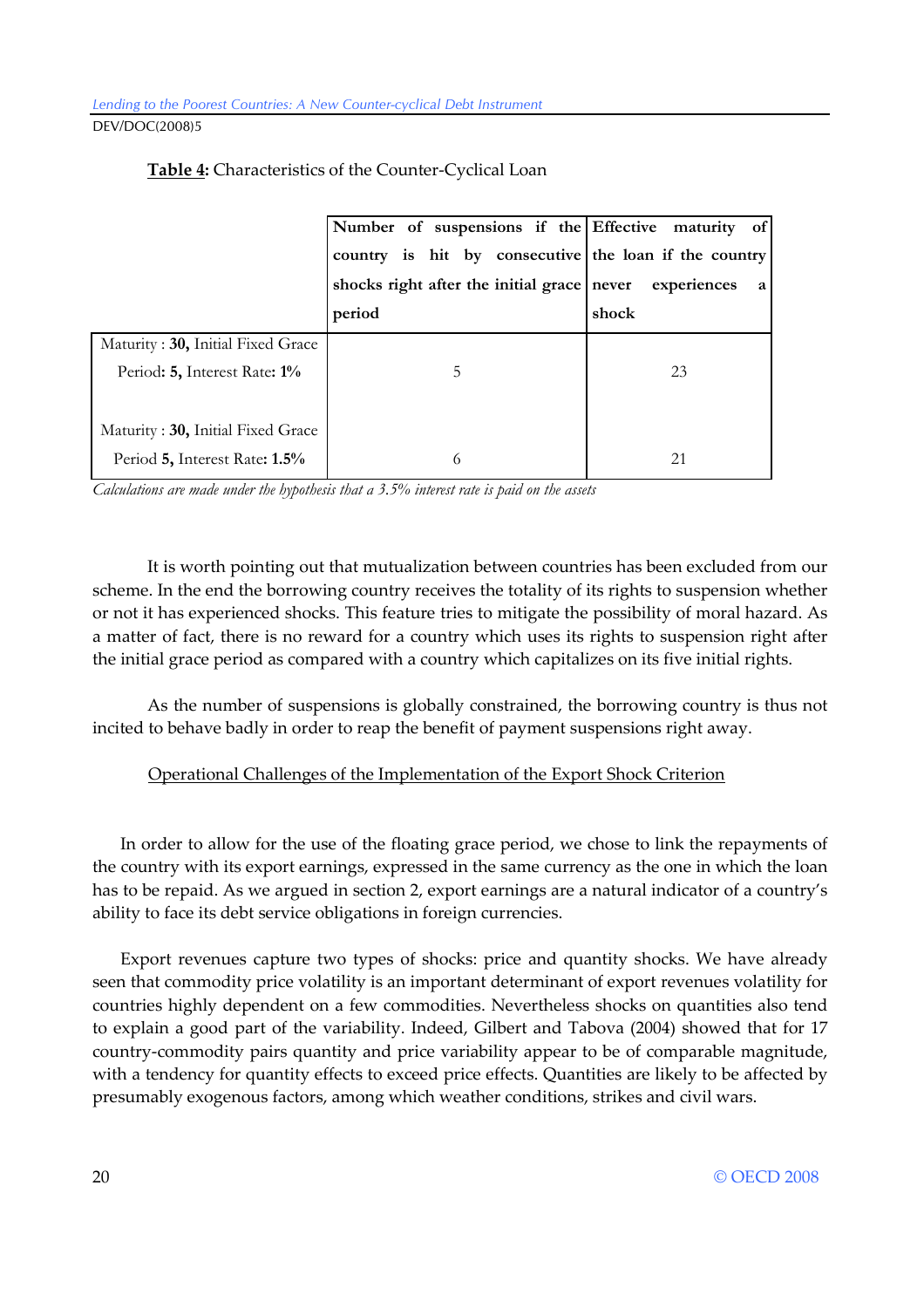If the obvious advantages of an index based on world prices lie in its immediate availability and the absence of possible manipulation by price-taker countries, the authors conclude on the weakness of the world commodity prices proxy to account for a country's ability to pay in their attempt to evaluate the benefit of linking concessional debt repayments to the evolution of commodity prices. Relying on a terms of trade trigger would also raise issues as it would limit applicability of the scheme to countries with high commodity concentration in imports and exports, whose international prices are readily available. Moreover, focusing only on commodity prices has the major drawback to assume that these countries' export structure is not going to change towards manufactured goods for example, at least for the next 30 or 40 years (i.e. the loan maturity). It may even prevent these countries to diversify their export basis away from commodities in the future in order to fully benefit from the scheme. In this respect the choice of export revenues seems also more relevant because it does not prejudge of a country's future export structure.

Nevertheless two main difficulties emerge with the choice of a criterion based on export revenues: incentives and timeliness. We have to take into account the incentives that the scheme is likely to generate for an indebted government in terms of policy and reporting. The borrowing country mustn't be able to misreport its trade statistics in order to benefit from payment suspensions. Therefore we chose to use mirror trade statistics, i.e. other countries' imports from the borrowing country. It is very unlikely that a country will be able to talk all his trade partners to misreport their import flows in order to trigger the mechanism. Of course, a government could be directly responsible for a fall in the quantum of exports, which would be picked up as such in mirror statistics, but as its total revenues are likely to hinge upon export taxes, it is very doubtful that a country may benefit from the voluntary disruption of its export flows (as mentioned above, the shock criterion is also set in reference to a moving average of the past years and debt service is only a small fraction of total exports). There's a possibility that a government can increase its income from exports taxes even though the country's exports quantities fall in order to reap the benefit of the scheme. Nevertheless the scheme is designed so as to mitigate this type of incentives, as there are only a limited amount of suspensions to draw upon. There is therefore no free lunch, i.e. no benefit from triggering the mechanism when there is no need to.

Export revenues however are known with a significant lag, which could deeply affect the counter-cyclicality of the loan. The efficiency of such a mechanism relies crucially on the availability of export data with very little lag. This constraint led us to focus on merchandise export revenues which are more readily available than total export earnings. Both are very well correlated for most of poor countries (in our sample of 24 HIPCs, the correlation between merchandise and total export earnings is on average 89 per cent for the last decade).

The Global Trade Atlas database (GTIS, Inc.) provides comprehensive data on trade flows<sup>11</sup> between 68 countries and the rest of the world on a monthly basis<sup>12</sup>. OECD countries and many

-

<sup>&</sup>lt;sup>11</sup> Sources: official country statistics, mainly customs data.

<sup>&</sup>lt;sup>12</sup> For country coverage of the database, see Appendix 1.5.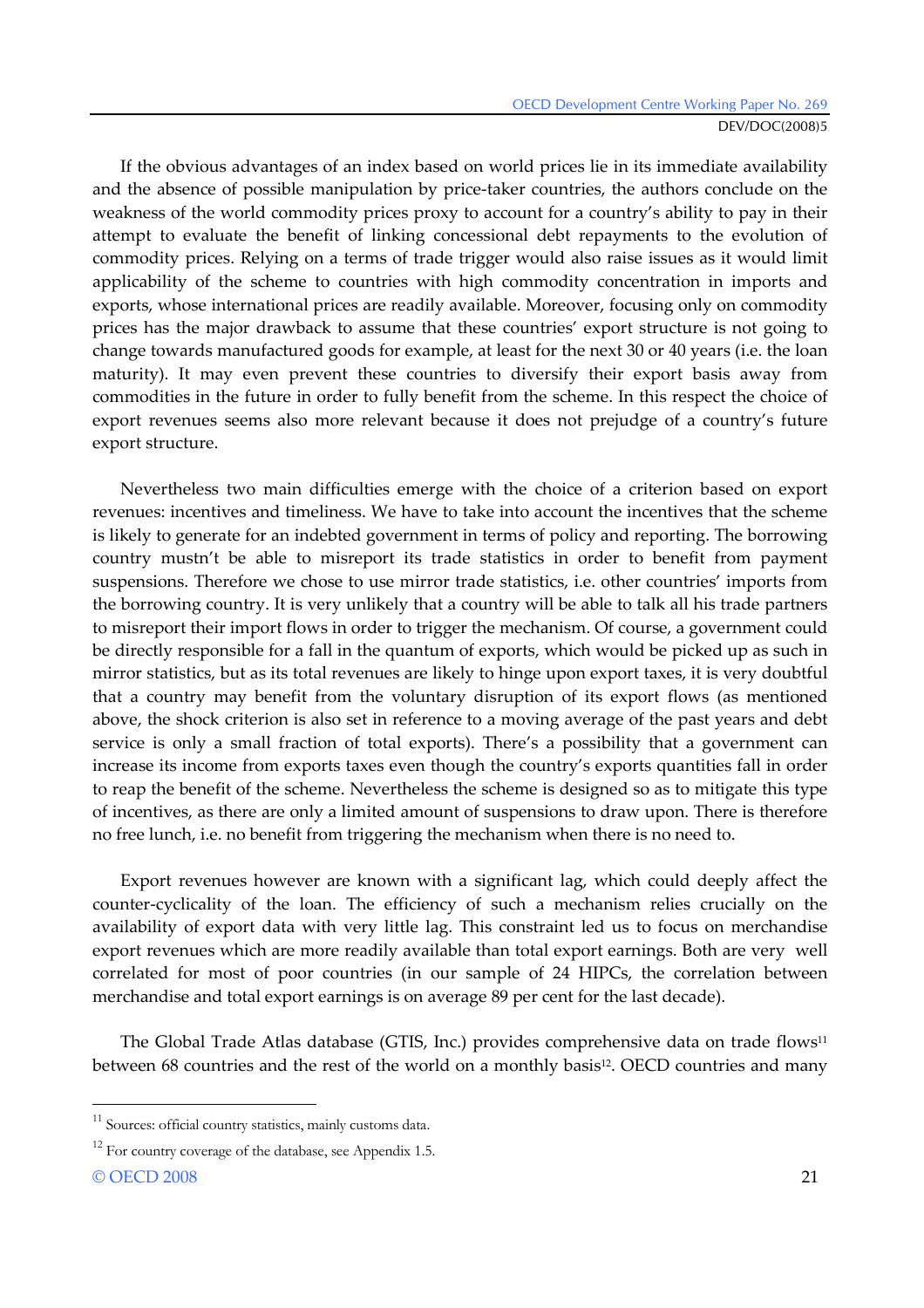#### Lending to the Poorest Countries: A New Counter-cyclical Debt Instrument DEV/DOC(2008)5

Asian and Latin American countries belong to this database, which allows us to recover the value of their trade partner's exports, especially African countries' exports. All of them are available with a lag at most equal to 6 months (in order to be reactive on a semi-annual basis, we can focus on data available with a lag of at most 4 months, which only reduces the sample to 62 countries). It is worth pointing out that this database has only been put together quite recently, which may partly explain why such a mechanism was not available for highly indebted countries before.

These data are likely to capture a significant part of the export flows from a borrowing country, even if we miss intra-Africa trade which may be substantial. Given our measure of an export shock, a desirable feature of these data would be their correlation with total merchandise exports (if there's a shock on a country's export in year t, are we able to identify it with our data?). We checked this correlation for our sample of 24 countries by comparing their total exports to the rest of the world (measured as mirror statistics in the IMF database DOTS) during the period 1997-2006 and their exports to the 68 countries of the GTA database. The correlation coefficient between monthly series of export earnings between 1997 and 2006 is on average 0.76. The correlation is very high (see Table 5) except for a few countries<sup>13</sup>, which is quite reassuring. As the data in the GTA database only go back to 1997, we were not able to check more precisely the correlation between exports shocks in both series, for lack of observations available (the correlation is based on monthly data whereas the definition of a shock is based on annual data, which reduces the number of years available to only five).

|                | <b>Correlation coefficient</b> |
|----------------|--------------------------------|
| Nicaragua      | 0.97                           |
| Congo. Rep.    | 0.96                           |
| Mauritania     | 0.95                           |
| Cameroon       | 0.95                           |
| Zambia         | 0.95                           |
| <b>Bolivia</b> | 0.92                           |
| Chad           | 0.91                           |
| Uganda         | 0.91                           |
| Burkina Faso   | 0.90                           |
| Madagascar     | 0.89                           |
| Malawi         | 0.87                           |
| Ghana          | 0.85                           |
| Cote d'Ivoire  | 0.83                           |

**Table 5:** Correlation coefficient between countries' export earnings as measured by the GTA database and total export earnings as measured in DOTS (1997-2006)

 $^{13}$  For some of them, the correlation coefficient is higher on the period 2000-2006 (better coverage by GTA)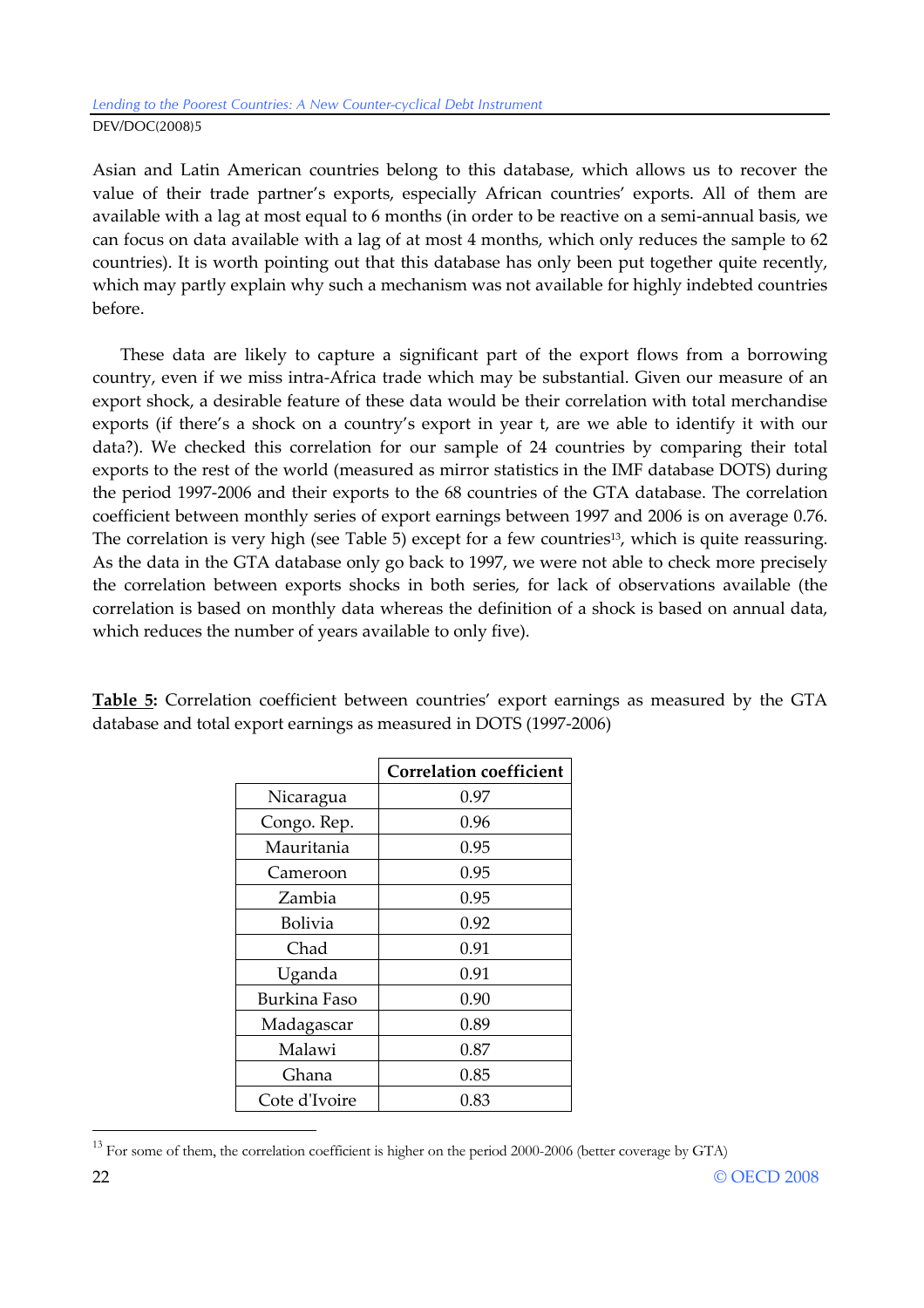OECD Development Centre Working Paper No. 269

DEV/DOC(2008)5

| Mali           | 0.78 |
|----------------|------|
| Senegal        | 0.75 |
| Burundi        | 0.72 |
| Benin          | 0.67 |
| Niger          | 0.63 |
| Sierra Leone   | 0.62 |
| Togo           | 0.57 |
| Guyana         | 0.51 |
| Rwanda         | 0.50 |
| Guinea-Bissau  | 0.40 |
| Gambia, The    | 0.30 |
| <b>AVERAGE</b> | 0.76 |

Once we have defined what constitutes an export shock, the automaticity of the suspension is an important feature of the counter-cyclical loan: if the criterion is met, the mechanism can be triggered by the country. Nevertheless it should not be an obligation: the country has the possibility to draw on its capital of floating grace periods and suspend its payments but is not forced to do so. As a matter of fact, its ability to pay might not be considerably affected by a shock especially if it has a lot of Forex reserves.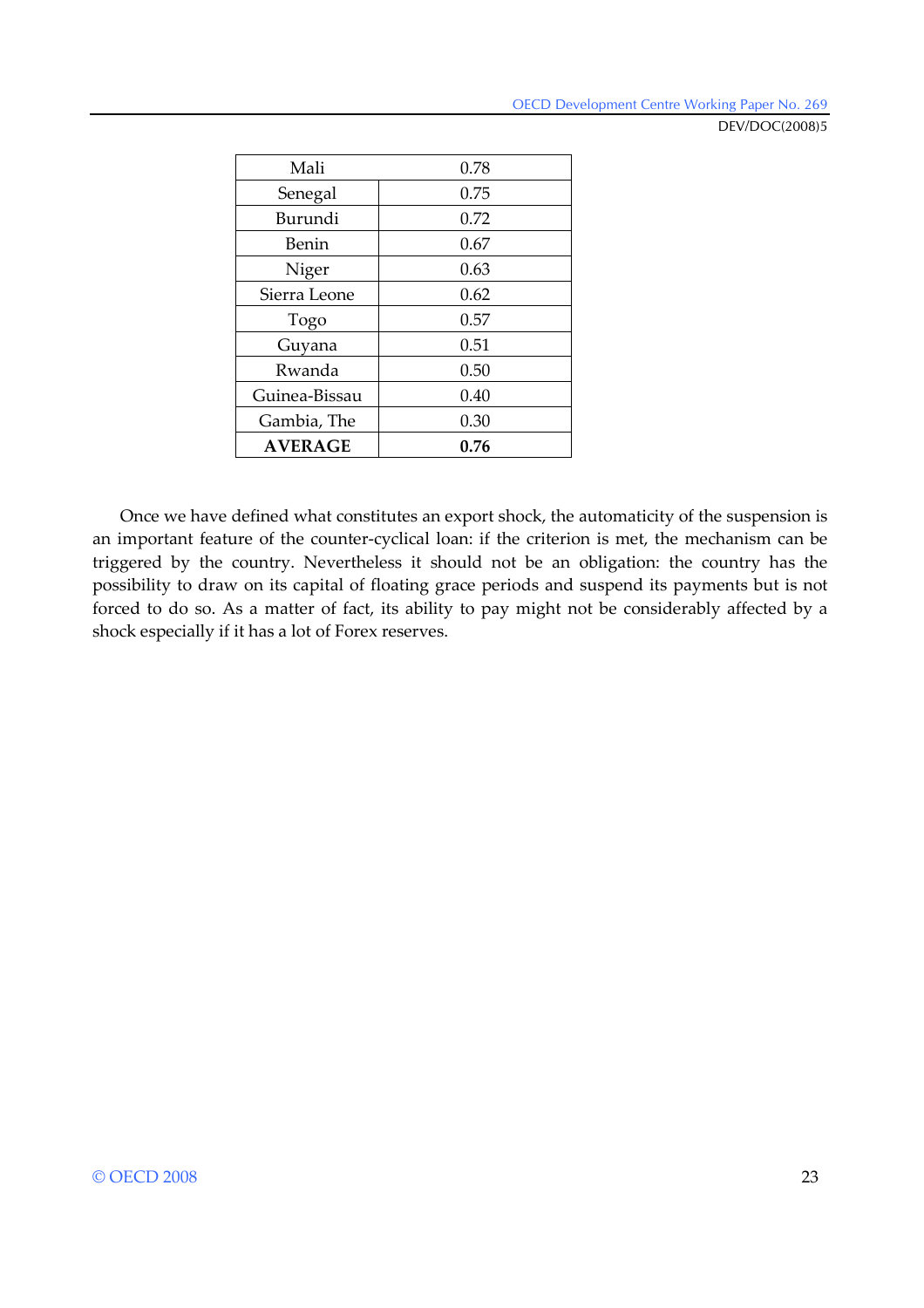## **IV. A CALIBRATION EXERCISE**

Out of the 68 debt distress events in our sample, 25 countries experienced an exports shock in the three years preceding the debt crisis. The question we asked next is the following: had these exports shocks not taken place in these countries, what would have been their probability of facing debt distress? We classified these probabilities in three categories according to the predicted probability we got from the benchmark regression (Table 1, col.3): high risk of debt distress (>50 per cent), moderate risk of debt distress (between 30 and 50 per cent), low risk (<30 per cent).These thresholds are chosen so as to have three groups with the same number of distress events. Table 6 below reports the change of risk classification when we neutralize the effect of the exports shock variable: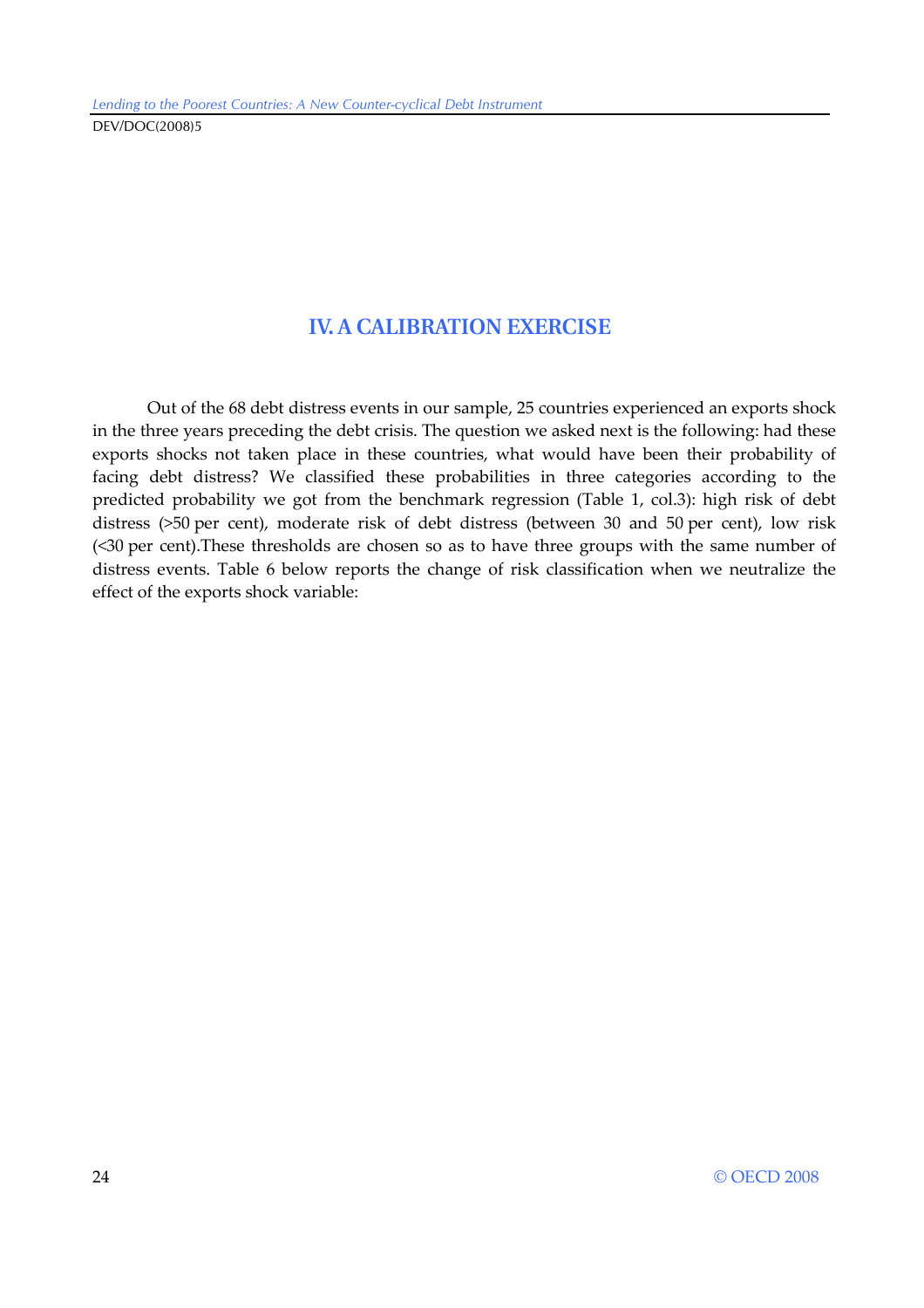DEV/DOC(2008)5

| Country                  | Year of the<br>debt distress<br>event | <b>Risk classification</b> | Risk classification if no exports<br>shocks |
|--------------------------|---------------------------------------|----------------------------|---------------------------------------------|
| Sierra Leone             | 1976                                  | high                       | moderate                                    |
| Gabon                    | 1986                                  | moderate                   | low                                         |
| <b>Benin</b>             | 1983                                  | moderate                   | low                                         |
| Uruguay                  | 2002                                  | moderate                   | low                                         |
| Nigeria                  | 1986                                  | high                       | high                                        |
| Burundi                  | 1998                                  | high                       | high                                        |
| Kyrgyz Republic          | 2002                                  | moderate                   | low                                         |
| Solomon Islands          | 2002                                  | high                       | moderate                                    |
| Uganda                   | 1976                                  | moderate                   | low                                         |
| Niger                    | 1983                                  | high                       | moderate                                    |
| Algeria                  | 1994                                  | high                       | high                                        |
| Sao Tome and Principe    | 1986                                  | high                       | moderate                                    |
| Nicaragua                | 1983                                  | high                       | moderate                                    |
| <b>Equatorial Guinea</b> | 1970                                  | moderate                   | low                                         |
| Rwanda                   | 1994                                  | high                       | moderate                                    |
| Malawi                   | 2001                                  | high                       | moderate                                    |
| El Salvador              | 1990                                  | high                       | moderate                                    |
| Georgia                  | 1995                                  | low                        | low                                         |
| Trinidad and Tobago      | 1988                                  | low                        | low                                         |
| Ethiopia                 | 1991                                  | high                       | high                                        |
| Venezuela                | 1989                                  | high                       | high                                        |
| Tunisia                  | 1986                                  | moderate                   | low                                         |
| Cameroon                 | 1987                                  | high                       | moderate                                    |
| Argentina                | 1983                                  | high                       | high                                        |
| Kenya                    | 2000                                  | high                       | moderate                                    |

#### **Table 6:** Change in Risk Classification

The estimated probability of facing a debt distress is significantly lowered for most of the countries which experienced exports shocks, as illustrated by the change of risk category for 17 countries out of 25.

#### © OECD 2008 25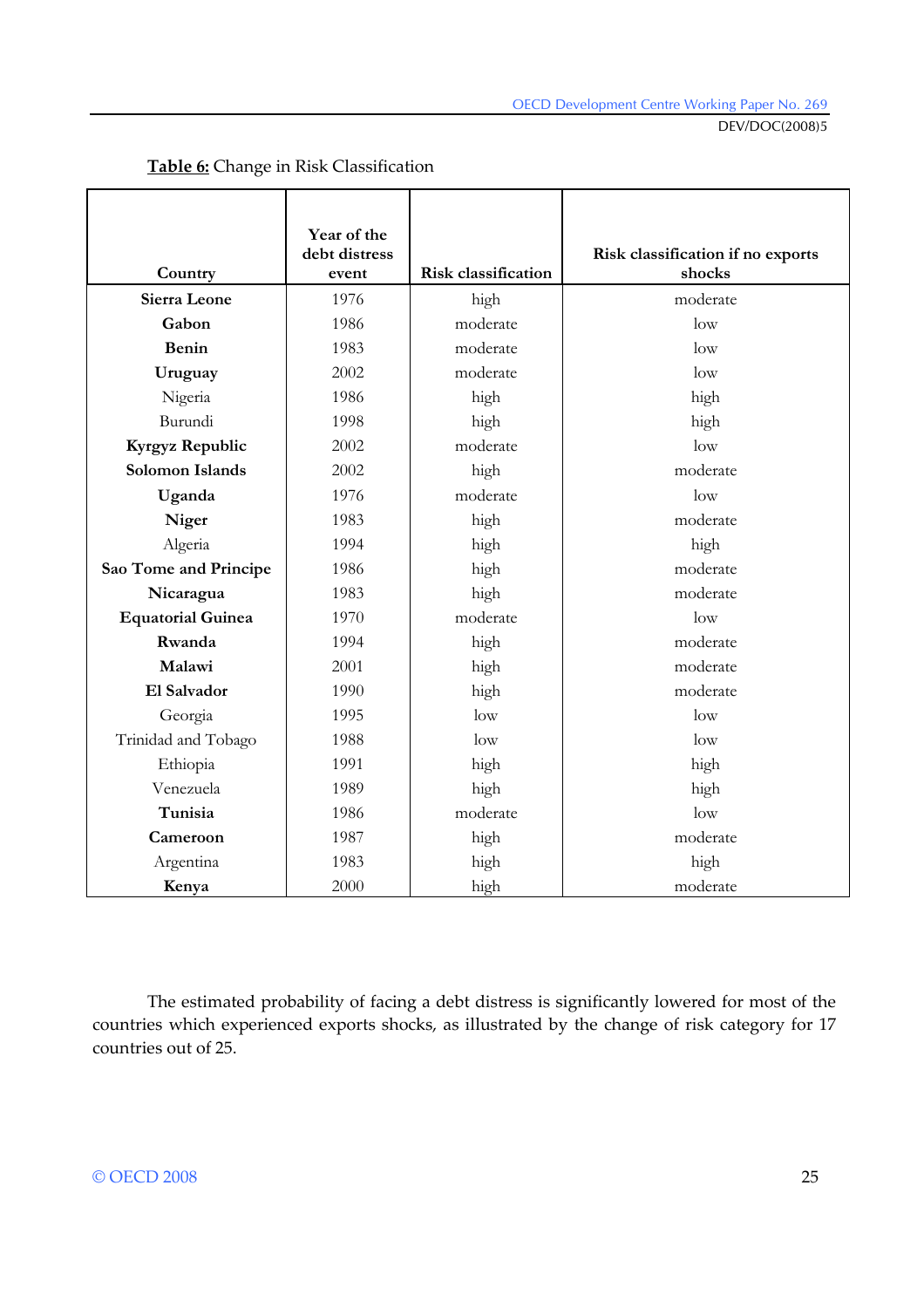## **V. CONCLUSION**

The particular vulnerability of poor countries to exogenous shocks is in part responsible for their lack of growth but it also threatens their debt sustainability. Export shocks are likely to disrupt their ability to service their debt in the future, as they did in the past. Drawing the lessons from many debt crises, we propose here a new counter-cyclical facility which matches debt service obligations faced by indebted governments with their ability to meet these obligations, as measured by their export earnings. As far as debt sustainability is concerned, much attention is currently given to expected outcomes for the borrowing country such as levels of its debt service to exports ratio or net present value of debt to exports. We advocate that as much attention should be given to the likelihood of borrowing countries facing very high ratios of debt service to exports for example. A lending strategy which internalizes the volatility of export earnings as long as it preserves incentives, is likely to do a better job at preventing debt distress than the former soft loan strategy, if only because introducing some flexibility in the repayment structure of their loans makes sense for countries whose revenues are very volatile. Nevertheless such a renovation of sovereign lending will only be effective if most donors are ready to adopt equivalent lending strategies and coordinate their attempts to preserve the countries' debt sustainability.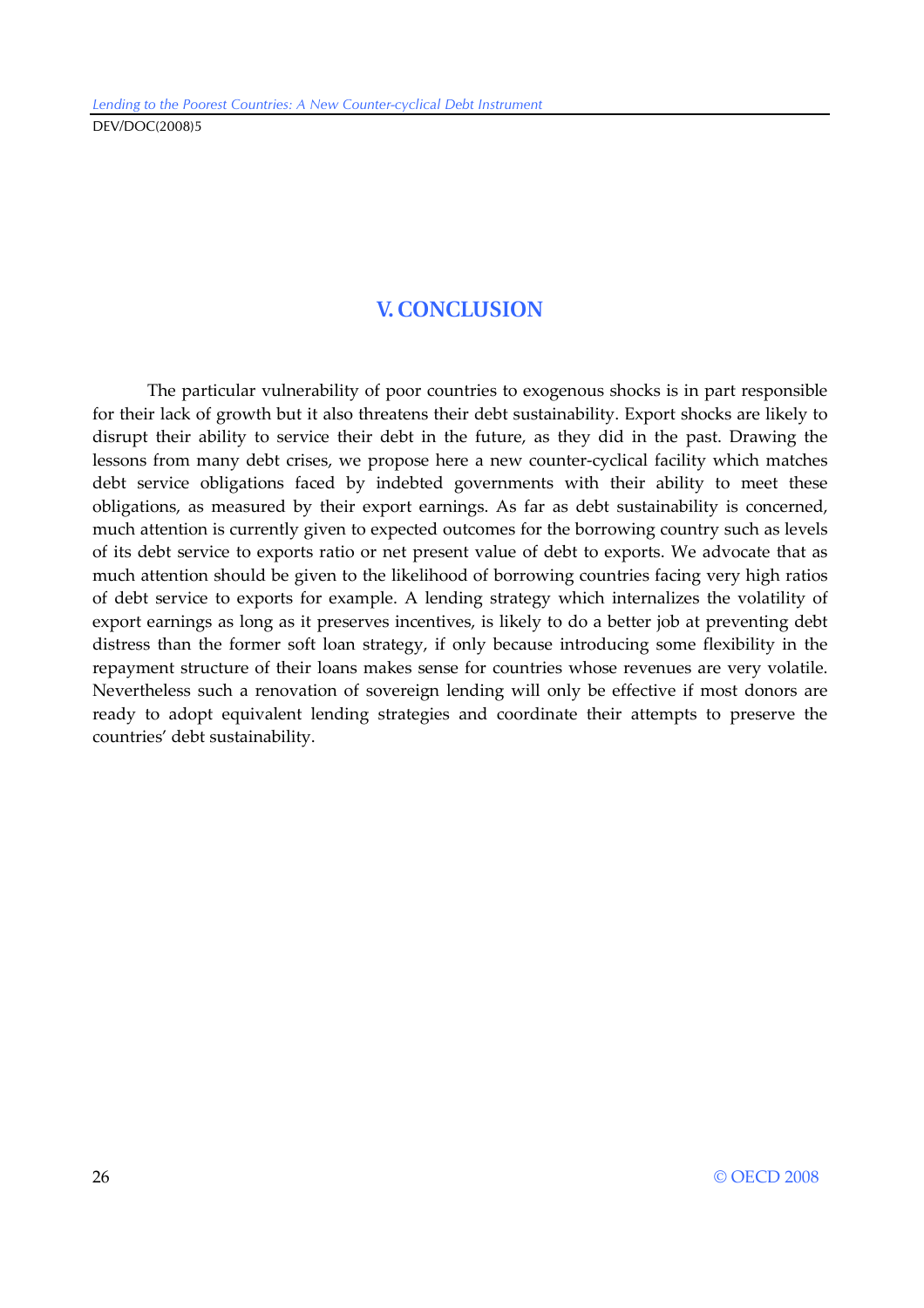## **APPENDIX 1**

#### **1) Data**

- a) Export earnings: *World Development Indicators (2006)*
- *b)* US Consumer Price Index: *International Financial Statistics (2006)*
- c) Payment arrears and debt levels: *Global Development Finance (2006)*
- *d)* Commitments under Standby Arrangement/Extended Fund Facility programs: *International Financial Statistics (2006)*
- e) Information on debt relief : *Paris Club website*

#### **2) Methodology**

a) Debt distress events:

We used the same methodology as Kraay and Nehru in their 2004 paper to define debt distress episodes. Thus a country is considered to be in debt crisis if at least one of the three conditions holds:

- the country receives debt relief from the Paris Club in the form of a debt reduction and/or a rescheduling
- the sum of its principal and interest arrears is large relative to the outstanding debt stock (more than 5 per cent of the outstanding debt stock)
- the country receives substantial balance of payments support from the IMF through a non-concessional Standby Arrangement (SBA) or Extended Fund Facility (EFF) (in excess of 50 per cent of the IMF quota)

#### b) Export shocks

Data on export earnings from the WDI are in current US dollars. As inflation is quite variable during the period under consideration (1970-2004), we used the US Consumer Price Index (IFS) to express export revenues in 2004 US dollars and we imposed on these deflated data an annual inflation rate of 2 per cent. This allows us to mitigate the effect of inflation on our measure of volatility. Had we not correct for inflation variations, we would have severely underestimated exports volatility during high inflation periods (presumably the 1970's).

 An export shock is defined as follows: we compare a country i's export revenues in year t to their average of the five last years and if this ratio is less than 0.95 the country is said to have experienced a shock in year t.

-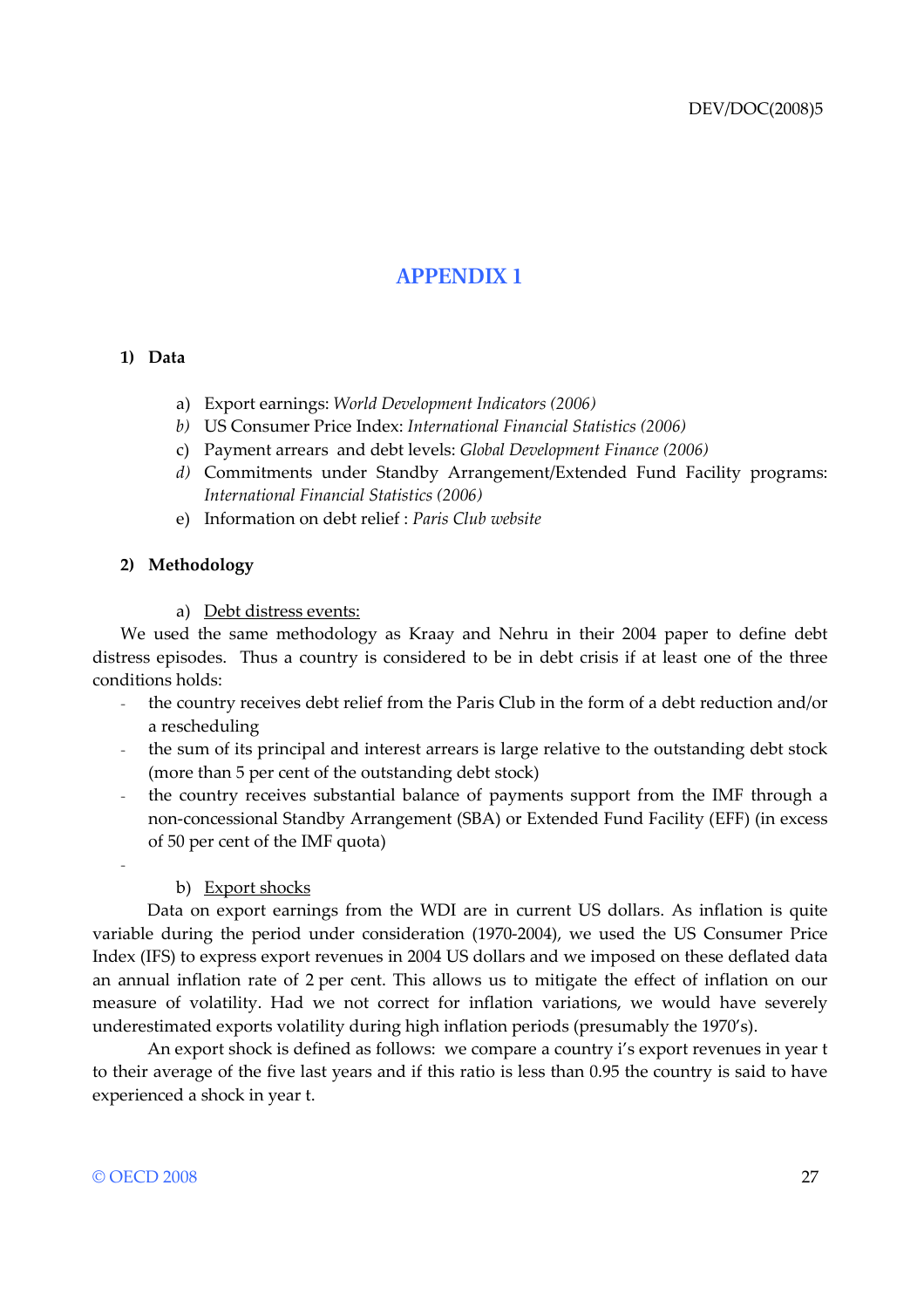#### c) Definition of market access

We used the classification made by Gelos, Sahay and Sandleris in their 2004 paper. They define market access as bond issuances by sovereigns and syndicated bank loans that are extended directly to the government or guaranteed by it for the period 1980-2000, resulting in an increase in the country's indebtedness. We use these data as country's fixed effects: we defined three groups of countries according to their market access: no access (no year of access), consistent access (access more than 65 per cent of the time period for which data are available) and occasional access (the residual). These groups are made respectively of 46, 24 and 50 countries. We created a dummy variable equal to one if the country has had occasional or consistent access throughout the period and 0 otherwise.

#### **3) List of Countries for Tables 1 and 2**

This sample of countries is selected as follows: all countries present in Kraay and Nehru's database for which data on export revenues 5 years before each debt distress event are available in the 2006 WDI.

*Sub-Saharan Africa (SSA)***:** Benin, Burkina Faso, Burundi, Cameroon, Congo Dem. Rep., Congo Rep., Cote d'Ivoire Equatorial Guinea, Ethiopia, Gabon, Ghana, Guinea-Bissau, Kenya, Liberia, Madagascar, Malawi, Niger, Nigeria, Rwanda, Sao Tome, Senegal, Seychelles, Sierra Leone, Somalia, Sudan, Togo, Uganda.

*Latin America and Caribbean (LAC)*: Argentina, Brazil, Chile, Colombia, Costa Rica, Dominican Republic, Ecuador, El Salvador, Guyana, Haiti, Honduras, Jamaica, Mexico, Nicaragua, Paraguay, Peru, Trinidad and Tobago Uruguay, Venezuela.

*Asia (ASIA):* Bangladesh, Georgia, India, Indonesia, Kyrgyz Republic, Pakistan, Philippines, Thailand, Solomon Islands.

*Middle East and North Africa (MENA):* Algeria, Egypt, Jordan, Morocco, Tunisia, Turkey.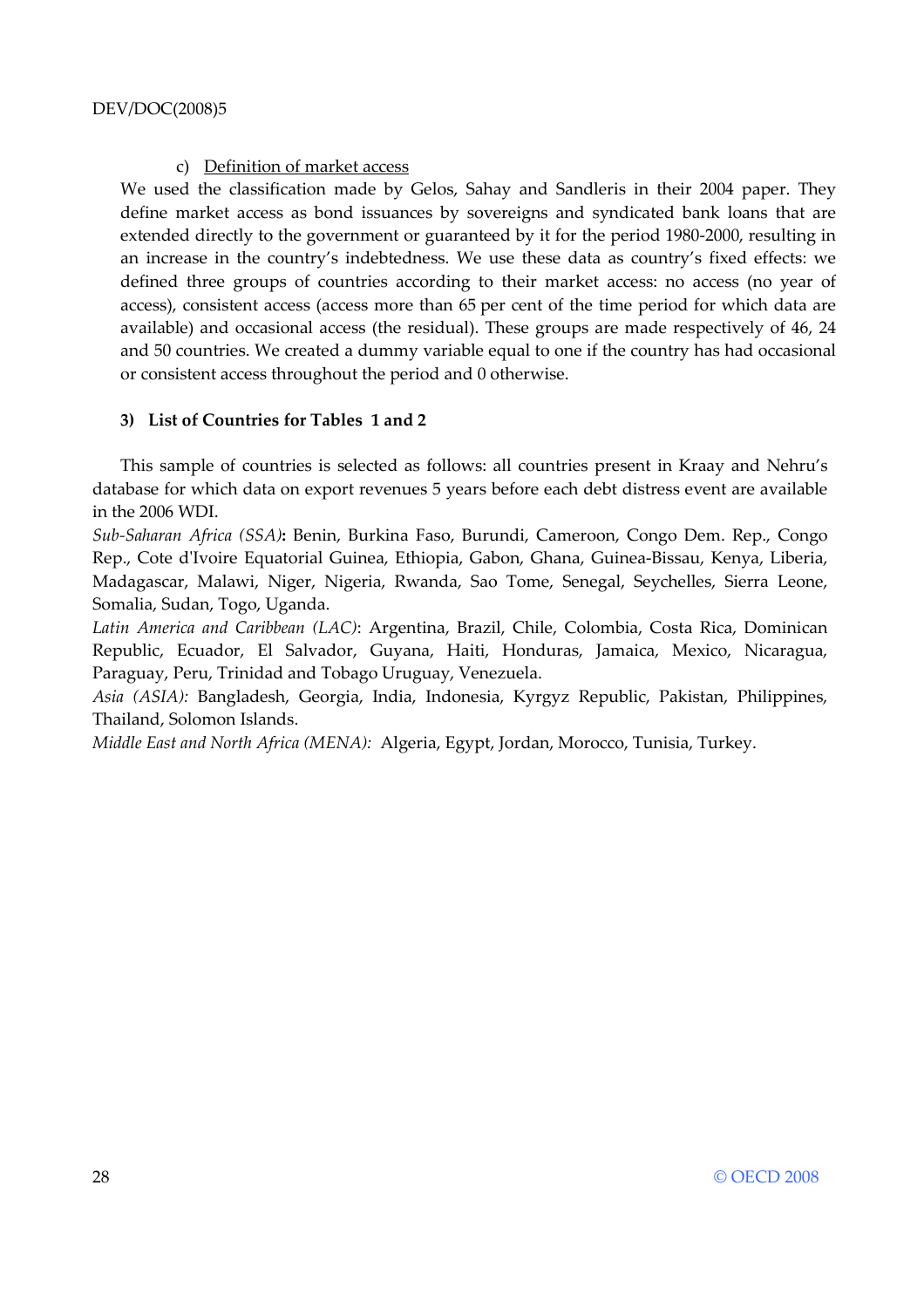#### **4) Export Shocks: Number and Years**

We used the subset of the heavily indebted poor countries, for which export earnings are available troughout the period 1970-2005 in the 2006 WDI.

|                | Number of |                                                            |
|----------------|-----------|------------------------------------------------------------|
| Countries      | shocks    | Years                                                      |
| Benin          | 5         | 83, 84, 89, 92,00                                          |
| Bolivia        | 5         | 81, 83, 84, 85, 99                                         |
| Burkina Faso   | 9         | 82, 83, 84, 85, 92, 93, 94, 00,01                          |
| Burundi        | 18        | 80,81,82,83,87,89,90,91,92,93,94,96,98,99,00,01,02,03      |
| Cameroon       | 8         | 87, 88, 89, 90, 93, 94, 95, 96                             |
| Chad           | 12        | 80,81,82,83,85,92,93,94,99,00,01,02                        |
| Congo, Rep.    | 5         | 86, 87, 88, 93, 94                                         |
| Cote d'Ivoire  | 10        | 81, 82, 83, 84, 88, 89, 91, 93, 00,01                      |
| Gambia         | 10        | 84, 85, 86, 94, 95, 96, 97, 01, 02,03                      |
| Ghana          | 8         | 76, 77, 78, 79, 80, 81, 82, 83                             |
| Guinea-Bissau  | 6         | 82, 83, 85, 86, 92, 98                                     |
| Guyana         | 9         | 79, 81, 82, 83, 84, 85, 86, 90,01                          |
| Madagascar     | 6         | 81, 82, 83, 84, 85,02                                      |
| Malawi         | 10        | 82, 83, 85, 86, 89, 93, 94, 00, 01,02                      |
| Mali           | 3         | 82, 83, 85                                                 |
| Mauritania     | 12        | 77,78,79,92,93,94,97,98,99,00,01,03                        |
| Nicaragua      | 12        | 79,80,81,82,83,84,85,86,89,90,91,92                        |
| Niger          | 12        | 82,83,84,85,86,89,90,91,92,93,94,97                        |
| Rwanda         | 13        | 81, 82, 83, 87, 88, 89, 90, 91, 92, 93, 94, 95, 96         |
| Senegal        | 10        | 78, 80, 81, 82, 83, 85, 93, 94, 97,00                      |
| Sierra Leone   | 17        | 76,77,82,83,84,85,86,90,91,92,95,96,97,98,99,00            |
| Togo           | 11        | 80,81,82,83,84,85,91,92,93,94,00,01                        |
| Uganda         | 14        | 75, 76, 77, 80, 81, 82, 83, 89, 90, 91, 92, 93, 00, 01     |
| Zambia         | 15        | 75, 77, 78, 81, 82, 83, 84, 85, 86, 87, 93, 96, 98, 99, 00 |
| <b>AVERAGE</b> | 10        |                                                            |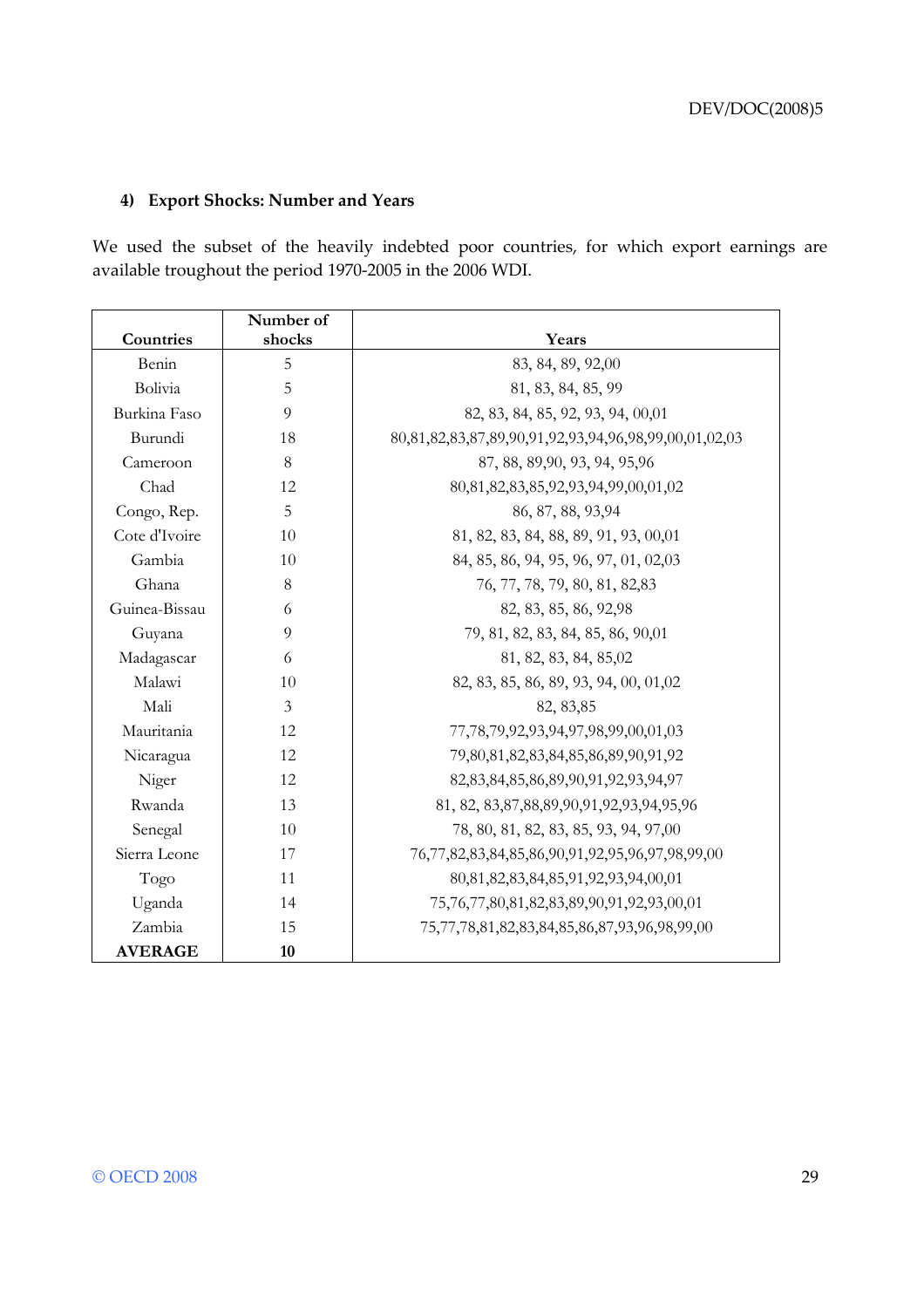## DEV/DOC(2008)5

| Reporting Countries Import Statistics (Partner Country: World)<br>Commodity: _Total, All Commodity Chapters |                                                  |                   |                      |  |
|-------------------------------------------------------------------------------------------------------------|--------------------------------------------------|-------------------|----------------------|--|
|                                                                                                             | Year To Date: January - January                  |                   |                      |  |
| <b>Reporting Country</b>                                                                                    | Data<br><b>Reporting Country</b><br>Availability |                   | Data<br>Availability |  |
| New Zealand                                                                                                 | $01/96 - 12/06$                                  | Nicaragua         | $01/04 - 12/06$      |  |
| China                                                                                                       | $01/95 - 01/07$                                  | Algeria           | $01/00 - 12/06$      |  |
| Japan                                                                                                       | $01/95 - 01/07$                                  | Argentina         | $01/97 - 12/06$      |  |
| Switzerland                                                                                                 | $01/96 - 01/07$                                  | Australia         | $01/95 - 12/06$      |  |
| Norway                                                                                                      | $01/97 - 01/07$                                  | Austria (Customs) | $01/02 - 12/06$      |  |
| Peru                                                                                                        | $01/98 - 01/07$                                  | Belgium           | $01/99 - 11/06$      |  |
| Paraguay                                                                                                    | $01/01 - 01/07$                                  | Brazil            | $01/97 - 11/06$      |  |
| Panama                                                                                                      | $01/02 - 11/06$                                  | Canada            | $01/95 - 12/06$      |  |
| Philippines                                                                                                 | $01/97 - 10/06$                                  | Chile             | $01/97 - 12/06$      |  |
| Poland                                                                                                      | $01/99 - 11/06$                                  | Colombia          | $01/95 - 12/06$      |  |
| Portugal                                                                                                    | $01/97 - 10/06$                                  | Costa Rica        | $01/00 - 06/06$      |  |
| Romania                                                                                                     | $01/99 - 11/06$                                  | Croatia           | $01/02 - 12/06$      |  |
| Russia                                                                                                      | $01/97 - 09/06$                                  | Cyprus            | $01/99 - 11/06$      |  |
| Serbia                                                                                                      | $01/00 - 11/06$                                  | Czech Republic    | $01/99 - 11/06$      |  |
| Singapore                                                                                                   | $01/99 - 11/06$                                  | Denmark           | $01/97 - 11/06$      |  |
| Slovakia                                                                                                    | $01/99 - 11/06$                                  | Ecuador           | $01/01 - 12/06$      |  |
| Slovenia                                                                                                    | $01/99 - 11/06$                                  | Estonia           | 01/99 - 11/06        |  |
| South Africa                                                                                                | $01/96 - 12/06$                                  | Finland           | $01/97 - 11/06$      |  |
| South Korea                                                                                                 | $01/96 - 11/06$                                  | France            | 01/99 - 12/06        |  |
| Spain                                                                                                       | $01/97 - 11/06$                                  | Germany           | $01/97 - 11/06$      |  |
| Sri Lanka                                                                                                   | $01/98 - 12/06$                                  | Greece            | $01/97 - 11/06$      |  |
| Sweden                                                                                                      | $01/97 - 11/06$                                  | Guatemala         | $01/02 - 12/06$      |  |
| Taiwan                                                                                                      | $01/96 - 11/06$                                  | Honduras          | $01/03 - 06/06$      |  |
| Thailand                                                                                                    | $01/98 - 12/06$                                  | Hong Kong         | $01/97$ - $12/06\,$  |  |
| Turkev                                                                                                      | $01/98 - 12/06$                                  | Hungary           | $01/99 - 11/06$      |  |
| Ukraine                                                                                                     | $01/02 - 12/06$                                  | Iceland           | $01/97 - 12/06$      |  |
| United Kingdom                                                                                              | $01/97 - 12/06$                                  | India             | $01/99 - 08/06$      |  |
| <b>United States</b>                                                                                        | $01/95 - 12/06$                                  | Indonesia         | $01/96 - 10/06$      |  |
| Uruguay                                                                                                     | $01/02 - 07/06$                                  | Ireland           | $01/97 - 11/06$      |  |
| Venezuela                                                                                                   | $01/99 - 10/06$                                  | Italy             | $01/97 - 11/06$      |  |
| Latvia                                                                                                      | $01/99 - 11/06$                                  | Malta             | $01/99 - 12/06$      |  |
| Lithuania                                                                                                   | $01/99 - 11/06$                                  | Mexico            | $01/95 - 11/06$      |  |
| Luxembourg                                                                                                  | $01/99 - 11/06$                                  | Morocco           | $01/02 - 09/06$      |  |
| Malaysia                                                                                                    | $01/97 - 10/06$                                  | Netherlands       | $01/97 - 11/06$      |  |

## **5) Global Trade Atlas: Country Coverage and Data Availability**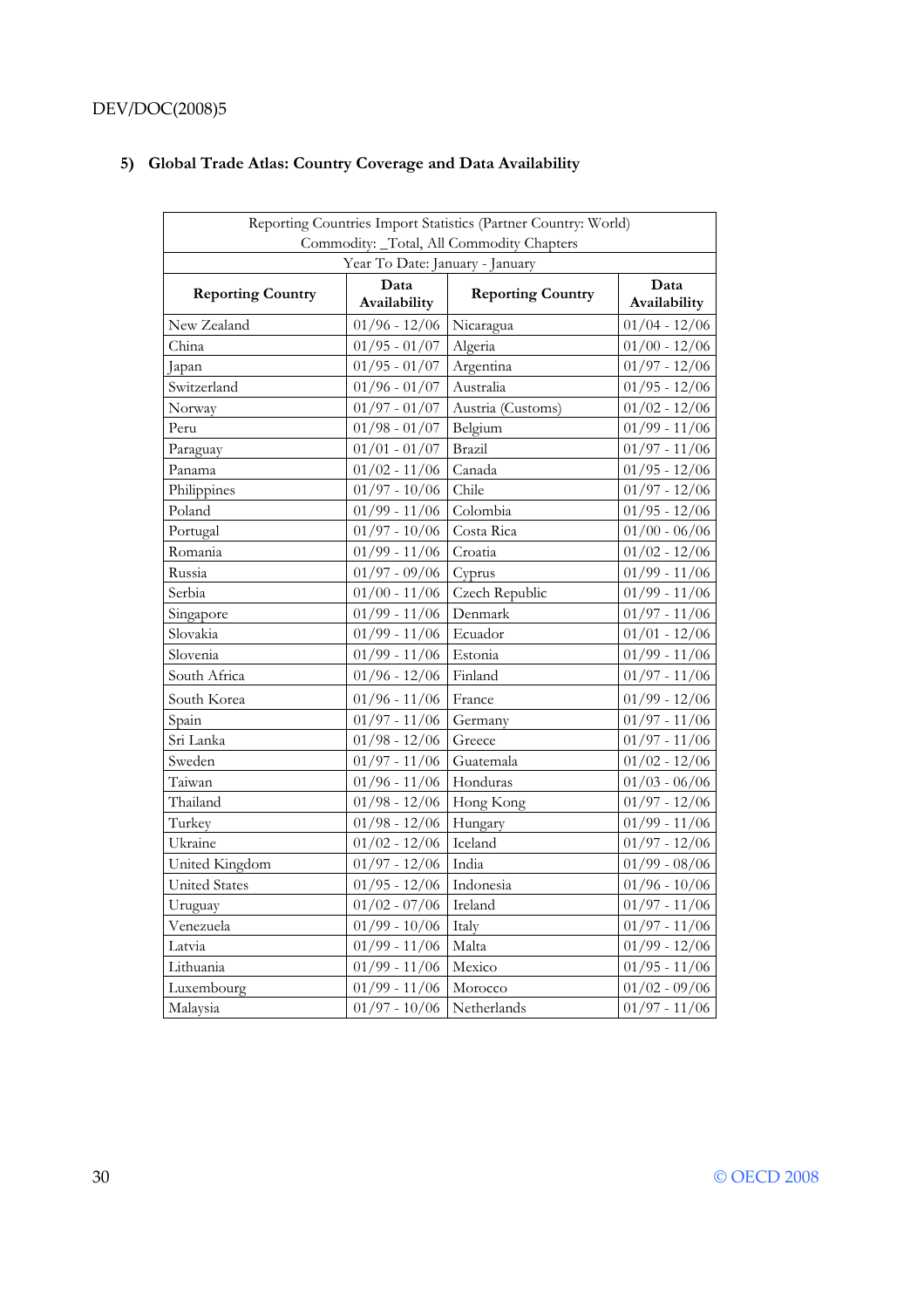## **APPENDIX 2: HIPC DEPENCE ON COMMODITY EXPORTS AND VOLATILITY**

**Table 1:** HIPC dependence on Commodity Exports

|                |                                  | Main commodities as % of   |
|----------------|----------------------------------|----------------------------|
|                | Leading commodities              | merchandise exports (2005) |
| Benin          | cotton, nuts, tobacco            | 7.7                        |
| <b>Bolivia</b> | gas, metals, oils                | 6.6                        |
| Burkina Faso   | cotton                           | 7.8                        |
| Burundi        | metals, coffee, tea              | 8.6                        |
| Cameroon       | fuels, wood, cocoa               | 7.4                        |
| Chad           | na                               | na                         |
| Congo, Rep.    | fuels, wood                      | 9.5                        |
| Cote d'Ivoire  | cocoa, fuels, wood               | 6.8                        |
| Gambia, The    | fish, vegetables, nuts           | 3.7                        |
| Ghana          | cocoa, metals, wood              | 7.3                        |
| Guinea-Bissau  | fruits, fish                     | 7.9                        |
| Guyana         | sugar, precious stones, fish     | 6.6                        |
| Madagascar     | coffee, tea, fish, fruits        | 5.5                        |
| Malawi         | tobacco, coffee, sugar           | 7.6                        |
| Mali           | cotton, precious stones          | 8.3                        |
| Mauritania     | na                               | na                         |
| Nicaragua      | coffee, meat, fish, sugars       | 4.5                        |
| Niger          | ores, precious stones, livestock | 7.8                        |
| Rwanda         | coffee, ores, fuels              | 8.0                        |
| Senegal        | fuels, fish, phosphates          | 4.5                        |
| Sierra Leone   | cocoa                            | 8.5                        |
| Togo           | salt, cotton, iron, cocoa        | 5.0                        |
| Uganda         | coffee, fish, precious stones    | 5.3                        |
| Zambia         | copper, metals, ores             | 7.6                        |
| <b>AVERAGE</b> |                                  | 6.5                        |

Source: Authors' calculations based on UN Comtrade, country snapshot

#### © OECD 2008 31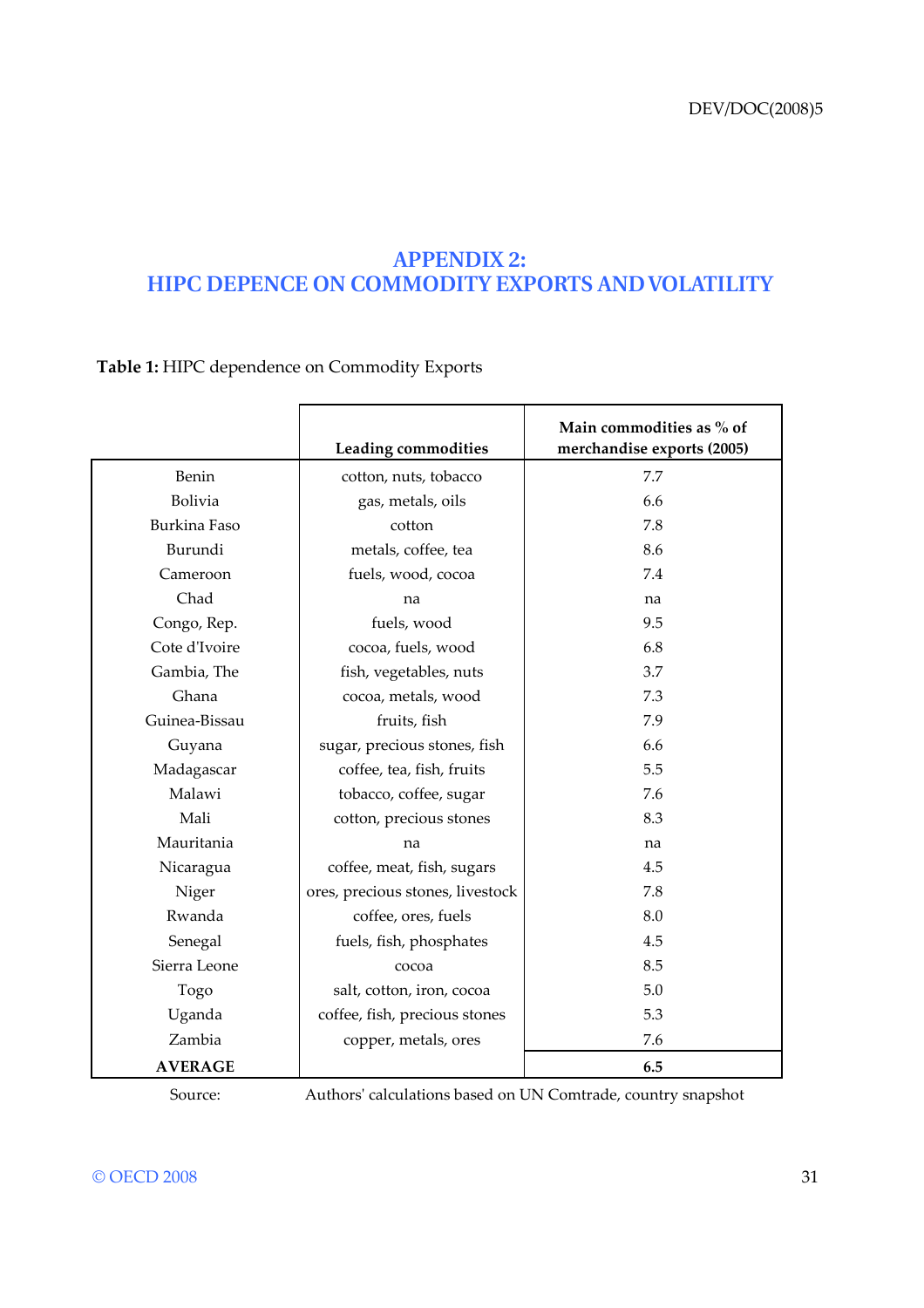|                     | Variability of Exports 1/<br>$\frac{0}{0}$ |            |           |
|---------------------|--------------------------------------------|------------|-----------|
|                     | 1975-1985                                  | 1985-1995  | 1995-2005 |
| Benin               | 3.8                                        | 1.3        | 2.7       |
| <b>Bolivia</b>      | 2.4                                        | 2.5        | 2.7       |
| <b>Burkina Faso</b> | 2.4                                        | 2.8        | 1.9       |
| Burundi             | 2.5                                        | 1.4        | 3.9       |
| Cameroon            | 4.6                                        | 1.9        | 2.8       |
| Chad                | 2.2                                        | 1.6        | 12.5      |
| Congo, Rep.         | 5.5                                        | 2.3        | 3.2       |
| Cote d'Ivoire       | 2.9                                        | $\cdot$ .2 | 1.3       |
| Gambia, The         | 3.2                                        | 3.9        | 1.5       |
| Ghana               | 3.1                                        | 2.4        | 1.1       |
| Guinea-Bissau       | 3.8                                        | 4.7        | 4.0       |
| Guyana              | 2.6                                        | 3.2        | .9        |
| Madagascar          | 1.8                                        | 1.3        | 2.4       |
| Malawi              | 2.2                                        | 2.9        | .9        |
| Mali                | 3.2                                        | 2.1        | 3.7       |
| Mauritania          | 2.5                                        | .7         | 1.0       |
| Nicaragua           | 1.6                                        | 1.7        | 2.4       |
| Niger               | 3.2                                        | 1.5        | 1.5       |
| Rwanda              | 3.9                                        | 3.0        | 2.3       |
| Senegal             | 1.3                                        | 1.1        | 2.9       |
| Sierra Leone        | 3.7                                        | 3.9        | 2.9       |
| Togo                | 2.2                                        | 2.9        | 1.9       |
| Uganda              | 3.1                                        | 3.6        | 1.9       |
| Zambia              | 2.3                                        | 1.4        | 1.2       |
| <b>AVERAGE</b>      | 2.5                                        | 2.7        | 2.7       |

**Table 2:** HIPC Volatility of Exports

1/ Standard deviation in levels of exports of goods and services, in percent of the average Source: Authors' calculations, WDI 2006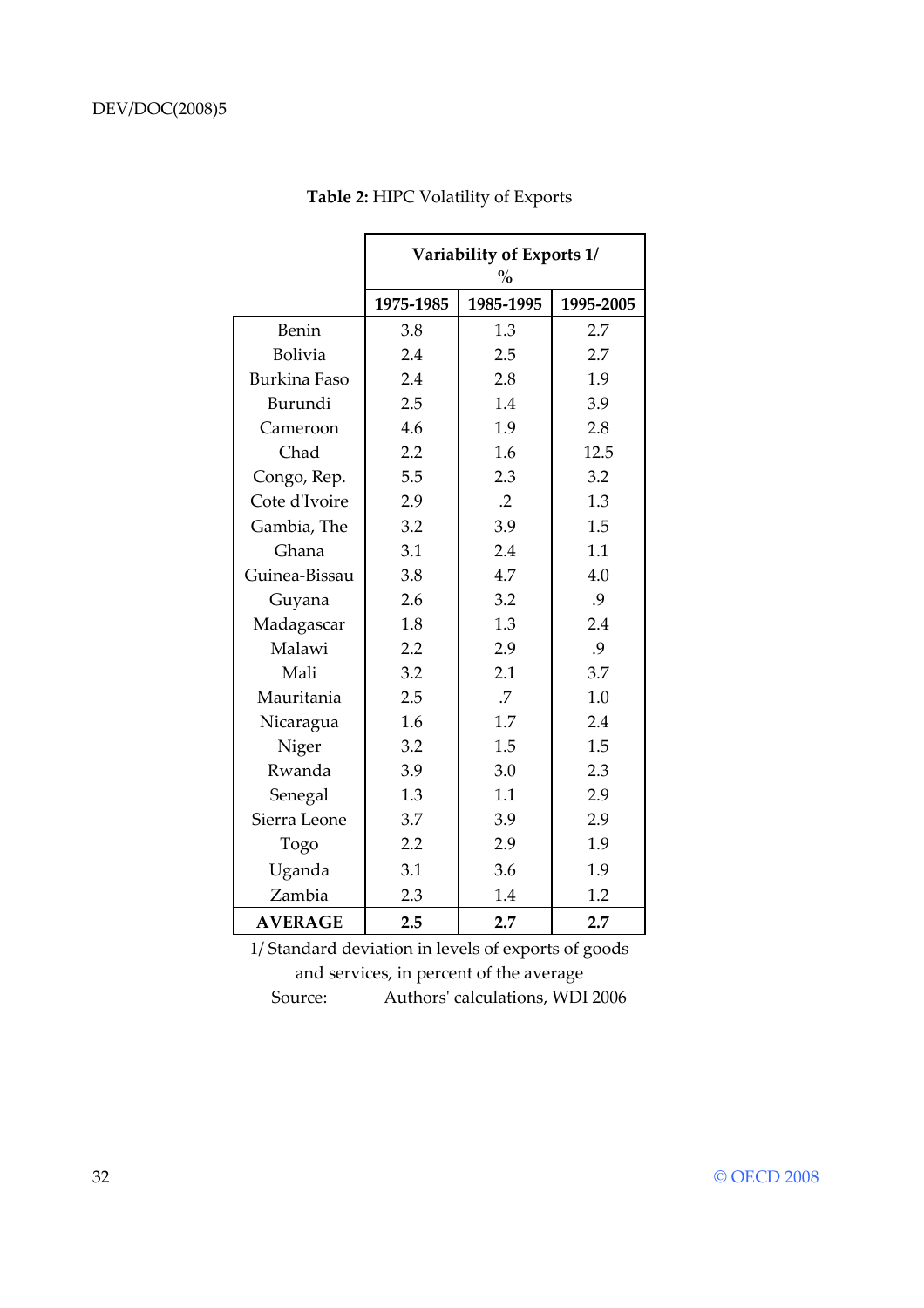## **APPENDIX 3**

| $(0.00)$ $\ldots$ $\delta$ <sup>1</sup> $\ldots$ $\ldots$ $\delta$ $\ldots$ $\ldots$ $\ldots$ $\ldots$ $\ldots$ $\ldots$ $\ldots$ $\ldots$ $\ldots$ $\ldots$ $\ldots$ $\ldots$ $\ldots$ $\ldots$ $\ldots$ $\ldots$ $\ldots$ $\ldots$ $\ldots$ $\ldots$ $\ldots$ $\ldots$ $\ldots$ $\ldots$ $\ldots$ $\ldots$ $\ldots$ $\ldots$ $\ldots$ $\ldots$ | (1)       | (2)             | (3)       |
|--------------------------------------------------------------------------------------------------------------------------------------------------------------------------------------------------------------------------------------------------------------------------------------------------------------------------------------------------|-----------|-----------------|-----------|
|                                                                                                                                                                                                                                                                                                                                                  | $.17**$   |                 | $.1***$   |
| log (Debt/PPP GDP)                                                                                                                                                                                                                                                                                                                               | (.06)     |                 | (.05)     |
|                                                                                                                                                                                                                                                                                                                                                  | $-.07*$   | $-.05$          | $-.03$    |
| log (Per capita real GDP)                                                                                                                                                                                                                                                                                                                        | (.04)     | (.04)           | (.04)     |
|                                                                                                                                                                                                                                                                                                                                                  |           | $.1***$         | $.72***$  |
| TDS/Exports                                                                                                                                                                                                                                                                                                                                      |           | (.32)           | (.22)     |
|                                                                                                                                                                                                                                                                                                                                                  | $.17**$   | $.13***$        | $.19**$   |
| <b>Exports Crisis</b>                                                                                                                                                                                                                                                                                                                            | (.08)     | (.07)           | (.09)     |
|                                                                                                                                                                                                                                                                                                                                                  | $-.15***$ | $-11***$        | $-.15***$ |
| Index of Rule of Law                                                                                                                                                                                                                                                                                                                             |           | $(.04)$ $(.04)$ | (.04)     |
|                                                                                                                                                                                                                                                                                                                                                  | $-.04$    | .03             | .0005     |
| <b>Market Access</b>                                                                                                                                                                                                                                                                                                                             | (.18)     | (.12)           | (.07)     |
|                                                                                                                                                                                                                                                                                                                                                  | $-.07$    |                 |           |
| Market Access*log (Debt/PPP GDP)                                                                                                                                                                                                                                                                                                                 | (.04)     |                 |           |
|                                                                                                                                                                                                                                                                                                                                                  |           | $-.24$          |           |
| Market Access*TDS/Exports                                                                                                                                                                                                                                                                                                                        |           | (.44)           |           |
|                                                                                                                                                                                                                                                                                                                                                  |           |                 | $-.09$    |
| Market Access* Exports Crisis                                                                                                                                                                                                                                                                                                                    |           |                 | (.11)     |
|                                                                                                                                                                                                                                                                                                                                                  |           |                 |           |
|                                                                                                                                                                                                                                                                                                                                                  |           |                 |           |
| Number of observations                                                                                                                                                                                                                                                                                                                           | 255       | 257             | 253       |
| Pseudo R <sup>2</sup>                                                                                                                                                                                                                                                                                                                            | .16       | .17             | .19       |
| Prob>Chi 2                                                                                                                                                                                                                                                                                                                                       | .0000     | .0000           | .0000     |

### **Table 2** : **Probit Estimate of the Likelihood of a Debt Distress Episode**  *(only marginal effects are reported)*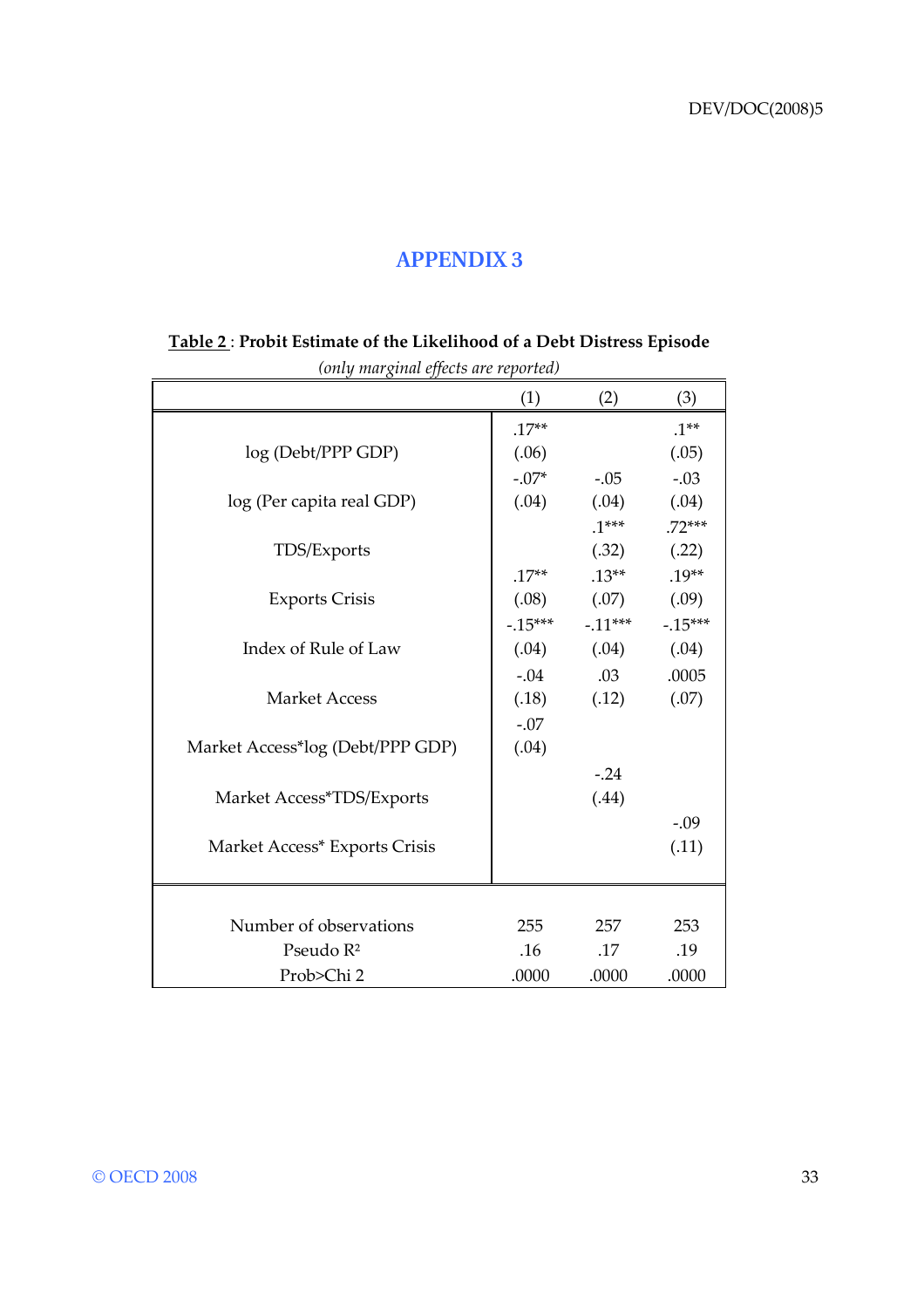## **APPENDIX 4: PREDICTED PROBABILITIES FOR DEBT DISTRESS EVENTS**

| Country             | Year | <b>Predicted Probability of Crisis</b> |
|---------------------|------|----------------------------------------|
| Georgia             | 1995 | .03                                    |
| Uruguay             | 1983 | .09                                    |
| India               | 1981 | $\cdot$ 1                              |
| Egypt               | 1977 | .12                                    |
| Costa Rica          | 1980 | .12                                    |
| Thailand            | 1997 | .13                                    |
| Turkey              | 1978 | .15                                    |
| Senegal             | 1980 | .17                                    |
| Trinidad et Tobago  | 1988 | .18                                    |
| Chile               | 1983 | $\cdot$ .2                             |
| Morocco             | 1980 | .22                                    |
| Philippines         | 1976 | .22                                    |
| <b>Burkina Faso</b> | 1987 | .23                                    |
| Togo                | 1978 | .23                                    |
| Egypt               | 1984 | .24                                    |
| Malawi              | 1979 | .25                                    |
| Kenya               | 1975 | .29                                    |
| Paraguay            | 1986 | .29                                    |
| Haiti               | 1978 | .29                                    |
| Gabon               | 1986 | .3                                     |
| Turkey              | 1999 | .3                                     |
| Bangladesh          | 1979 | .3                                     |
| Uruguay             | 2002 | .3                                     |
| Tunisia             | 1986 | .31                                    |
| Uganda              | 1976 | .31                                    |
| Pakistan            | 1994 | .32                                    |
| Jordan              | 1989 | .33                                    |
| Dominican Republic  | 1983 | .33                                    |
| Ghana               | 1996 | .34                                    |

34 © OECD 2008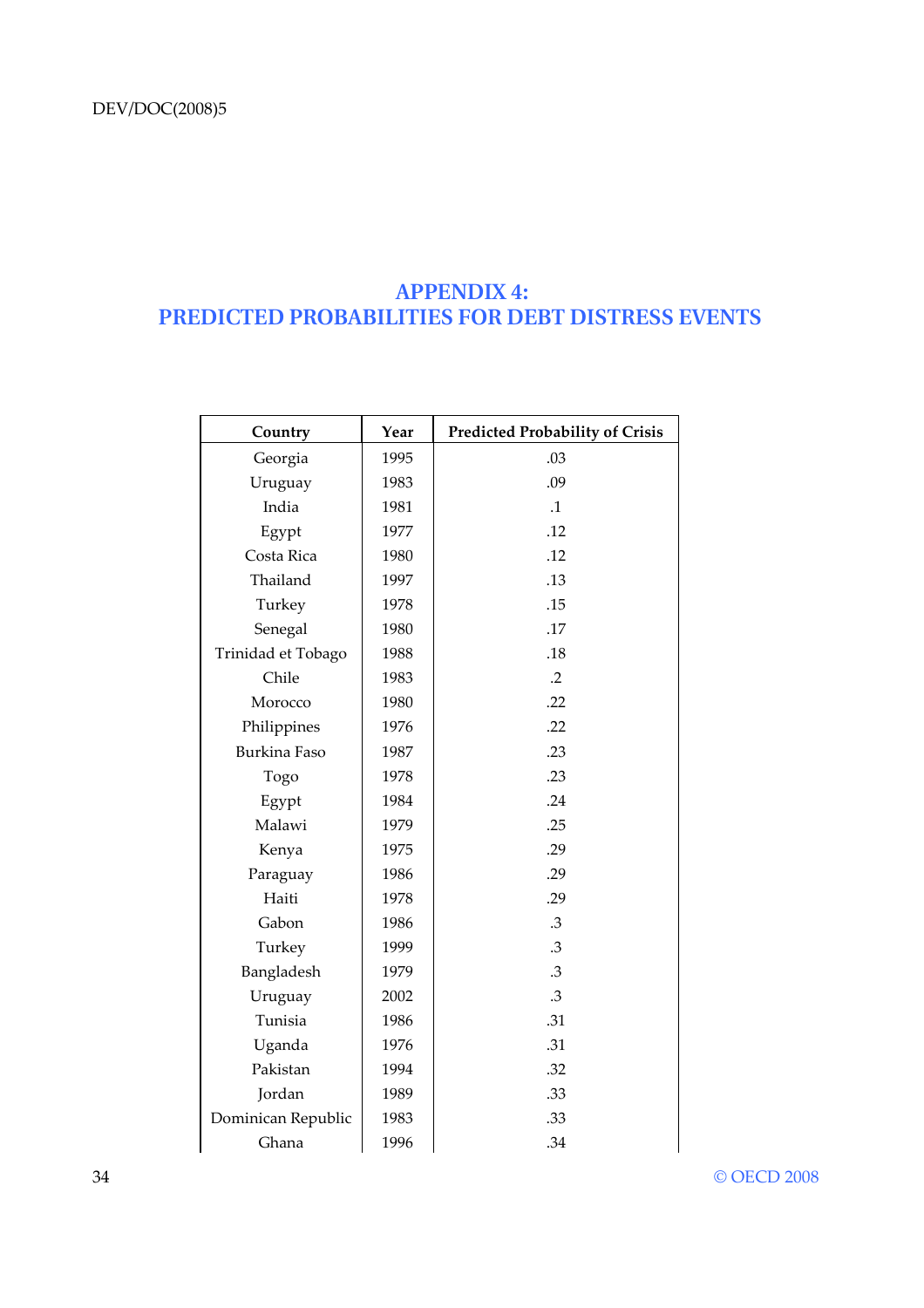| <b>Brazil</b>            | 1998 | .37                             |
|--------------------------|------|---------------------------------|
| <b>Equatorial Guinea</b> | 1970 | .38                             |
| Congo, Dem. Rep.         | 1976 | $.4\,$                          |
| Benin                    | 1983 | $.4\,$                          |
| Honduras                 | 1979 | .41                             |
| Guinea-Bissau            | 1981 | .42                             |
| Colombia                 | 1999 | .43                             |
| Sudan                    | 1977 | .43                             |
| Madagascar               | 1980 | .44                             |
| Country                  | Year | Predicted probability of crisis |
| Ecuador                  | 1983 | .44                             |
| Pakistan                 | 1980 | .44                             |
| Indonesia                | 1997 | .45                             |
| Somalia                  | 1981 | .45                             |
| Ecuador                  | 2000 | .46                             |
| Liberia                  | 1980 | .46                             |
| Peru                     | 1977 | .48                             |
| Kyrgyz Republic          | 2002 | .48                             |
| Rwanda                   | 1994 | .5                              |
| Cote d'Ivoire            | 1981 | .5                              |
| Sierra Leone             | 1976 | .51                             |
| Malawi                   | 2001 | .52                             |
| Mexico                   | 1983 | .52                             |
| Jamaica                  | 1977 | .53                             |
| Solomon Islands          | 2002 | .54                             |
| Cameroon                 | 1987 | .55                             |
| Nicaragua                | 1983 | .56                             |
| El Salvador              | 1990 | .56                             |
| Congo                    | 1985 | .58                             |
| Kenya                    | 1992 | .63                             |
| Niger                    | 1983 | .64                             |
| <b>Brazil</b>            | 1983 | .64                             |
| Kenya                    | 2000 | .64                             |
| Sao Tome                 | 1986 | .68                             |
| Venezuela                | 1989 | .82                             |
| Burundi                  | 1998 | .83                             |
| Ethiopia                 | 1991 | .86                             |
| Algeria                  | 1994 | .88                             |
| Nigeria                  | 1986 | .94                             |
| Argentina                | 1983 | .97                             |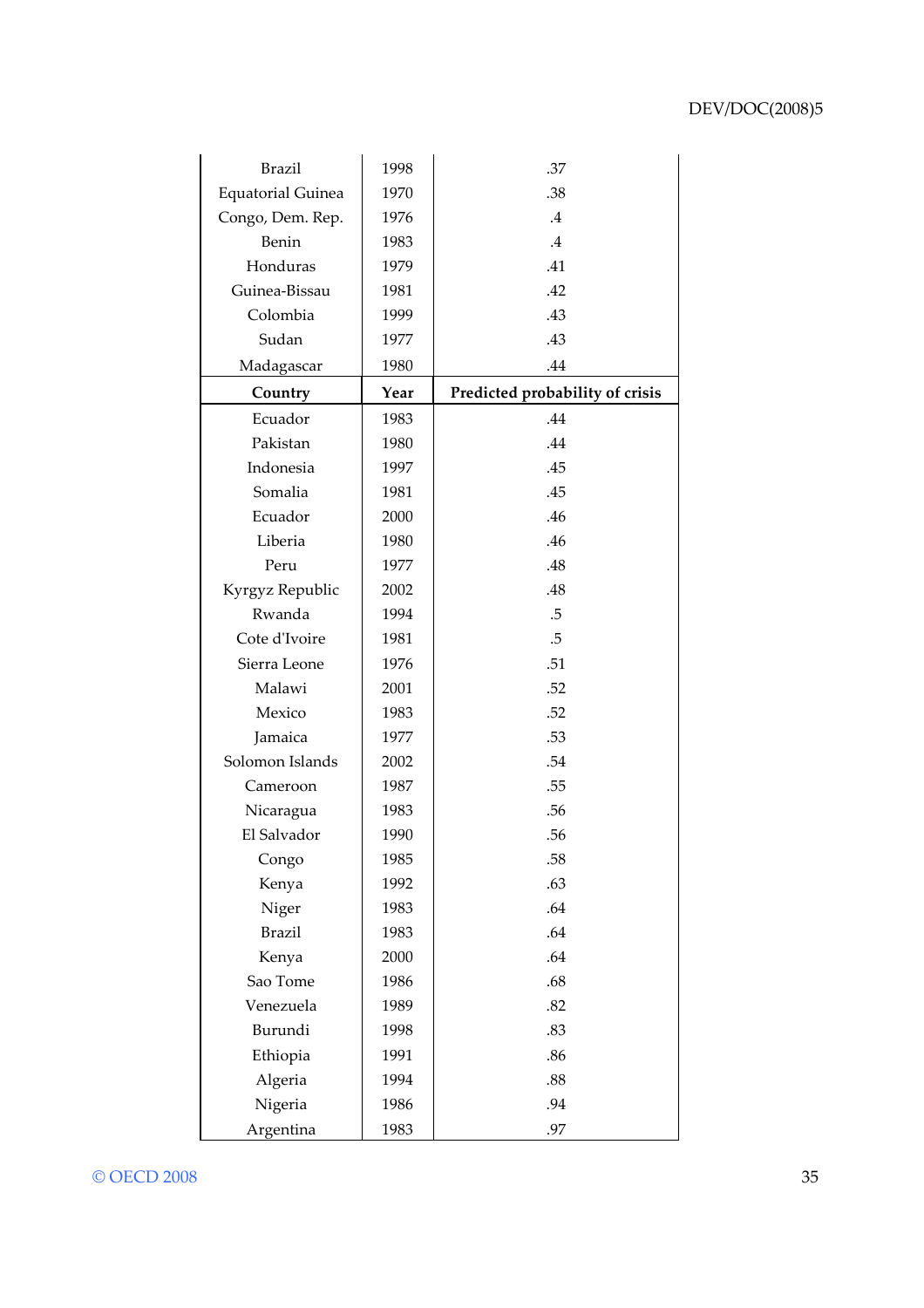## **REFERENCES**

BORENZSTEIN, E., K. MOSHIN and C. REINHART (1994), "The Macroeconomic Determinants of Non-Oil Commodity Prices", *IMF Occasional Paper* No. 112.

BROOKS, R., M. CORTES, F. FORNASARI, B. KETCHEKMEN and Y. METZGEN (1998), "External Debt Histories of Ten Low Income Developing Countries", *International Monetary Fund (IMF) Working Papers.*

BRUN, J.F., G. CHAMBAS and B. LAPORTE (2001), "Stabex versus IMF Compensatory Financing: Impact in Fiscal Policy", *Journal for International Development,* Vol.13.

CASHIN, P. and C.J. McDERMOTT (May 2001), "The Long-run Behavior of Commodity Prices: Small Trends and Big Variability", *IMF Working Paper*.

CATÃO, L. and B. SUTTON (2002), "Sovereign Defaults: The Role of Volatility", *IMF Working Paper WP/02/149*.

COHEN D., P. JACQUET and H. REISEN (December 2005), "Loans or Grants", CEPR Discussion Paper No. 6024

COHEN, D. and S. VILLEMOT (2007), "Self-Fulfilling Debt Crises in Theory and Practice", *Inter-American Development Bank,* Research Department Working Paper n°565.

COLLIER, P. and J. DEHN (2001), "Aid, Shocks and Growth", World Bank Working Paper 268, World Bank, Washington, D.C.

CUDDINGTON, J. (1992), **"**Long run trends in 26 Primary Commodity Prices: A Disaggregated Look at the Prebisch-Singer hypothesis", *Journal of Development Economics*, Vol.39.

EATON, J. and M. GERSOVITZ (1981), "Debt with Potential Repudiation: Theoretical and Empirical Analysis", *Review of Economics and Statistics*, Vol.4, pp.234-309.

FERRARINI, B. (2007), "The Shortcomings of the New Debt Sustainability Framework in Light of Macroeconomic Vulnerability", NCCR Trade Working Papers, WP N° 2007/13

GILBERT, C. and P. VARANGIS (2004), "Commodity Prices", *World Bank,* mimeo.

GILBERT, C. and A. TABOVA (2004), "Commodity Prices and Debt Sustainability", *Group of Research and Analysis on Development*, Discussion Paper No. 4.

GILBERT, C. and A. TABOVA (2005), "Can We Link Concessional Debt Service to Commodity Prices?", Group of Research and Analysis on Development, Discussion Paper N°8.

GUILLAUMONT, P. (2005), "Macro Vulnerability in Low-Income Countries and Aid Responses", *Annual Bank Conference on Development Economics,* World Bank, Washington, D.C.

HARBERGER, A.C. (1985), "Lessons for Debtor-country Managers and Policymakers", *International Debt and Developing Countries* (ed. Smith, *G.* W, and J. T. Cuddington).

KELLARD, N., P.C. PHILLIPS, P. SCHMIDT and Y. SHIN (1992), "Testing the Null Hypothesis of Stationarity against the Alternative of a Unit Root", *Journal of Econometrics*, Vol.75.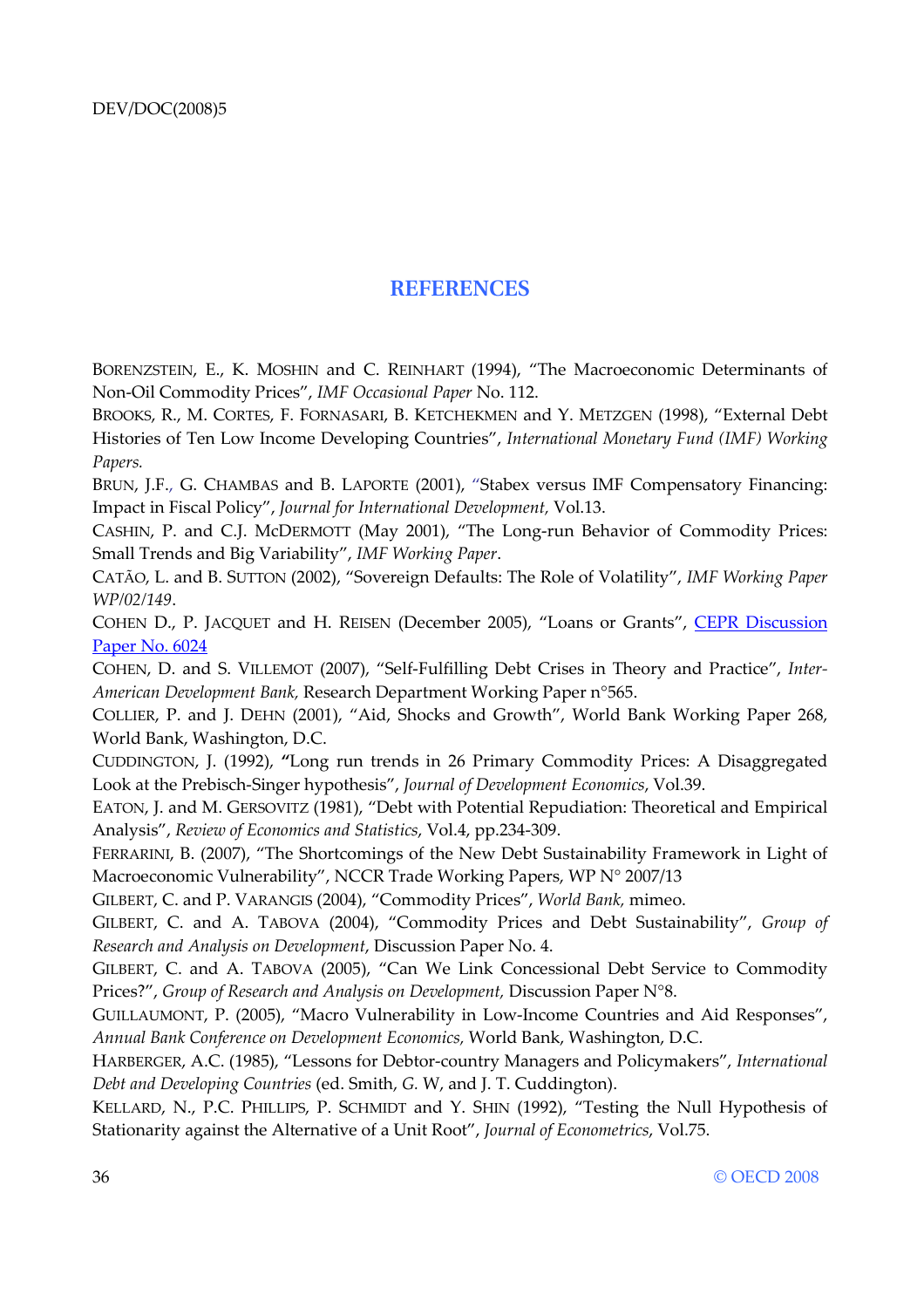KELLARD, N. and M. WOHAR (September 2002), "Trends and Persistence in Primary Commodity Prices", Working Paper.

KOREN M. and S. TENREYRO (2007), "Volatility and Development", *Quarterly Journal of Economics*, 12 . pp.243-287.

KRAAY, A. and V. NEHRU (October 2003), "When Is External Debt Sustainable?", World Bank, Washington, D.C.

MANSOORIAN, A. (1991), "Resource Discoveries and 'Excessive' External Borrowing," *The Economic Journal,* 10, 1497-1509.

REINHART, C. and P. WICKHAM (June 1994), "Commodity Prices: Cyclical Weakness or Secular Decline?"*, IMF Staff Papers*, Vol. 41(2).

SWARAY, R., "Volatility of Primary Commodity Prices: Some Evidence from Agricultural Exports in Sub-Saharan Africa", *Discussion Paper 2002/0.* University of York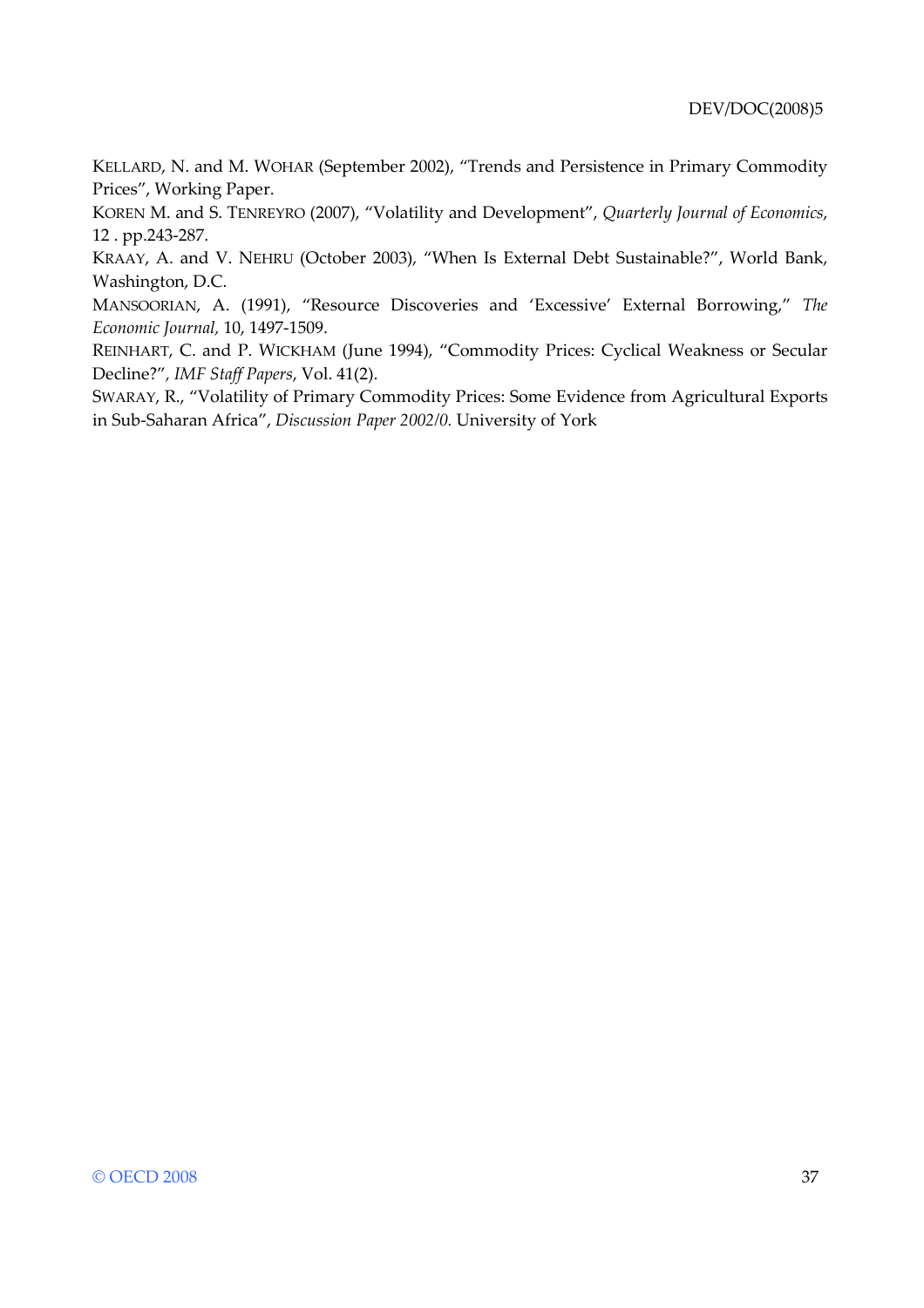### **OTHER TITLES IN THE SERIES/ AUTRES TITRES DANS LA SÉRIE**

The former series known as "Technical Papers" and "Webdocs" merged in November 2003 into "Development Centre Working Papers". In the new series, former Webdocs 1-17 follow former Technical Papers 1-212 as Working Papers 213-229.

*All these documents may be downloaded from:*

http://www.oecd.org/dev/wp *or obtained via e-mail* (dev.contact@oecd.org).

Working Paper No.1, *Macroeconomic Adjustment and Income Distribution: A Macro-Micro Simulation Model*, by François Bourguignon, William H. Branson and Jaime de Melo, March 1989.

Working Paper No. 2, *International Interactions in Food and Agricultural Policies: The Effect of Alternative Policies,* by Joachim Zietz and Alberto Valdés, April, 1989.

Working Paper No. 3, *The Impact of Budget Retrenchment on Income Distribution in Indonesia: A Social Accounting Matrix Application*, by Steven Keuning and Erik Thorbecke, June 1989.

Working Paper No. 3a, *Statistical Annex: The Impact of Budget Retrenchment,* June 1989.

Document de travail No. 4, *Le Rééquilibrage entre le secteur public et le secteur privé : le cas du Mexique*, par C.-A. Michalet, juin 1989.

Working Paper No. 5, *Rebalancing the Public and Private Sectors: The Case of Malaysia*, by R. Leeds, July 1989.

Working Paper No. 6, *Efficiency, Welfare Effects, and Political Feasibility of Alternative Antipoverty and Adjustment Programs, by Alain de* Janvry and Elisabeth Sadoulet, December 1989.

Document de travail No. 7, *Ajustement et distribution des revenus : application d'un modèle macro-micro au Maroc*, par Christian Morrisson, avec la collaboration de Sylvie Lambert et Akiko Suwa, décembre 1989.

Working Paper No. 8, *Emerging Maize Biotechnologies and their Potential Impact*, by W. Burt Sundquist, December 1989.

Document de travail No. 9, *Analyse des variables socio-culturelles et de l'ajustement en Côte d'Ivoire*, par W. Weekes-Vagliani, janvier 1990. Working Paper No. 10, *A Financial Computable General Equilibrium Model for the Analysis of Ecuador's Stabilization Programs*, by André Fargeix and Elisabeth Sadoulet, February 1990.

Working Paper No. 11, *Macroeconomic Aspects, Foreign Flows and Domestic Savings Performance in Developing Countries: A "State of The Art" Report*, by Anand Chandavarkar, February 1990.

Working Paper No. 12, *Tax Revenue Implications of the Real Exchange Rate: Econometric Evidence from Korea and Mexico,* by Viriginia Fierro and Helmut Reisen, February 1990.

Working Paper No. 13, *Agricultural Growth and Economic Development: The Case of Pakistan*, by Naved Hamid and Wouter Tims, April 1990.

Working Paper No. 14, *Rebalancing the Public and Private Sectors in Developing Countries: The Case of Ghana,* by H. Akuoko-Frimpong, June 1990.

Working Paper No. 15, *Agriculture and the Economic Cycle: An Economic and Econometric Analysis with Special Reference to Brazil,* by Florence Contré and Ian Goldin, June 1990.

Working Paper No. 16, Comparative Advantage: Theory and Application to Developing Country Agriculture, by Ian Goldin, June 1990.

Working Paper No. 17, *Biotechnology and Developing Country Agriculture: Maize in Brazil,* by Bernardo Sorj and John Wilkinson, June 1990.

Working Paper No. 18, *Economic Policies and Sectoral Growth: Argentina 1913-1984,* by Yair Mundlak, Domingo Cavallo, Roberto Domenech, June 1990.

Working Paper No. 19, *Biotechnology and Developing Country Agriculture: Maize In Mexico,* by Jaime A. Matus Gardea, Arturo Puente Gonzalez and Cristina Lopez Peralta, June 1990.

Working Paper No. 20, *Biotechnology and Developing Country Agriculture: Maize in Thailand*, by Suthad Setboonsarng, July 1990. Working Paper No. 21, *International Comparisons of Efficiency in Agricultural Production*, by Guillermo Flichmann, July 1990.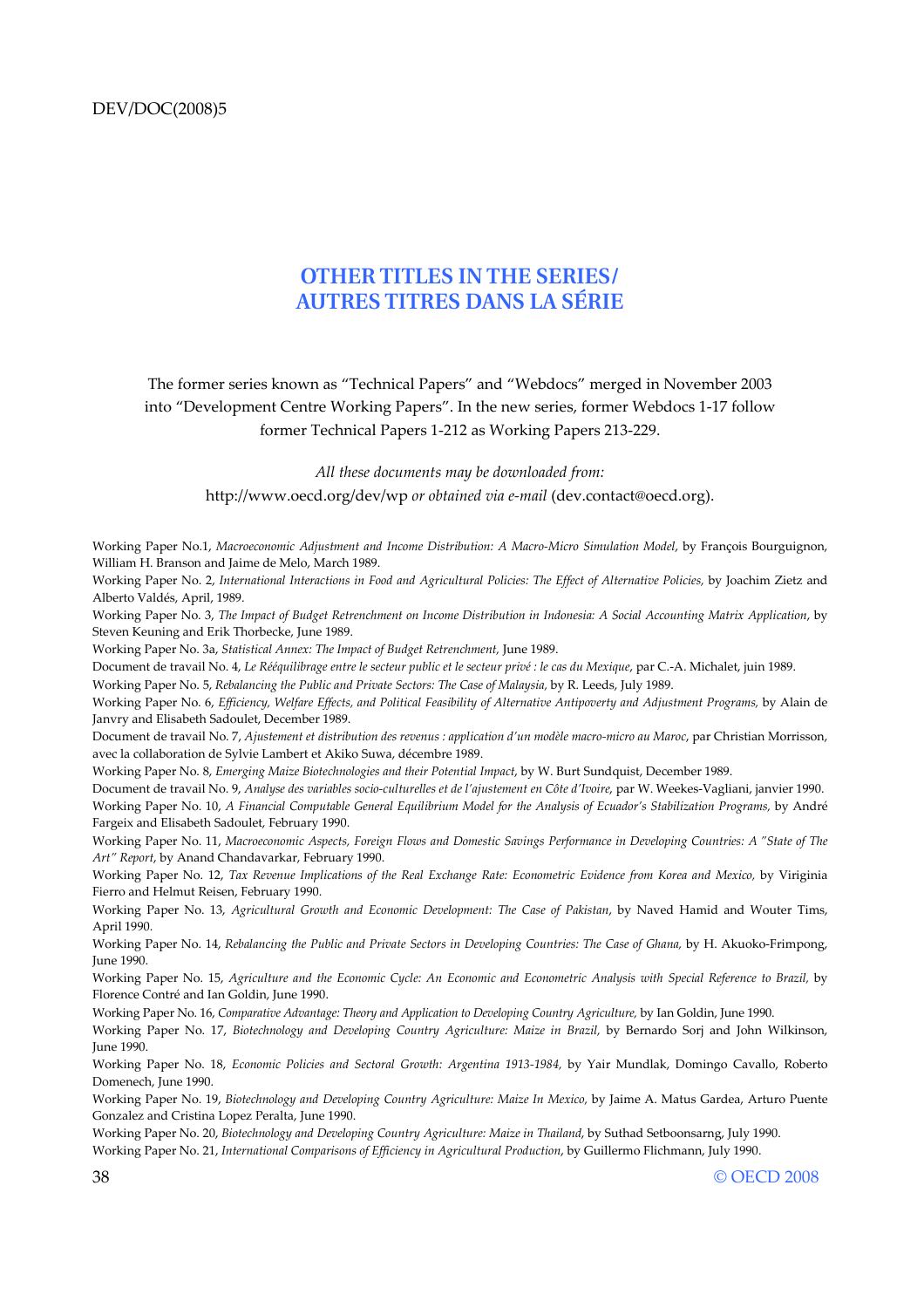Working Paper No. 22, *Unemployment in Developing Countries: New Light on an Old Problem*, by David Turnham and Denizhan Eröcal, July 1990.

Working Paper No. 23, *Optimal Currency Composition of Foreign Debt: the Case of Five Developing Countries*, by Pier Giorgio Gawronski, August 1990.

Working Paper No. 24, *From Globalization to Regionalization: the Mexican Case*, by Wilson Peres Núñez, August 1990.

Working Paper No. 25, *Electronics and Development in Venezuela: A User-Oriented Strategy and its Policy Implications*, by Carlota Perez, October 1990.

Working Paper No. 26, *The Legal Protection of Software: Implications for Latecomer Strategies in Newly Industrialising Economies (NIEs) and Middle-Income Economies (MIEs)*, by Carlos Maria Correa, October 1990.

Working Paper No. 27, *Specialization, Technical Change and Competitiveness in the Brazilian Electronics Industry*, by Claudio R. Frischtak, October 1990.

Working Paper No. 28, *Internationalization Strategies of Japanese Electronics Companies: Implications for Asian Newly Industrializing Economies (NIEs)*, by Bundo Yamada, October 1990.

Working Paper No. 29, *The Status and an Evaluation of the Electronics Industry in Taiwan*, by Gee San, October 1990.

Working Paper No. 30, *The Indian Electronics Industry: Current Status, Perspectives and Policy Options*, by Ghayur Alam, October 1990.

Working Paper No. 31, *Comparative Advantage in Agriculture in Ghana*, by James Pickett and E. Shaeeldin, October 1990.

Working Paper No. 32, *Debt Overhang, Liquidity Constraints and Adjustment Incentives*, by Bert Hofman and Helmut Reisen, October 1990.

Working Paper No. 34, *Biotechnology and Developing Country Agriculture: Maize in Indonesia*, by Hidjat Nataatmadja *et al.*, January 1991. Working Paper No. 35, *Changing Comparative Advantage in Thai Agriculture*, by Ammar Siamwalla, Suthad Setboonsarng and Prasong Werakarnjanapongs, March 1991.

Working Paper No. 36, *Capital Flows and the External Financing of Turkey's Imports*, by Ziya Önis and Süleyman Özmucur, July 1991.

Working Paper No. 37, *The External Financing of Indonesia's Imports*, by Glenn P. Jenkins and Henry B.F. Lim, July 1991.

Working Paper No. 38, *Long-term Capital Reflow under Macroeconomic Stabilization in Latin America*, by Beatriz Armendariz de Aghion, July 1991.

Working Paper No. 39, *Buybacks of LDC Debt and the Scope for Forgiveness*, by Beatriz Armendariz de Aghion, July 1991.

Working Paper No. 40, *Measuring and Modelling Non-Tariff Distortions with Special Reference to Trade in Agricultural Commodities*, by Peter J. Lloyd, July 1991.

Working Paper No. 41, *The Changing Nature of IMF Conditionality*, by Jacques J. Polak, August 1991.

Working Paper No. 42, *Time-Varying Estimates on the Openness of the Capital Account in Korea and Taiwan*, by Helmut Reisen and Hélène Yèches, August 1991.

Working Paper No. 43, *Toward a Concept of Development Agreements*, by F. Gerard Adams, August 1991.

Document de travail No. 44, *Le Partage du fardeau entre les créanciers de pays débiteurs défaillants*, par Jean-Claude Berthélemy et Ann Vourc'h, septembre 1991.

Working Paper No. 45, *The External Financing of Thailand's Imports*, by Supote Chunanunthathum, October 1991.

Working Paper No. 46, *The External Financing of Brazilian Imports*, by Enrico Colombatto, with Elisa Luciano, Luca Gargiulo, Pietro Garibaldi and Giuseppe Russo, October 1991.

Working Paper No. 47, *Scenarios for the World Trading System and their Implications for Developing Countries*, by Robert Z. Lawrence, November 1991.

Working Paper No. 48, *Trade Policies in a Global Context: Technical Specifications of the Rural/Urban-North/South (RUNS) Applied General Equilibrium Model*, by Jean-Marc Burniaux and Dominique van der Mensbrugghe, November 1991.

Working Paper No. 49, *Macro-Micro Linkages: Structural Adjustment and Fertilizer Policy in Sub-Saharan Africa*, by Jean-Marc Fontaine with the collaboration of Alice Sindzingre, December 1991.

Working Paper No. 50, *Aggregation by Industry in General Equilibrium Models with International Trade*, by Peter J. Lloyd, December 1991.

Working Paper No. 51, *Policy and Entrepreneurial Responses to the Montreal Protocol: Some Evidence from the Dynamic Asian Economies*, by David C. O'Connor, December 1991.

Working Paper No. 52, *On the Pricing of LDC Debt: an Analysis Based on Historical Evidence from Latin America*, by Beatriz Armendariz de Aghion, February 1992.

Working Paper No. 53, *Economic Regionalisation and Intra-Industry Trade: Pacific-Asian Perspectives*, by Kiichiro Fukasaku, February 1992.

Working Paper No. 54, *Debt Conversions in Yugoslavia,* by Mojmir Mrak, February 1992.

Working Paper No. 55, *Evaluation of Nigeria's Debt-Relief Experience (1985-1990)*, by N.E. Ogbe, March 1992.

Document de travail No. 56, *L'Expérience de l'allégement de la dette du Mali*, par Jean-Claude Berthélemy, février 1992.

Working Paper No. 57, *Conflict or Indifference: US Multinationals in a World of Regional Trading Blocs*, by Louis T. Wells, Jr., March 1992.

Working Paper No. 58, *Japan's Rapidly Emerging Strategy Toward Asia*, by Edward J. Lincoln, April 1992.

Working Paper No. 59, The Political Economy of Stabilization Programmes in Developing Countries, by Bruno S. Frey and Reiner Eichenberger, April 1992.

Working Paper No. 60, *Some Implications of Europe 1992 for Developing Countries*, by Sheila Page, April 1992.

#### $\odot$  OECD 2008  $\odot$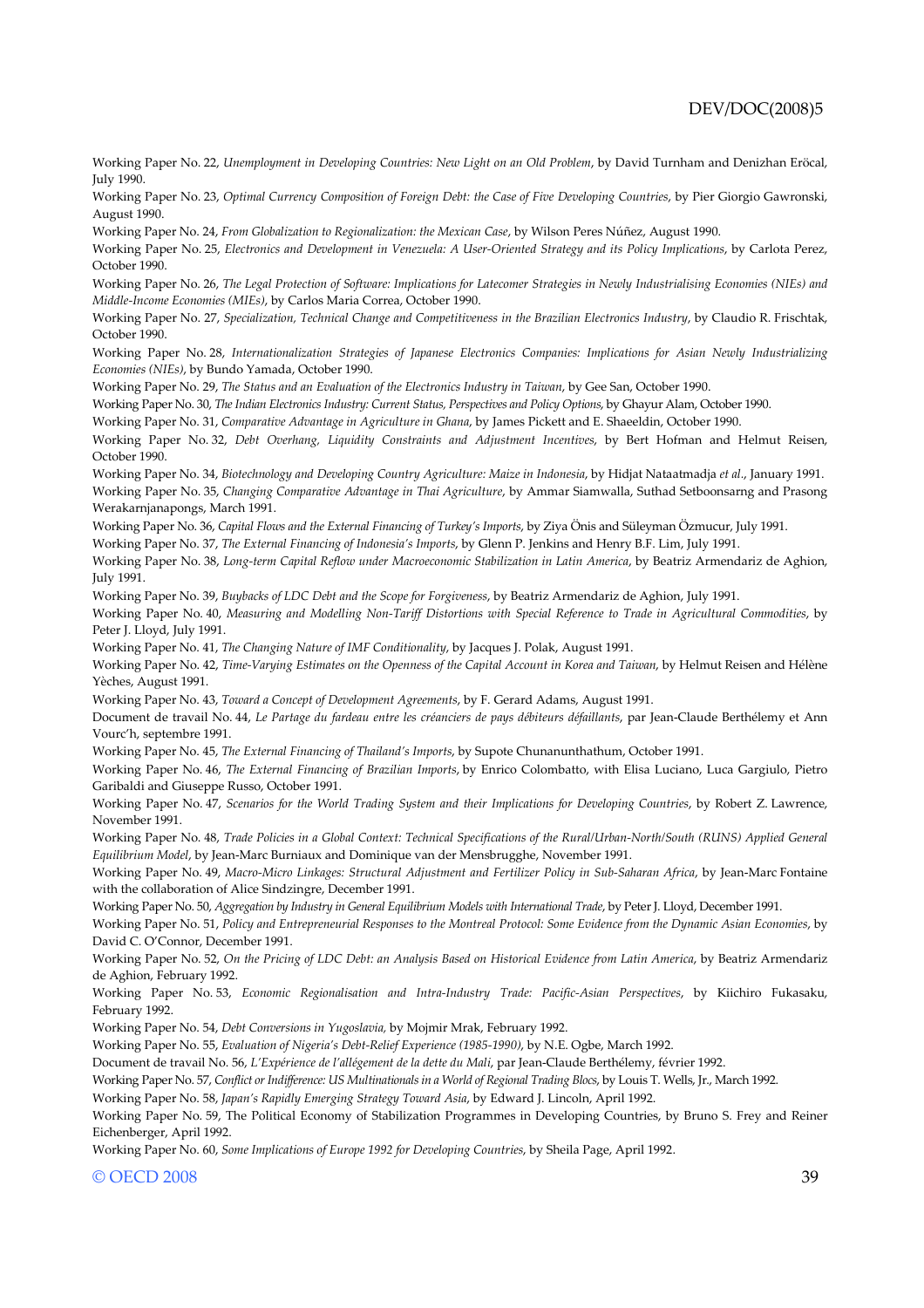#### DEV/DOC(2008)5

Working Paper No. 61, *Taiwanese Corporations in Globalisation and Regionalisation*, by Gee San, April 1992.

Working Paper No. 62, *Lessons from the Family Planning Experience for Community-Based Environmental Education*, by Winifred Weekes-Vagliani, April 1992.

Working Paper No. 63, *Mexican Agriculture in the Free Trade Agreement: Transition Problems in Economic Reform*, by Santiago Levy and Sweder van Wijnbergen, May 1992.

Working Paper No. 64, *Offensive and Defensive Responses by European Multinationals to a World of Trade Blocs*, by John M. Stopford, May 1992.

Working Paper No. 65, *Economic Integration in the Pacific Region*, by Richard Drobnick, May 1992.

Working Paper No. 66, *Latin America in a Changing Global Environment*, by Winston Fritsch, May 1992.

Working Paper No. 67, *An Assessment of the Brady Plan Agreements*, by Jean-Claude Berthélemy and Robert Lensink, May 1992.

Working Paper No. 68, *The Impact of Economic Reform on the Performance of the Seed Sector in Eastern and Southern Africa*, by Elizabeth Cromwell, June 1992.

Working Paper No. 69, *Impact of Structural Adjustment and Adoption of Technology on Competitiveness of Major Cocoa Producing Countries*, by Emily M. Bloomfield and R. Antony Lass, June 1992.

Working Paper No. 70, *Structural Adjustment and Moroccan Agriculture: an Assessment of the Reforms in the Sugar and Cereal Sectors*, by Jonathan Kydd and Sophie Thoyer, June 1992.

Document de travail No. 71, *L'Allégement de la dette au Club de Paris : les évolutions récentes en perspective*, par Ann Vourc'h, juin 1992.

Working Paper No. 72, *Biotechnology and the Changing Public/Private Sector Balance: Developments in Rice and Cocoa,* by Carliene Brenner, July 1992.

Working Paper No. 73, *Namibian Agriculture: Policies and Prospects*, by Walter Elkan, Peter Amutenya, Jochbeth Andima, Robin Sherbourne and Eline van der Linden, July 1992.

Working Paper No. 74, *Agriculture and the Policy Environment: Zambia and Zimbabwe*, by Doris J. Jansen and Andrew Rukovo, July 1992.

Working Paper No. 75, *Agricultural Productivity and Economic Policies: Concepts and Measurements*, by Yair Mundlak, August 1992.

Working Paper No. 76, *Structural Adjustment and the Institutional Dimensions of Agricultural Research and Development in Brazil: Soybeans, Wheat and Sugar Cane,* by John Wilkinson and Bernardo Sorj, August 1992.

Working Paper No. 77, *The Impact of Laws and Regulations on Micro and Small Enterprises in Niger and Swaziland*, by Isabelle Joumard, Carl Liedholm and Donald Mead, September 1992.

Working Paper No. 78, *Co-Financing Transactions between Multilateral Institutions and International Banks*, by Michel Bouchet and Amit Ghose, October 1992.

Document de travail No. 79, *Allégement de la dette et croissance : le cas mexicain*, par Jean-Claude Berthélemy et Ann Vourc'h, octobre 1992.

Document de travail No. 80, *Le Secteur informel en Tunisie : cadre réglementaire et pratique courante*, par Abderrahman Ben Zakour et Farouk Kria, novembre 1992.

Working Paper No. 81, *Small-Scale Industries and Institutional Framework in Thailand,* by Naruemol Bunjongjit and Xavier Oudin, November 1992.

Working Paper No. 81a, *Statistical Annex: Small-Scale Industries and Institutional Framework in Thailand,* by Naruemol Bunjongjit and Xavier Oudin, November 1992.

Document de travail No. 82, *L'Expérience de l'allégement de la dette du Niger,* par Ann Vourc'h et Maina Boukar Moussa*,* novembre 1992.

Working Paper No. 83, *Stabilization and Structural Adjustment in Indonesia: an Intertemporal General Equilibrium Analysis*, by David Roland-Holst, November 1992.

Working Paper No. 84, *Striving for International Competitiveness: Lessons from Electronics for Developing Countries*, by Jan Maarten de Vet, March 1993.

Document de travail No. 85, *Micro-entreprises et cadre institutionnel en Algérie,* par Hocine Benissad, mars 1993.

Working Paper No. 86, *Informal Sector and Regulations in Ecuador and Jamaica*, by Emilio Klein and Victor E. Tokman, August 1993. Working Paper No. 87, *Alternative Explanations of the Trade-Output Correlation in the East Asian Economies*, by Colin I. Bradford Jr. and

Naomi Chakwin, August 1993. Document de travail No. 88, *La Faisabilité politique de l'ajustement dans les pays africains,* par Christian Morrisson, Jean-Dominique Lafay et Sébastien Dessus, novembre 1993.

Working Paper No. 89, *China as a Leading Pacific Economy*, by Kiichiro Fukasaku and Mingyuan Wu, November 1993.

Working Paper No. 90, *A Detailed Input-Output Table for Morocco*, 1990, by Maurizio Bussolo and David Roland-Holst November 1993.

Working Paper No. 91, *International Trade and the Transfer of Environmental Costs and Benefits*, by Hiro Lee and David Roland-Holst, December 1993.

Working Paper No. 92, *Economic Instruments in Environmental Policy: Lessons from the OECD Experience and their Relevance to Developing Economies*, by Jean-Philippe Barde, January 1994.

Working Paper No. 93, *What Can Developing Countries Learn from OECD Labour Market Programmes and Policies*?, by Åsa Sohlman with David Turnham, January 1994.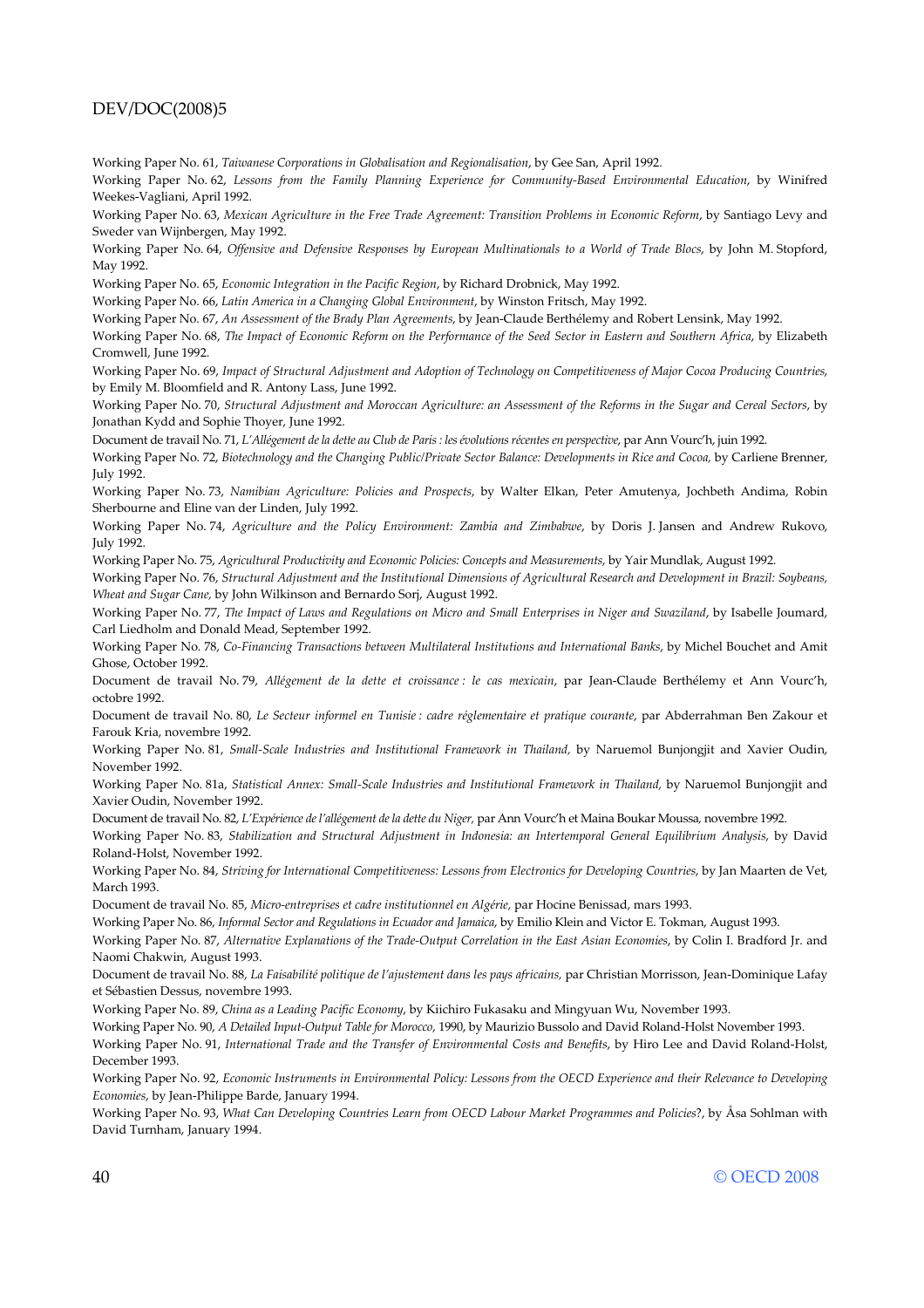Working Paper No. 94, *Trade Liberalization and Employment Linkages in the Pacific Basin*, by Hiro Lee and David Roland-Holst, February 1994.

Working Paper No. 95, *Participatory Development and Gender: Articulating Concepts and Cases*, by Winifred Weekes-Vagliani, February 1994.

Document de travail No. 96, *Promouvoir la maîtrise locale et régionale du développement : une démarche participative à Madagascar*, par Philippe de Rham et Bernard Lecomte, juin 1994.

Working Paper No. 97, *The OECD Green Model: an Updated Overview*, by Hiro Lee, Joaquim Oliveira-Martins and Dominique van der Mensbrugghe, August 1994.

Working Paper No. 98, *Pension Funds, Capital Controls and Macroeconomic Stability*, by Helmut Reisen and John Williamson, August 1994.

Working Paper No. 99, *Trade and Pollution Linkages: Piecemeal Reform and Optimal Intervention*, by John Beghin, David Roland-Holst and Dominique van der Mensbrugghe, October 1994.

Working Paper No. 100, *International Initiatives in Biotechnology for Developing Country Agriculture: Promises and Problems*, by Carliene Brenner and John Komen, October 1994.

Working Paper No. 101, *Input-based Pollution Estimates for Environmental Assessment in Developing Countries*, by Sébastien Dessus, David Roland-Holst and Dominique van der Mensbrugghe, October 1994.

Working Paper No. 102, *Transitional Problems from Reform to Growth: Safety Nets and Financial Efficiency in the Adjusting Egyptian Economy*, by Mahmoud Abdel-Fadil, December 1994.

Working Paper No. 103, *Biotechnology and Sustainable Agriculture: Lessons from India*, by Ghayur Alam, December 1994.

Working Paper No. 104, *Crop Biotechnology and Sustainability: a Case Study of Colombia*, by Luis R. Sanint, January 1995.

Working Paper No. 105, *Biotechnology and Sustainable Agriculture: the Case of Mexico*, by José Luis Solleiro Rebolledo, January 1995.

Working Paper No. 106, *Empirical Specifications for a General Equilibrium Analysis of Labor Market Policies and Adjustments*, by Andréa Maechler and David Roland-Holst, May 1995.

Document de travail No. 107, *Les Migrants, partenaires de la coopération internationale : le cas des Maliens de France*, par Christophe Daum, juillet 1995.

Document de travail No. 108, *Ouverture et croissance industrielle en Chine : étude empirique sur un échantillon de villes*, par Sylvie Démurger, septembre 1995.

Working Paper No. 109, *Biotechnology and Sustainable Crop Production in Zimbabwe*, by John J. Woodend, December 1995.

Document de travail No. 110, *Politiques de l'environnement et libéralisation des échanges au Costa Rica : une vue d'ensemble*, par Sébastien Dessus et Maurizio Bussolo, février 1996.

Working Paper No. 111, *Grow Now/Clean Later, or the Pursuit of Sustainable Development?*, by David O'Connor, March 1996.

Working Paper No. 112, *Economic Transition and Trade-Policy Reform: Lessons from China*, by Kiichiro Fukasaku and Henri-Bernard Solignac Lecomte, July 1996.

Working Paper No. 113, *Chinese Outward Investment in Hong Kong: Trends, Prospects and Policy Implications*, by Yun-Wing Sung, July 1996.

Working Paper No. 114, *Vertical Intra-industry Trade between China and OECD Countries*, by Lisbeth Hellvin, July 1996.

Document de travail No. 115, *Le Rôle du capital public dans la croissance des pays en développement au cours des années 80*, par Sébastien Dessus et Rémy Herrera, juillet 1996.

Working Paper No. 116, *General Equilibrium Modelling of Trade and the Environment*, by John Beghin, Sébastien Dessus, David Roland-Holst and Dominique van der Mensbrugghe, September 1996.

Working Paper No. 117, *Labour Market Aspects of State Enterprise Reform in Viet Nam*, by David O'Connor, September 1996.

Document de travail No. 118, *Croissance et compétitivité de l'industrie manufacturière au Sénégal*, par Thierry Latreille et Aristomène Varoudakis, octobre 1996.

Working Paper No. 119, *Evidence on Trade and Wages in the Developing World*, by Donald J. Robbins, December 1996.

Working Paper No. 120, *Liberalising Foreign Investments by Pension Funds: Positive and Normative Aspects*, by Helmut Reisen, January 1997.

Document de travail No. 121, *Capital Humain, ouverture extérieure et croissance : estimation sur données de panel d'un modèle à coefficients variables*, par Jean-Claude Berthélemy, Sébastien Dessus et Aristomène Varoudakis, janvier 1997.

Working Paper No. 122, *Corruption: The Issues*, by Andrew W. Goudie and David Stasavage, January 1997.

Working Paper No. 123, *Outflows of Capital from China,* by David Wall, March 1997.

Working Paper No. 124, *Emerging Market Risk and Sovereign Credit Ratings,* by Guillermo Larraín, Helmut Reisen and Julia von Maltzan, April 1997.

Working Paper No. 125, *Urban Credit Co-operatives in China,* by Eric Girardin and Xie Ping, August 1997.

Working Paper No. 126, *Fiscal Alternatives of Moving from Unfunded to Funded Pensions,* by Robert Holzmann, August 1997.

Working Paper No. 127, *Trade Strategies for the Southern Mediterranean*, by Peter A. Petri, December 1997.

Working Paper No. 128, *The Case of Missing Foreign Investment in the Southern Mediterranean*, by Peter A. Petri, December 1997.

Working Paper No. 129, *Economic Reform in Egypt in a Changing Global Economy*, by Joseph Licari, December 1997.

#### $\odot$  OECD 2008 41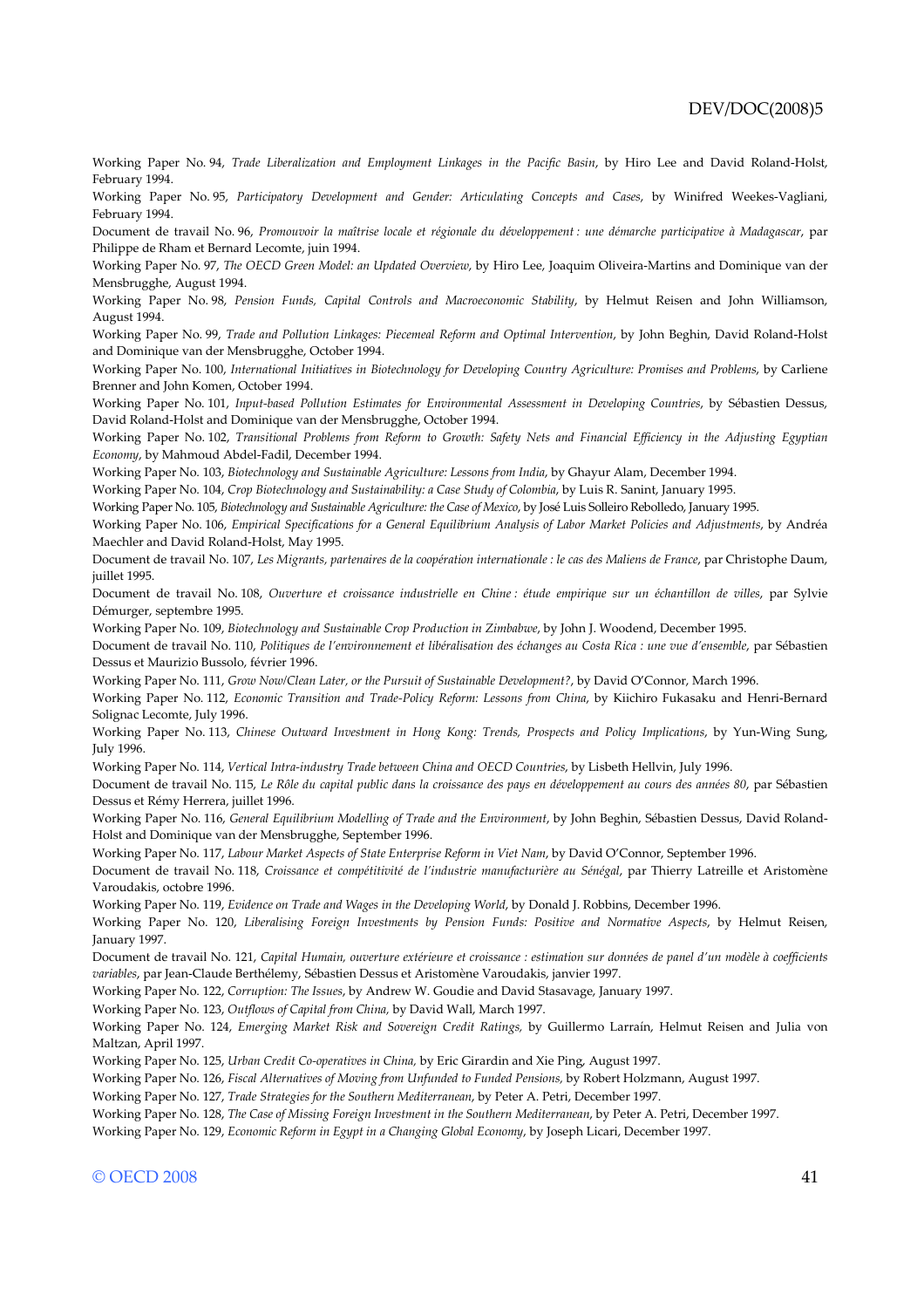#### DEV/DOC(2008)5

Working Paper No. 130, *Do Funded Pensions Contribute to Higher Aggregate Savings? A Cross-Country Analysis*, by Jeanine Bailliu and Helmut Reisen, December 1997.

Working Paper No. 131, *Long-run Growth Trends and Convergence Across Indian States,* by Rayaprolu Nagaraj, Aristomène Varoudakis and Marie-Ange Véganzonès, January 1998.

Working Paper No. 132, *Sustainable and Excessive Current Account Deficits,* by Helmut Reisen, February 1998.

Working Paper No. 133, *Intellectual Property Rights and Technology Transfer in Developing Country Agriculture: Rhetoric and Reality,* by Carliene Brenner, March 1998.

Working Paper No. 134, *Exchange-rate Management and Manufactured Exports in Sub-Saharan Africa,* by Khalid Sekkat and Aristomène Varoudakis, March 1998.

Working Paper No. 135, *Trade Integration with Europe, Export Diversification and Economic Growth in Egypt,* by Sébastien Dessus and Akiko Suwa-Eisenmann, June 1998.

Working Paper No. 136, *Domestic Causes of Currency Crises: Policy Lessons for Crisis Avoidance,* by Helmut Reisen, June 1998.

Working Paper No. 137, *A Simulation Model of Global Pension Investment,* by Landis MacKellar and Helmut Reisen, August 1998.

Working Paper No. 138, Determinants of Customs Fraud and Corruption: Evidence from Two African Countries, by David Stasavage and Cécile Daubrée, August 1998.

Working Paper No. 139, *State Infrastructure and Productive Performance in Indian Manufacturing,* by Arup Mitra, Aristomène Varoudakis and Marie-Ange Véganzonès, August 1998.

Working Paper No. 140, Rural Industrial Development in Viet Nam and China: A Study in Contrasts, by David O'Connor, September 1998.

Working Paper No. 141,*Labour Market Aspects of State Enterprise Reform in China,* by Fan Gang,Maria Rosa Lunati and David O'Connor, October 1998.

Working Paper No. 142, *Fighting Extreme Poverty in Brazil: The Influence of Citizens' Action on Government Policies*, by Fernanda Lopes de Carvalho, November 1998.

Working Paper No. 143, *How Bad Governance Impedes Poverty Alleviation in Bangladesh,* by Rehman Sobhan, November 1998.

Document de travail No. 144, *La libéralisation de l'agriculture tunisienne et l'Union européenne: une vue prospective*, par Mohamed Abdelbasset Chemingui et Sébastien Dessus, février 1999.

Working Paper No. 145, *Economic Policy Reform and Growth Prospects in Emerging African Economies,* by Patrick Guillaumont, Sylviane Guillaumont Jeanneney and Aristomène Varoudakis, March 1999.

Working Paper No. 146, *Structural Policies for International Competitiveness in Manufacturing: The Case of Cameroon*, by Ludvig Söderling, March 1999.

Working Paper No. 147, *China's Unfinished Open-Economy Reforms: Liberalisation of Services*, by Kiichiro Fukasaku, Yu Ma and Qiumei Yang, April 1999.

Working Paper No. 148**,** *Boom and Bust and Sovereign Ratings*, by Helmut Reisen and Julia von Maltzan, June 1999.

Working Paper No. 149, *Economic Opening and the Demand for Skills in Developing Countries: A Review of Theory and Evidence*, by David O'Connor and Maria Rosa Lunati, June 1999.

Working Paper No. 150, *The Role of Capital Accumulation, Adjustment and Structural Change for Economic Take-off: Empirical Evidence from African Growth Episodes,* by Jean-Claude Berthélemy and Ludvig Söderling, July 1999.

Working Paper No. 151, *Gender, Human Capital and Growth: Evidence from Six Latin American Countries,* by Donald J. Robbins, September 1999.

Working Paper No. 152, *The Politics and Economics of Transition to an Open Market Economy in Viet Nam,* by James Riedel and William S. Turley, September 1999.

Working Paper No. 153, *The Economics and Politics of Transition to an Open Market Economy: China, by Wing Thye Woo, October 1999*.

Working Paper No. 154, *Infrastructure Development and Regulatory Reform in Sub-Saharan Africa: The Case of Air Transport,* by Andrea E. Goldstein, October 1999.

Working Paper No. 155, *The Economics and Politics of Transition to an Open Market Economy: India,* by Ashok V. Desai, October 1999.

Working Paper No. 156, *Climate Policy Without Tears: CGE-Based Ancillary Benefits Estimates for Chile,* by Sébastien Dessus and David O'Connor, November 1999.

Document de travail No. 157, *Dépenses d'éducation, qualité de l'éducation et pauvreté : l'exemple de cinq pays d'Afrique francophone*, par Katharina Michaelowa, avril 2000.

Document de travail No. 158, *Une estimation de la pauvreté en Afrique subsaharienne d'après les données anthropométriques*, par Christian Morrisson, Hélène Guilmeau et Charles Linskens, mai 2000.

Working Paper No. 159, *Converging European Transitions,* by Jorge Braga de Macedo, July 2000.

Working Paper No. 160, *Capital Flows and Growth in Developing Countries: Recent Empirical Evidence,* by Marcelo Soto, July 2000.

Working Paper No. 161, *Global Capital Flows and the Environment in the 21st Century,* by David O'Connor, July 2000.

Working Paper No. 162, *Financial Crises and International Architecture: A "Eurocentric" Perspective,* by Jorge Braga de Macedo, August 2000.

Document de travail No. 163, *Résoudre le problème de la dette : de l'initiative PPTE à Cologne*, par Anne Joseph, août 2000.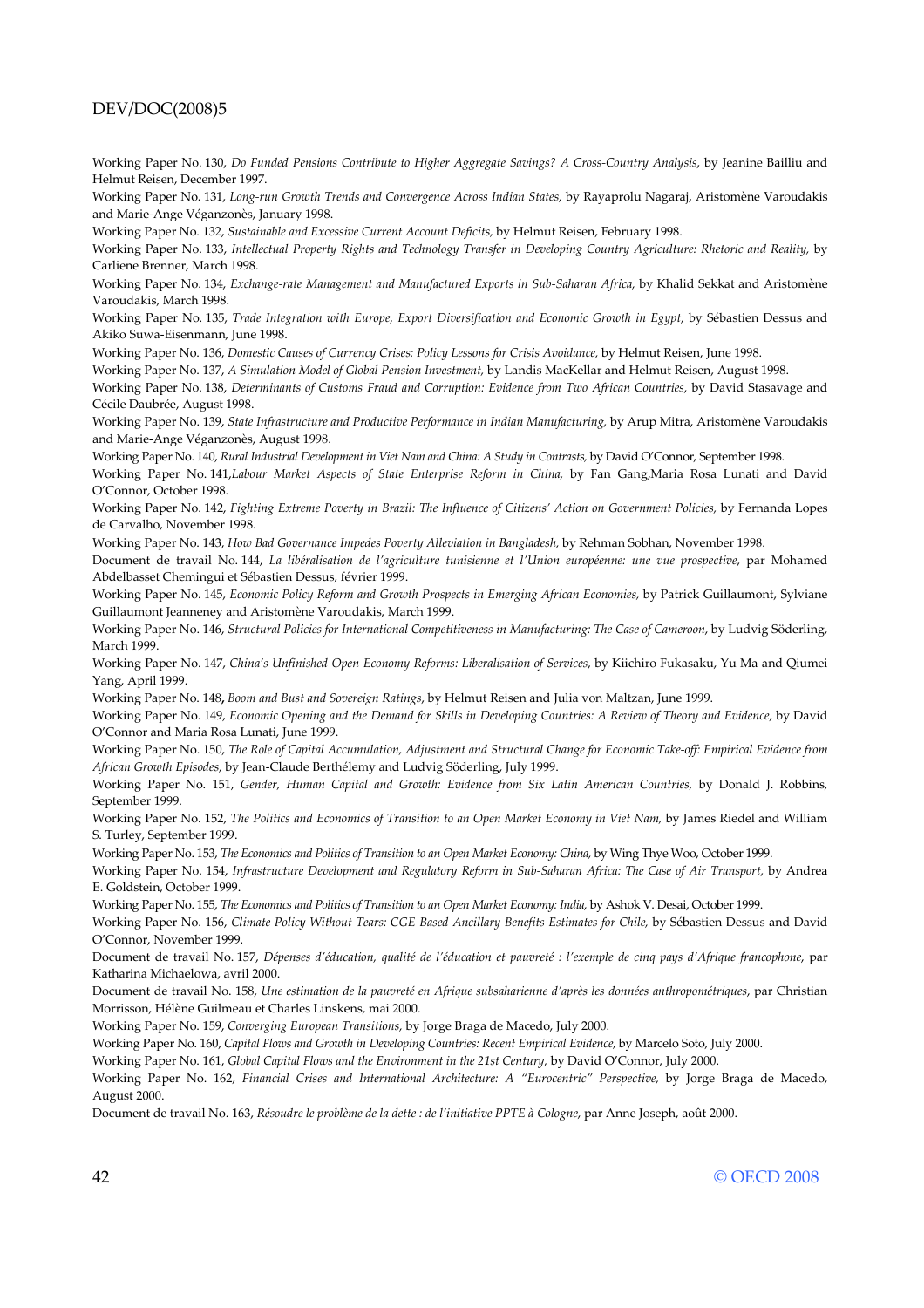Working Paper No. 164, *E-Commerce for Development: Prospects and Policy Issues,* by Andrea Goldstein and David O'Connor, September 2000.

Working Paper No. 165, *Negative Alchemy? Corruption and Composition of Capital Flows*, by Shang-Jin Wei, October 2000.

Working Paper No. 166, *The HIPC Initiative: True and False Promises*, by Daniel Cohen, October 2000.

Document de travail No. 167*, Les facteurs explicatifs de la malnutrition en Afrique subsaharienne*, par Christian Morrisson et Charles Linskens, octobre 2000.

Working Paper No. 168, *Human Capital and Growth: A Synthesis Report*, by Christopher A. Pissarides, November 2000.

Working Paper No. 169, *Obstacles to Expanding Intra-African Trade*, by Roberto Longo and Khalid Sekkat, March 2001.

Working Paper No. 170, *Regional Integration In West Africa*, by Ernest Aryeetey, March 2001.

Working Paper No. 171, *Regional Integration Experience in the Eastern African Region*, by Andrea Goldstein and Njuguna S. Ndung'u, March 2001.

Working Paper No. 172, *Integration and Co-operation in Southern Africa*, by Carolyn Jenkins, March 2001.

Working Paper No. 173, *FDI in Sub-Saharan Africa*, by Ludger Odenthal, March 2001

Document de travail No. 174, *La réforme des télécommunications en Afrique subsaharienne*, par Patrick Plane, mars 2001.

Working Paper No. 175, *Fighting Corruption in Customs Administration: What Can We Learn from Recent Experiences?*, by Irène Hors; April 2001.

Working Paper No. 176, *Globalisation and Transformation: Illusions and Reality*, by Grzegorz W. Kolodko, May 2001.

Working Paper No. 177, *External Solvency, Dollarisation and Investment Grade: Towards a Virtuous Circle?,* by Martin Grandes, June 2001. Document de travail No. 178, *Congo 1965-1999: Les espoirs déçus du « Brésil africain* », par Joseph Maton avec Henri-Bernard Solignac Lecomte, septembre 2001.

Working Paper No. 179, *Growth and Human Capital: Good Data, Good Results*, by Daniel Cohen and Marcelo Soto, September 2001.

Working Paper No. 180, *Corporate Governance and National Development,* by Charles P. Oman, October 2001.

Working Paper No. 181, *How Globalisation Improves Governance*, by Federico Bonaglia, Jorge Braga de Macedo and Maurizio Bussolo, November 2001.

Working Paper No. 182, Clearing the Air in India: The Economics of Climate Policy with Ancillary Benefits, by Maurizio Bussolo and David O'Connor, November 2001.

Working Paper No. 183, *Globalisation, Poverty and Inequality in sub-Saharan Africa: A Political Economy Appraisal*, by Yvonne M. Tsikata, December 2001.

Working Paper No. 184, *Distribution and Growth in Latin America in an Era of Structural Reform: The Impact of Globalisation*, by Samuel A. Morley, December 2001.

Working Paper No. 185*, Globalisation, Liberalisation, Poverty and Income Inequality in Southeast Asia,* by K.S. Jomo, December 2001.

Working Paper No. 186, *Globalisation, Growth and Income Inequality: The African Experience,* by Steve Kayizzi-Mugerwa, December 2001. Working Paper No. 187, *The Social Impact of Globalisation in Southeast Asia*, by Mari Pangestu, December 2001.

Working Paper No. 188, *Where Does Inequality Come From? Ideas and Implications for Latin America*, by James A. Robinson, December 2001.

Working Paper No. 189, *Policies and Institutions for E-Commerce Readiness: What Can Developing Countries Learn from OECD Experience?*, by Paulo Bastos Tigre and David O'Connor, April 2002.

Document de travail No. 190, *La réforme du secteur financier en Afrique,* par Anne Joseph, juillet 2002.

Working Paper No. 191, *Virtuous Circles? Human Capital Formation, Economic Development and the Multinational Enterprise*, by Ethan B. Kapstein, August 2002.

Working Paper No. 192, *Skill Upgrading in Developing Countries: Has Inward Foreign Direct Investment Played a Role?*, by Matthew J. Slaughter, August 2002.

Working Paper No. 193, *Government Policies for Inward Foreign Direct Investment in Developing Countries: Implications for Human Capital Formation and Income Inequality*, by Dirk Willem te Velde, August 2002.

Working Paper No. 194, *Foreign Direct Investment and Intellectual Capital Formation in Southeast Asia*, by Bryan K. Ritchie, August 2002. Working Paper No. 195, *FDI and Human Capital: A Research Agenda,* by Magnus Blomström and Ari Kokko, August 2002.

Working Paper No. 196, *Knowledge Diffusion from Multinational Enterprises: The Role of Domestic and Foreign Knowledge-Enhancing Activities*, by Yasuyuki Todo and Koji Miyamoto, August 2002.

Working Paper No. 197, *Why Are Some Countries So Poor? Another Look at the Evidence and a Message of Hope*, by Daniel Cohen and Marcelo Soto, October 2002.

Working Paper No. 198, *Choice of an Exchange-Rate Arrangement, Institutional Setting and Inflation: Empirical Evidence from Latin America*, by Andreas Freytag, October 2002.

Working Paper No. 199, *Will Basel II Affect International Capital Flows to Emerging Markets?*, by Beatrice Weder and Michael Wedow, October 2002.

Working Paper No. 200, *Convergence and Divergence of Sovereign Bond Spreads: Lessons from Latin America,* by Martin Grandes, October 2002.

Working Paper No. 201, Prospects for Emerging-Market Flows amid Investor Concerns about Corporate Governance, by Helmut Reisen, November 2002.

#### © OECD 2008 43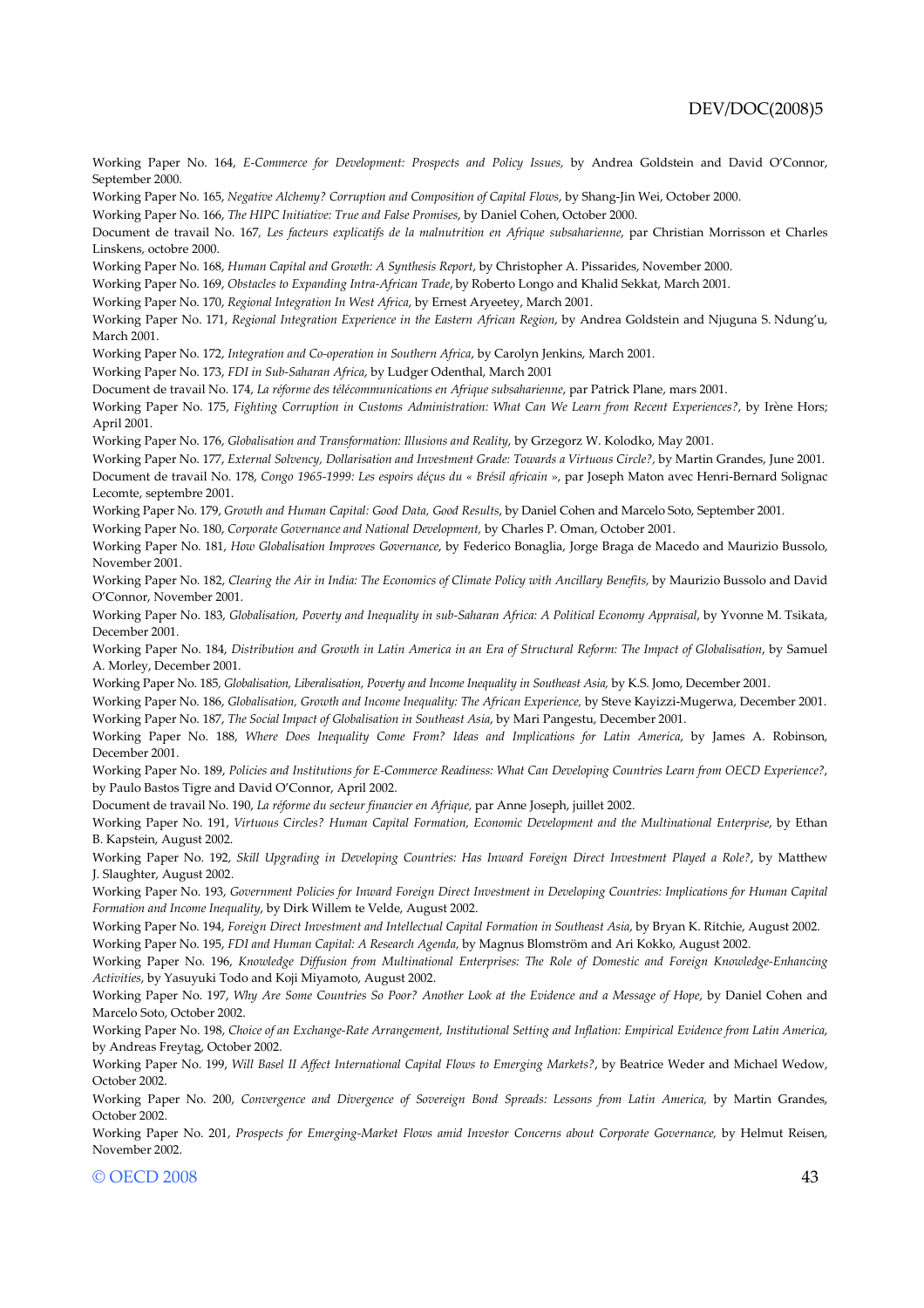#### DEV/DOC(2008)5

Working Paper No. 202, *Rediscovering Education in Growth Regressions,* by Marcelo Soto, November 2002.

Working Paper No. 203, *Incentive Bidding for Mobile Investment: Economic Consequences and Potential Responses,* by Andrew Charlton, January 2003.

Working Paper No. 204, *Health Insurance for the Poor? Determinants of participation Community-Based Health Insurance Schemes in Rural Senegal,* by Johannes Jütting, January 2003.

Working Paper No. 205, *China's Software Industry and its Implications for India,* by Ted Tschang, February 2003.

Working Paper No. 206, *Agricultural and Human Health Impacts of Climate Policy in China: A General Equilibrium Analysis with Special Reference to Guangdong,* by David O'Connor, Fan Zhai, Kristin Aunan, Terje Berntsen and Haakon Vennemo, March 2003.

Working Paper No. 207, *India's Information Technology Sector: What Contribution to Broader Economic Development?*, by Nirvikar Singh, March 2003.

Working Paper No. 208, *Public Procurement: Lessons from Kenya, Tanzania and Uganda,* by Walter Odhiambo and Paul Kamau, March 2003.

Working Paper No. 209, *Export Diversification in Low-Income Countries: An International Challenge after Doha,* by Federico Bonaglia and Kiichiro Fukasaku, June 2003.

Working Paper No. 210, *Institutions and Development: A Critical Review,* by Johannes Jütting, July 2003.

Working Paper No. 211, *Human Capital Formation and Foreign Direct Investment in Developing Countries,* by Koji Miyamoto, July 2003.

Working Paper No. 212, *Central Asia since 1991: The Experience of the New Independent States,* by Richard Pomfret, July 2003.

Working Paper No. 213, *A Multi-Region Social Accounting Matrix (1995) and Regional Environmental General Equilibrium Model for India (REGEMI),* by Maurizio Bussolo, Mohamed Chemingui and David O'Connor, November 2003.

Working Paper No. 214, *Ratings Since the Asian Crisis,* by Helmut Reisen, November 2003.

Working Paper No. 215, *Development Redux: Reflections for a New Paradigm,* by Jorge Braga de Macedo, November 2003.

Working Paper No. 216, *The Political Economy of Regulatory Reform: Telecoms in the Southern Mediterranean,* by Andrea Goldstein, November 2003.

Working Paper No. 217, *The Impact of Education on Fertility and Child Mortality: Do Fathers Really Matter Less than Mothers?,* by Lucia Breierova and Esther Duflo, November 2003.

Working Paper No. 218, *Float in Order to Fix? Lessons from Emerging Markets for EU Accession Countries*, by Jorge Braga de Macedo and Helmut Reisen, November 2003.

Working Paper No. 219, *Globalisation in Developing Countries: The Role of Transaction Costs in Explaining Economic Performance in India,*  by Maurizio Bussolo and John Whalley, November 2003.

Working Paper No. 220, *Poverty Reduction Strategies in a Budget-Constrained Economy: The Case of Ghana,* by Maurizio Bussolo and Jeffery I. Round, November 2003.

Working Paper No. 221, *Public-Private Partnerships in Development: Three Applications in Timor Leste,* by José Braz, November 2003. Working Paper No. 222, *Public Opinion Research, Global Education and Development Co-operation Reform: In Search of a Virtuous Circle,* by Ida Mc Donnell, Henri-Bernard Solignac Lecomte and Liam Wegimont, November 2003.

Working Paper No. 223, *Building Capacity to Trade: What Are the Priorities?*, by Henry-Bernard Solignac Lecomte, November 2003. Working Paper No. 224, *Of Flying Geeks and O-Rings: Locating Software and IT Services in India's Economic Development,* by David O'Connor, November 2003.

Document de travail No. 225, *Cap Vert: Gouvernance et Développement,* par Jaime Lourenço and Colm Foy, novembre 2003.

Working Paper No. 226, *Globalisation and Poverty Changes in Colombia,* by Maurizio Bussolo and Jann Lay, November 2003.

Working Paper No. 227, *The Composite Indicator of Economic Activity in Mozambique (ICAE): Filling in the Knowledge Gaps to Enhance Public-Private Partnership (PPP),* by Roberto J. Tibana, November 2003.

Working Paper No. 228, *Economic-Reconstruction in Post-Conflict Transitions: Lessons for the Democratic Republic of Congo (DRC),* by Graciana del Castillo, November 2003.

Working Paper No. 229, *Providing Low-Cost Information Technology Access to Rural Communities In Developing Countries: What Works? What Pays?* by Georg Caspary and David O'Connor, November 2003.

Working Paper No. 230, *The Currency Premium and Local-Currency Denominated Debt Costs in South Africa*, by Martin Grandes, Marcel Peter and Nicolas Pinaud, December 2003.

Working Paper No. 231, *Macroeconomic Convergence in Southern Africa: The Rand Zone Experience*, by Martin Grandes, December 2003.

Working Paper No. 232, *Financing Global and Regional Public Goods through ODA: Analysis and Evidence from the OECD Creditor Reporting System*, by Helmut Reisen, Marcelo Soto and Thomas Weithöner, January 2004.

Working Paper No. 233, *Land, Violent Conflict and Development*, by Nicolas Pons-Vignon and Henri-Bernard Solignac Lecomte, February 2004.

Working Paper No. 234, *The Impact of Social Institutions on the Economic Role of Women in Developing Countries*, by Christian Morrisson and Johannes Jütting, May 2004.

Document de travail No. 235, *La condition des femmes en Inde, Kenya, Soudan et Tunisie*, par Christian Morrisson, août 2004.

Working Paper No. 236, *Decentralisation and Poverty in Developing Countries: Exploring the Impact*, by Johannes Jütting, Céline Kauffmann, Ida Mc Donnell, Holger Osterrieder, Nicolas Pinaud and Lucia Wegner, August 2004.

Working Paper No. 237, *Natural Disasters and Adaptive Capacity*, by Jeff Dayton-Johnson, August 2004.